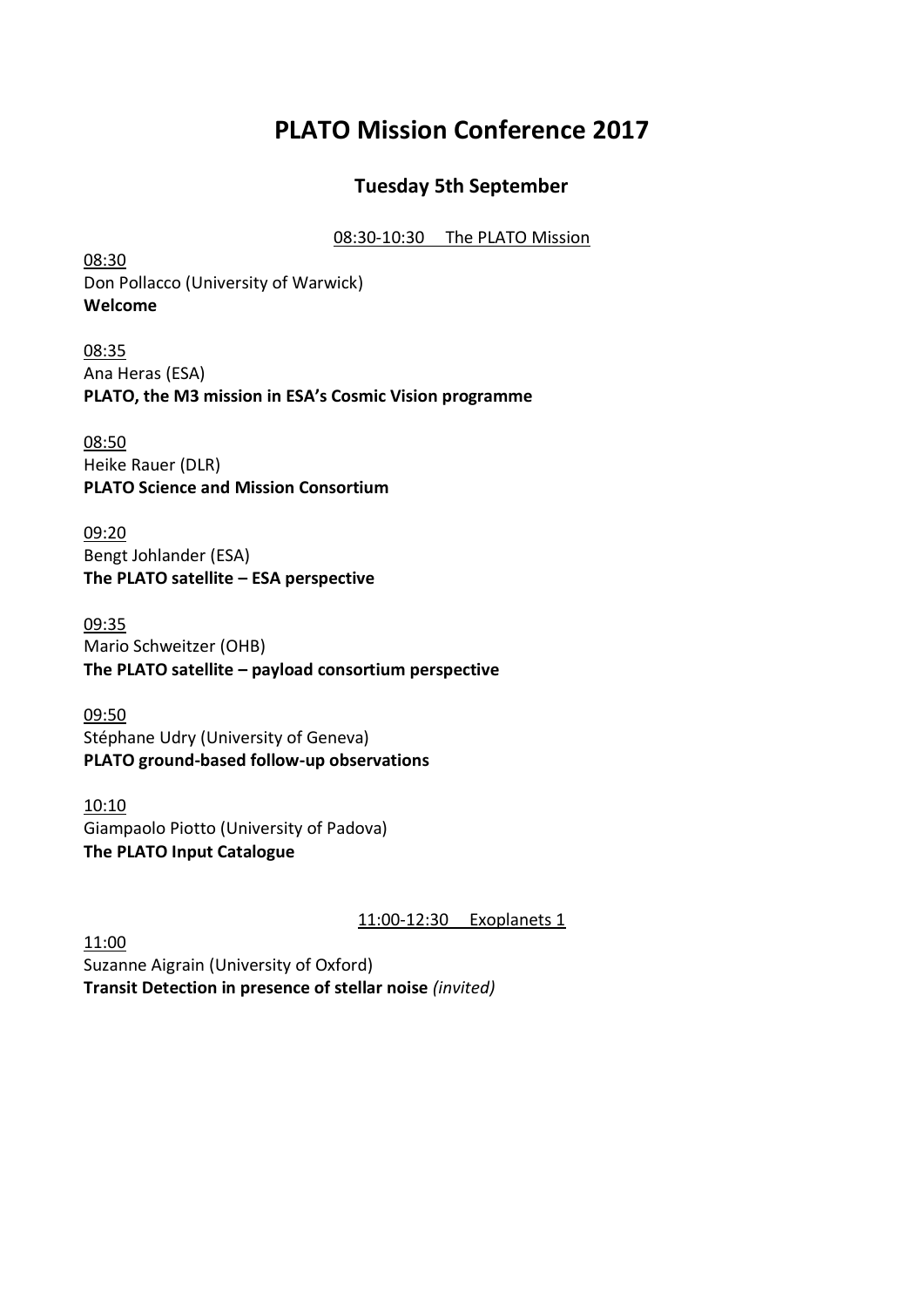#### 11:25

## Jon Jenkins (NASA Ames Research Center) **Synergies between the Kepler, K2 and TESS Missions with the PLATO Mission** *(invited)*

Two transit survey missions will have been flown by NASA prior to the launch of ESA's PLATO Mission in 2026, laying the groundwork for exoplanet discovery via the transit method. The Kepler Mission, which launched in 2009, collected data on its 100+ square degree field of view for four years before failure of a reaction wheel ended its primary mission. The results from Kepler include 2300+ confirmed or validated exoplanets, 2200+ planetary candidates, 2100+ eclipsing binaries. Kepler also revolutionized the field of asteroseismology by measuring the pressure mode oscillations of over 15000 solar-like stars spanning the lifecycle of such stars from hydrogen-burning dwarfs to helium-burning red giants. The re-purposed Kepler Mission, dubbed K2, continues to observe fields of view in and near the ecliptic plane for ~80 days each, significantly broadening the scope of the astrophysical investigations as well as discovering an additional 156 exoplanets to date. The TESS mission will launch in 2017 to conduct an all-sky survey for small exoplanets orbiting stars 10X closer and 100X brighter than Kepler exoplanet host stars, allowing for far greater follow-up and characterization of their masses as well as their sizes for at least 50 small planets. Future assets such as James Webb Space Telescope, and ground-based assets such as ESO's Very Large Telescope (VLT) array, the Extremely Large Telescope (ELT), and the Thirty Meter Telescope (TMT) will be able to characterize the atmospheric composition and properties of these small planets. TESS will observe each 24° X 96° field of view for ~30 days and thereby cover first the southern and then the northern hemisphere over 13 pointings during each year of the primary mission. The pole-most camera will observe the James Webb continuous viewing zone for one year in each hemisphere, permitting much longer period planets to be detected in this region. The PLATO mission will seek to detect habitable Earth-like planets with an instrument composed of 26 small telescopes in several 2232 deg2 FOVs with a range of observation durations over a mission lifetime of up to eight years. This paper summarizes the findings of the Kepler/K2 missions, previews the likely results from the TESS mission, and explores the lessons learned and to be learned from these prior missions that can be incorporated into the observation and data reduction strategy for the PLATO Mission so as to maximize the science return.

#### 11:50

#### David Armstrong (University of Warwick) **Automatic planet candidate vetting in the PLATO era**

Surveys for transiting planets produce candidate signals at a far faster rate than true planets. Planets in the sample must be selected for further follow-up observations, while avoiding spending limited telescope time on false positive signals such as contaminating eclipsing binaries and instrumental artefacts. This process typically involves human inspection, a time intensive task with hard to quantify biases. Recent methods have turned to the field of machine learning in an attempt to automate the process, demonstrating the plausibility of several methods on surveys such as Kepler, K2 and NGTS. I will highlight developments in 'autovetting' for space and ground based surveys, showing that not only can the best candidates be found quickly and with minimal human intervention, but that there is the potential to simultaneously derive true posterior probabilities for the nature of a candidate signal, in the theme of published algorithms such as PASTIS and BLENDER. For PLATO such methods will be crucial, to deal with the large number of targets and hence candidates that will be produced. Efficiently selecting the best candidates will minimise time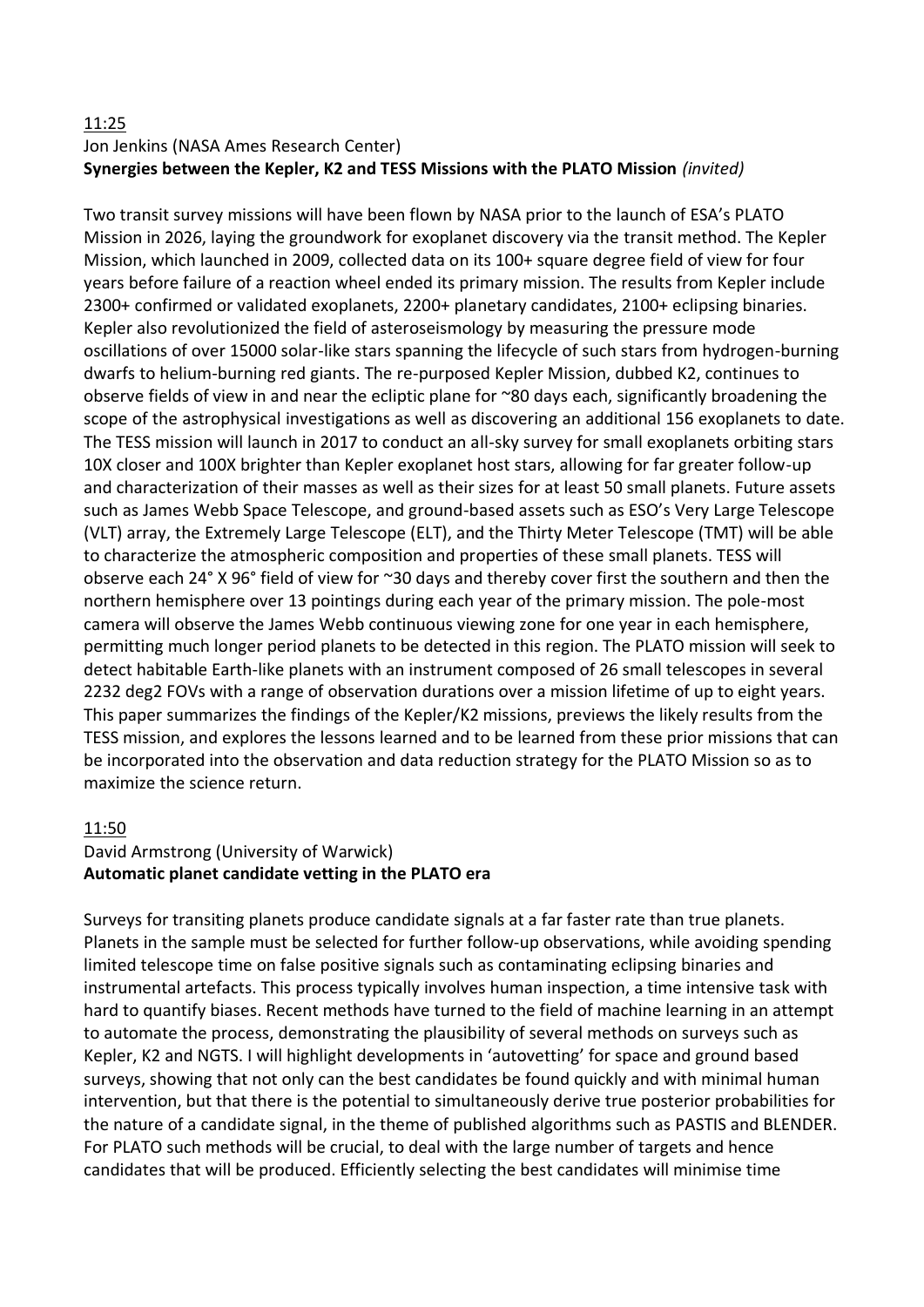wasted following up false positive signals, while allowing rigorous determination of planet occurrence rates through limiting human participation in the planet search pipeline.

## 12:05

## Christopher Watson (Queen's University Belfast) **Unearthing Earth analogues hidden in noise: Clues from the HARPS-N solar telescope?**

Stellar surface inhomogeneities (manifestations of which include spots, plage, convective blueshift suppression, and granulation) induce radial velocity (RV) perturbations that can mask or even mimic the Doppler wobble effect induced by an orbiting planet. Understanding and correcting for this stellar noise is crucial for pushing exoplanet RV detection limits towards Earth analogue exoplanet confirmation using the next generation of stabilised spectrographs. In this talk I will present some highlights from the HARPS-N solar telescope consortium. This telescope feeds full-disk sunlight into the HARPS-N spectrograph, and thus enables observing the Sun as a star with high RV precision. In particular, I will show that the manifestations of solar activity can be tracked in individual absorption lines even on approach to the minimum of the solar cycle. Such signatures are also clearly visible in HARPS spectra of alpha Cen b. The ability to trace such signals in stellar spectra may provide an important route to directly tracking the impact of stellar noise, and thus developing optimal correction techniques to yield the true stellar RVs in the future.

#### 12:20 Shay Zucker (Tel Aviv University) **Shallow Transits - Deep Learning**

Deep learning is currently the trendiest progress in the field of Artificial Intelligence. Deep learning techniques have proven success in varied fields, such as image processing, speech recognition and even drug discovery. Specifically, it can provide new hope in needle-in-a-haystack problems, such as detection of very faint signals in the presence of noise. Detection of transiting terrestrial planets in the presence of stellar-activity red noise is one such problem. The non-linear nature of deep learning renders it completely different from traditional techniques. The talk will give a very short tutorial of what deep learning is, and how it can be applied to detect and analyze transiting terrestrial planets. Some very preliminary results of a pilot study will be presented.

## 13:35-15:30 Core Stellar Science 1

## 13:35

## Margarida Salvador Cunha (IA/University of Porto) **Current performance of seismic diagnostics and stellar parameter determination** *(invited)*

I will discuss different procedures to infer stellar fundamental parameters, namely, the stellar mass, radius, and age, from the analysis of combinations of seismic and non-seismic data. The performance of these procedures will be illustrated through the presentation of results obtained for simulated and space-based data. In that context, I will also briefly discuss additional seismic diagnostics that are of interest in the context of the characterization of exoplanetary systems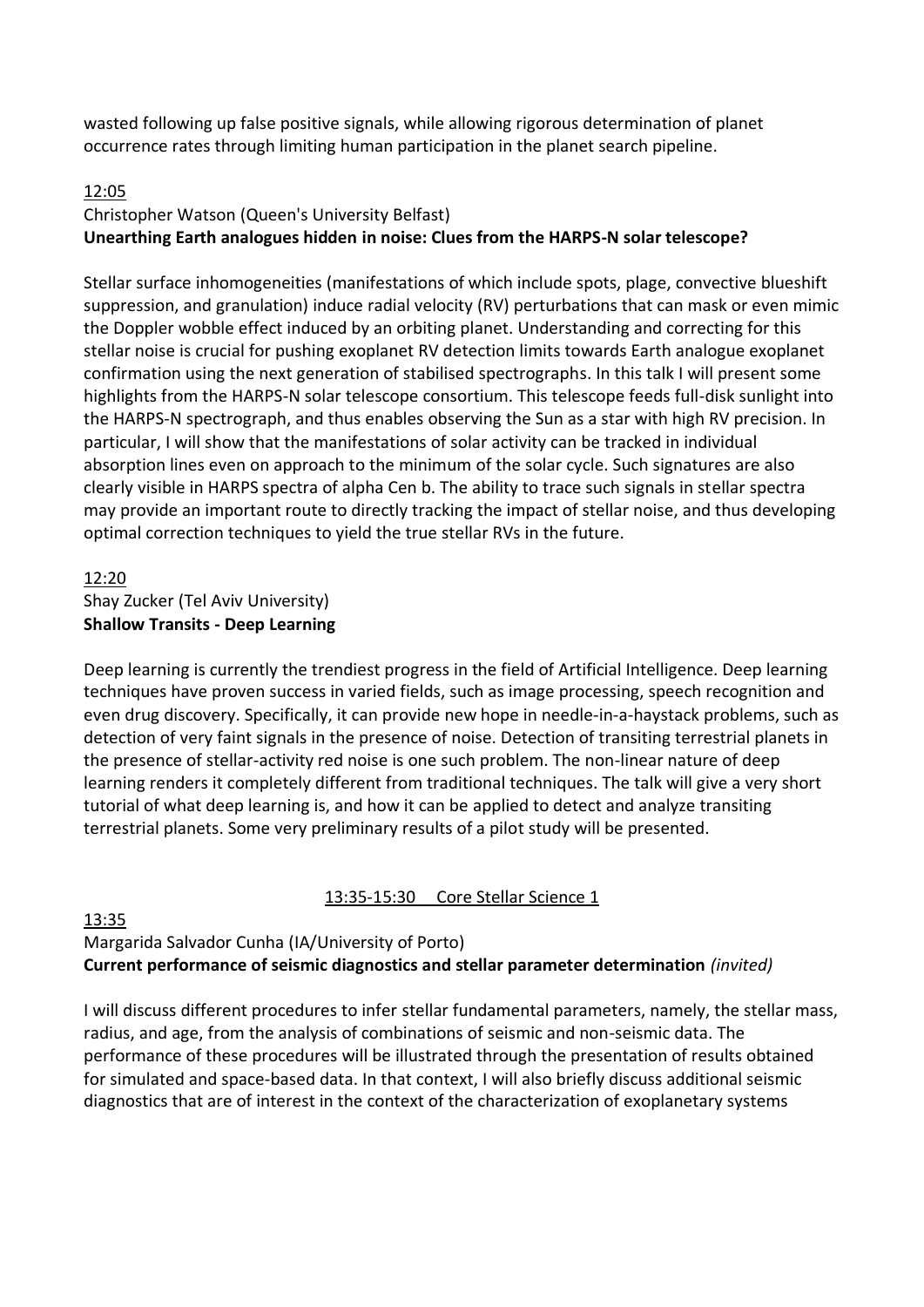#### 14:05 Othman Benomar (NYUAD, UAE) **Seismic measurements for main sequence stars and subgiants** *(invited)*

Due to asteroseismology, important steps forward have been made on our understanding of the physics of Sun-like stars. This was only possible by analysing the exquisite data from space instruments such as CoRoT and Kepler. Meanwhile, new methods have been developed to measure precisely properties of the stellar pulsations (such as frequency and rotational splitting).

Here, I will review some of the methods that are currently used to determine the characteristics of the pulsation of main-sequence and sub-giant stars. I will also discuss the assumptions made on the current fit models.

## 14:25

## Martin Bo Nielsen (New York University Abu Dhabi) **Limits on radial differential rotation in Sun-like stars from parametric fits to oscillation power spectra**

Rotational shear in Sun-like stars is thought to be an important ingredient in models of stellar dynamos. So far, research has focused on the more easily measured latitudinal differential rotation, but little progress has been made on constraining the radial part of the differential rotation in Sunlike stars. Using asteroseismic measurements of rotation we apply a new technique to constrain the radial shear in five Sun-like stars observed by Kepler. We apply a parametric model of the radial rotation rate which allows for two different rotation rates, one in the radiative interior and one in the convective envelope. This model is used in a fit to the full oscillation spectrum of each of the five stars. Since rotation can also be measured from starspot signals in these stars, we apply a prior on the convective envelope rotation rate based on the rotation rate measured from surface features. Using this approach we find that the interior rotation rate does not differ from the envelope by more than approximately +/-30%.

## 14:40

Tim White (Aarhus University) **Observing the brightest stars**

The brightest stars to be observed by PLATO will provide the most outstanding opportunities to combine complimentary observations to precisely characterize stars and their planets. Although saturation of PLATO's cameras will pose a challenge for these stars, our experiences with the CoRoT, Kepler and K2 missions have shown we will still be able to obtain photometry precise enough to detect stellar variability and transiting exoplanets. I will discuss recent efforts using Kepler and K2 observations of naked-eye stars to illustrate the potential of PLATO. In particular, I will discuss the cases of HD 185351, a red giant where the combination of asteroseismology, spectroscopy, and interferometry has been used to constrain mixing from the convective core during the main sequence, and K2 observations of the brightest members of the Pleiades star cluster.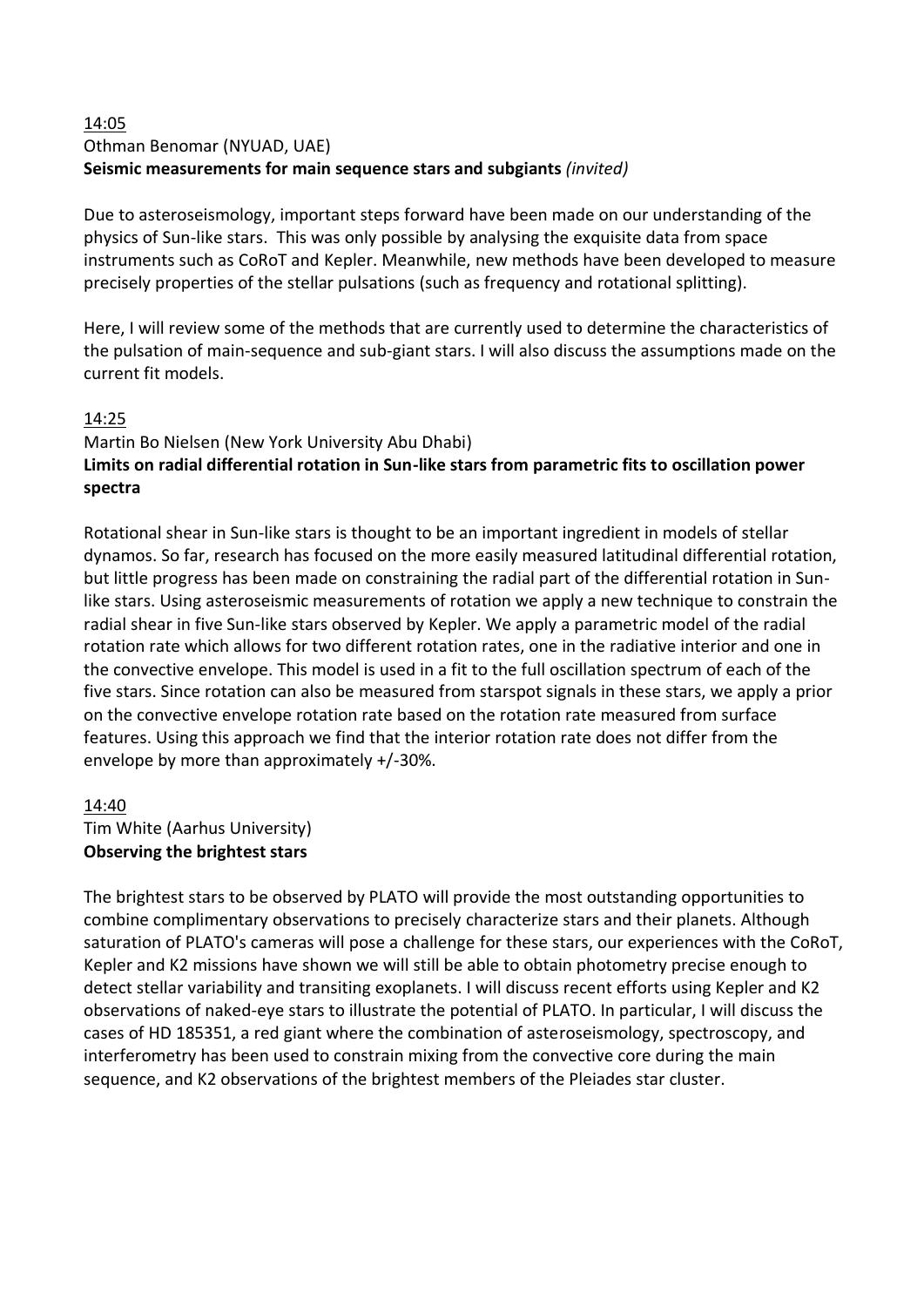## 14:55

Patrick Gaulme (New Mexico State University & Max Planck Institute for Solar System Research) **Calibrating Asteroseismology with Multiple-Star Systems**

It is widely agreed that asteroseismology has become the most reliable way to infer global and internal properties of solar-like stars. It allows for measuring stellar masses and radii in a simple way, by comparing the oscillation properties of a given star to the Sun's. Since masses and radii lead to ages and distances, solar-like oscillators represent key tracers of stellar populations. However, a fundamental question that has not been addressed is the reliability of asteroseismic inference on solar-like oscillators, despite evidence that significant biases exist. The only way to calibrate asteroseismology is to compare asteroseismic masses and radii with independent estimates. Eclipsing binaries have become very popular as benchmarks for stellar physics, as they provide accurate ways to measure masses, radii, and distances. It is possible to determine the mass and radius of each component of a double-lined spectroscopic binary from measurements of eclipse photometry and radial velocities. It is also possible to measure the mass of stars belonging to eccentric binary systems [e.g., Welsh+11, ApJS 197, 4], and hierarchical triple systems [e.g., Borkovits+16, MNRAS 455, 4136]. Gaulme+16 (ApJ, 832, 121) led a preliminary study based on ten "Kepler" red giants that belong to eclipsing binaries and showed that asteroseismology overestimates masses of about 15% and radii of about 5%. For PLATO, it is fundamental to extensively calibrate solar-like asteroseismology, given its importance to determine properties of planetary systems and stellar populations. Eclipsing binaries, triple systems, and eccentric binaries are excellent way to do this, but not many systems are actually adequate to run such tests. In this presentation, I will expose a plan to reach that goal by the launch of the PLATO mission. This involves identifying of a set of at least 50 solar-like oscillators (from main-sequence to red-giant) in multiple-stars systems, from the CoRoT, Kepler, and K2 data, and forthcoming GAIA eclipsing-binary catalogue and TESS asteroseismic observations, as well as significant ground-based observational support, consisting of colour photometry and high-resolution spectroscopy.

#### 15:10

Maurizio Salaris (ARI - Liverpool John Moores University) **The structure and evolution of M dwarfs** *(invited)*

M dwarf stars are particularly promising to detect earth-sized planets in the habitable zone, and the characterization of M-dwarf stars is crucial to determine the parameters of their planetary systems.

This review will discuss the relevant physics of M dwarf stars, their modelling, recent work and open problems.

#### 16:00-18:00 Complementary Science 1

#### 16:00 Andrew Tkachenko (KU Leuven) **Introduction to the PLATO Complementary Science Program**

16:30 Mark Gieles (University of Surrey) **PLATO's capacity and opportunity for cluster studies** *(invited)*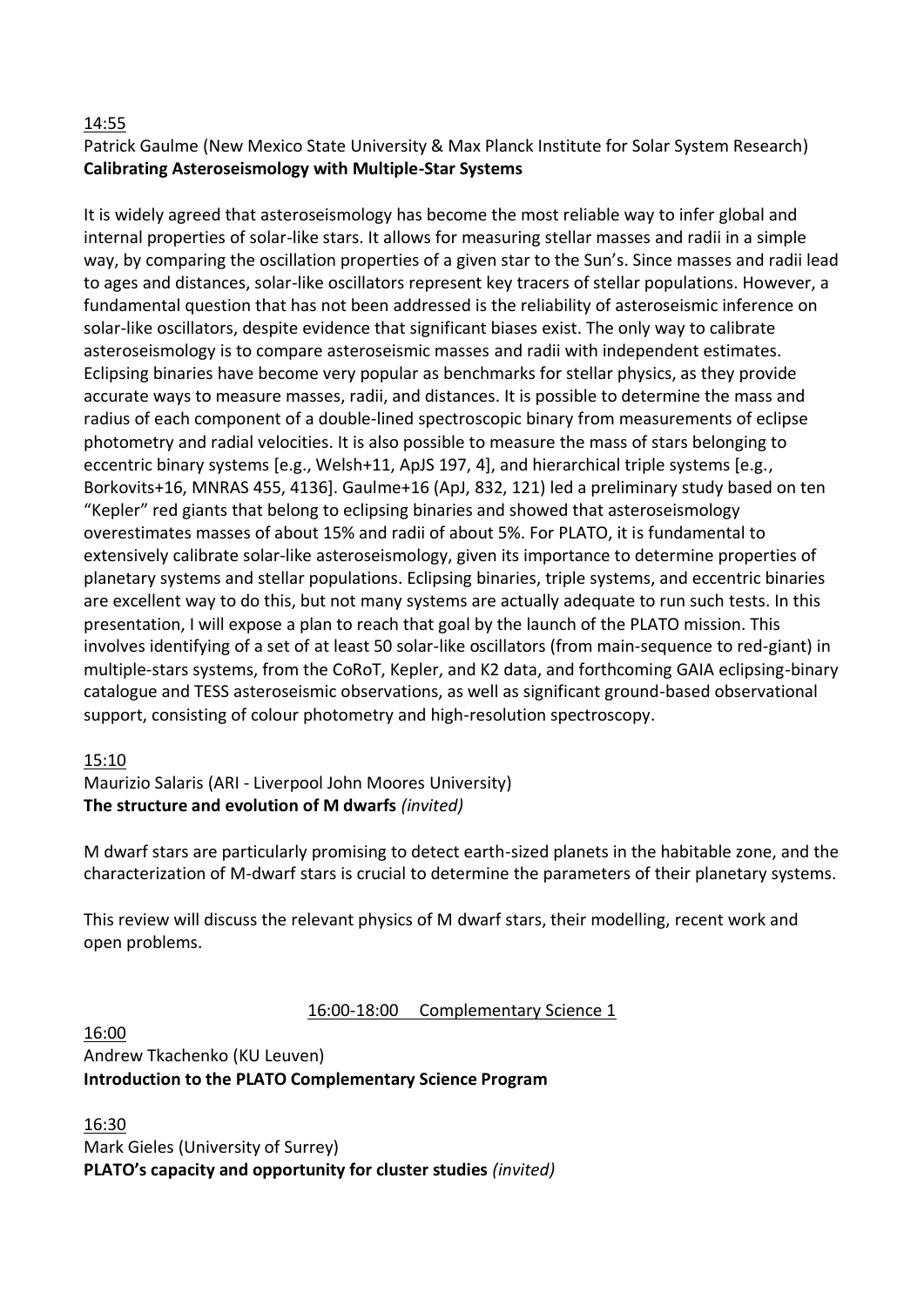#### 17:00 Pierre Maxted (Keele University) **Eclipsing binary stars with Kepler K2 - a foretaste of Plato complementary science**

Exoplanet discovery has driven the development of space-based photometry and efficient, stabilized high-resolution spectrographs that can be used to measure masses and radii to much better than 1% for stars in binaries showing well-defined eclipses. With Gaia parallaxes it will also be possible to obtain precise model-independent effective temperatures for many stars in eclipsing binary systems. In this talk I will show some results from a detailed study of eclipsing binary systems using Kepler K2 data and discuss the potential for testing and calibrating the next generation of stellar evolution models using the powerful combination of asteroseismology and eclipsing binary stars.

## 17:15

## Andrea Miglio (University of Birmingham) **Galactic Archaeology** *(invited)*

Deciphering the assembly history of the Milky Way is a formidable task, which becomes possible only if one can produce high-resolution chrono-chemo-kinematical maps of the Galaxy. Data from large-scale astrometric and spectroscopic surveys will soon provide us with a well-defined view of the current chemo-kinematical structure of the Milky Way, but will only enable a blurred view on the temporal sequence that led to the present-day Galaxy. As demonstrated by the (ongoing) exploitation of data from the pioneering photometric missions CoRoT, Kepler, and K2, asteroseismology provides the way forward: solar-like oscillating giants are excellent evolutionary clocks thanks to the availability of seismic constraints on their mass and to the tight age-initial-mass relation they adhere to. In this paper we identify five key outstanding questions relating to the formation and evolution of the Milky Way that will need precise and accurate ages for large samples of stars to be addressed, and we identify the requirements in terms of number of targets and the precision on the stellar properties that are needed to tackle such questions. By quantifying the asteroseismic yields expected from PLATO for red-giant stars, we demonstrate that these requirements are within the capabilities of the current instrument design, provided that observations are sufficiently long to identify the evolutionary state and allow robust and precise determination of acoustic-mode frequencies. This will allow us to harvest data of sufficient quality to reach a 10% precision in age. This is a fundamental pre-requisite to then reach the more ambitious goal of a similar level of accuracy, which will only be possible if we have to hand a careful appraisal of systematic uncertainties on age deriving from our limited understanding of stellar physics, a goal which conveniently falls within the main aims of PLATO's core science.

#### 17:45

## Susana Barros (Instituto de Astrofísica e Ciências do Espaço) **Modeling stellar activity with Gaussian Processes**

With the increase of the precision of observations, stellar intrinsic variability is becoming the dominant limitation in the study and characterization of exoplanets. Stellar activity affects both the radial velocity measurements and the transit observations. To account for stellar activity one needs to use sophisticated correlated noise models such as Gaussian processes.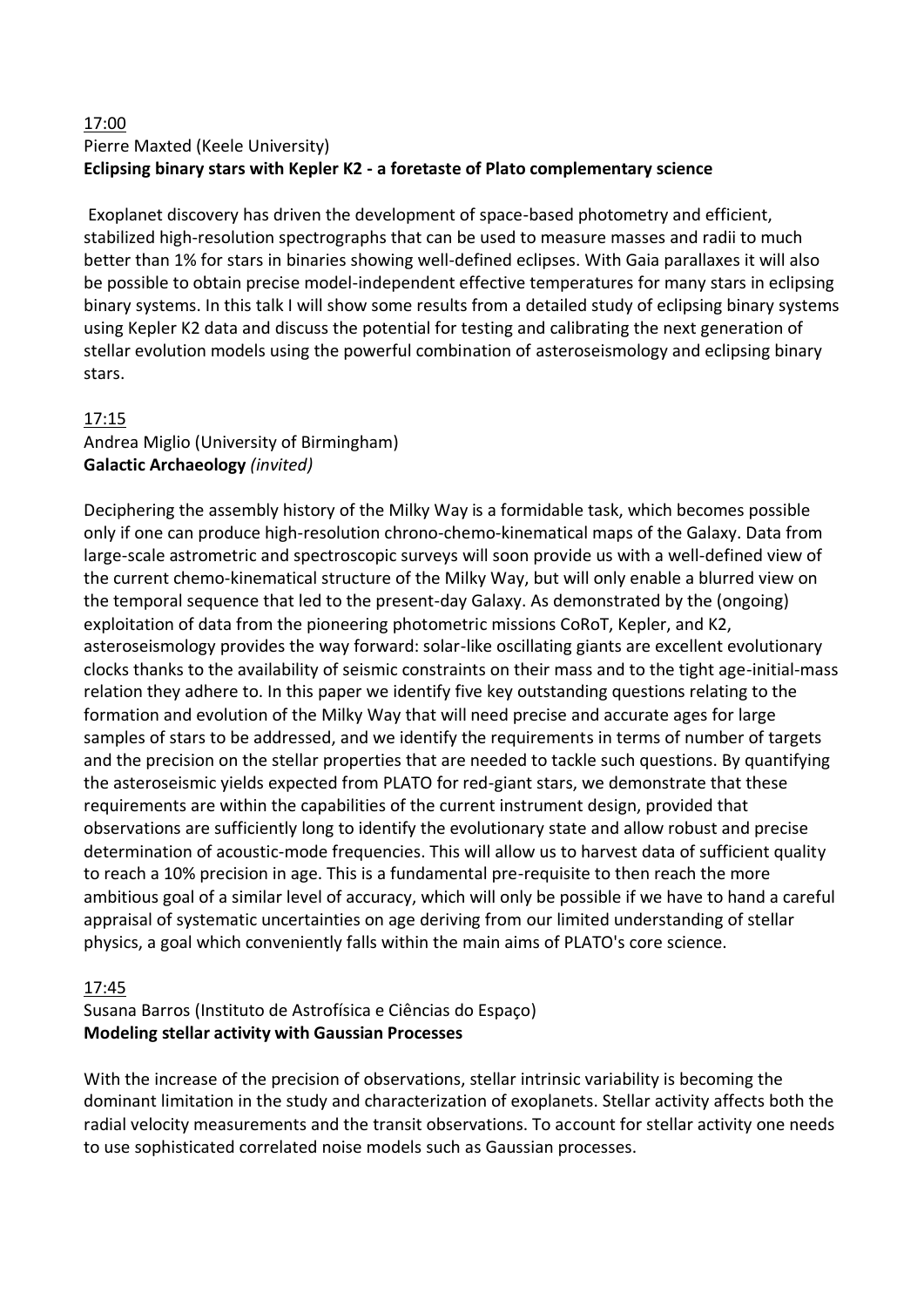I will present some applications of Gaussian processes to model stellar variability in high precision photometric light curves. I will start with example of modelling activity with Gaussian processes to study phase curves. Then I will focus on exploring the effect of stellar granulation in transit observations and show that Gaussian processes can help un-bias the derived transit parameters.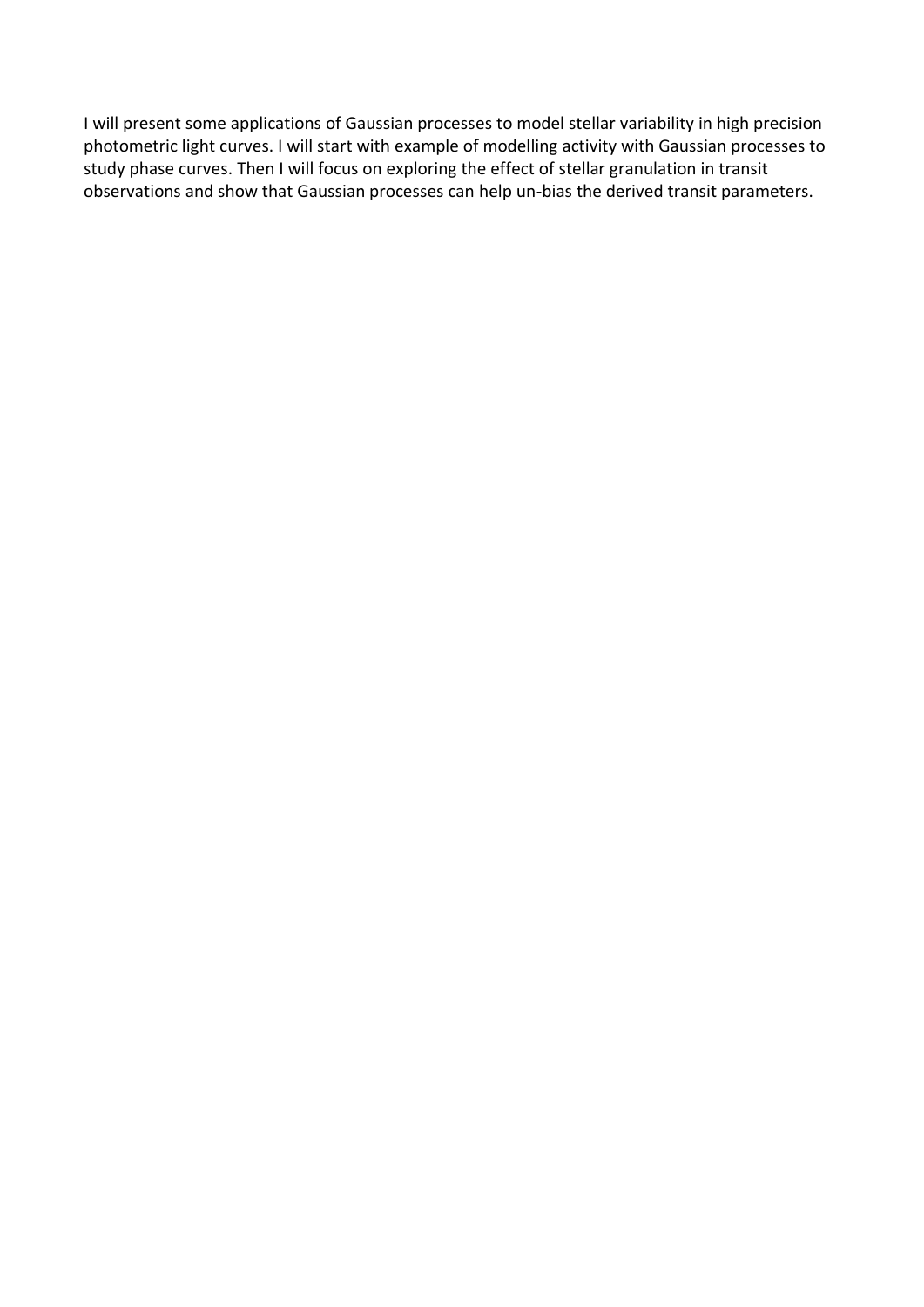## **Wednesday 6th September**

#### 08:30-10:00 Planet-Star Interactions

#### 08:30 Antoine Strugarek (CEA-DAp) **Magnetic interactions between stars and close-in planets** *(invited)*

Close-in planets generally orbit in a sub-alfvénic stellar wind, where the perturbations they excite in the corona are able to travel upwind down to the stellar surface, and potentially induce observable phenomena. The effective connection between the planet and its host takes the form of two Alfvén wings. Depending on the topology of the planetary and stellar magnetic fields, on the rotation profile of the corona, and on the orbital parameters, it is possible that none, one, or the two of the Alfvén wings connect together the star and the planet.

I will explore the formation and sustainment of Alfvén wings in global three-dimensional simulations under the magneto-hydrodynamic formalism with the PLUTO code. I model globally the stellar wind of a typical cool star in which a close-in orbiting planet is introduced as a boundary condition. By varying the magnetic topologies of the planetary and stellar magnetic fields, I explore the variety of Alfvén wings that can develop and quantify the Poynting flux flowing through those wings. With an extensive set of simulations, I deduce scaling laws of the amount of magnetic energy such magnetic interactions can channel to the lower stellar corona, as well as the amount of angular momentum that can be exchanged between the two bodies due to magnetic torques. As a result, I parametrize the accessible energy available to modify the apparent magnetic activity of the star. I will also quantify the phase and latitude offsets that can be expected between the planetary subpoint on the stellar surface and the actual location where energy is deposited. I will conclude by showing some preliminary attempts to apply these results to the cases of more complex, nonaxisymmetric topologies using of the observed magnetic fields of Kepler-78.

#### 09:00

## Theresa Lueftinger (University of Vienna) **Evolution of stellar magnetic fields**

PLATO, with its main aims to detect habitable zone planets and characterise their host stars will provide unique space-quality data that will allow to assess stellar activity phenomena and their impact on the atmospheres and the magnetospheres of surrounding planets in great detail.

Stellar magnetism is the crucial driver of activity, ionization, photodissociation, chemistry and winds in stellar environments. Thus, it has an enormous impact on the atmospheres and the magnetospheres of surrounding planets. Modelling of stellar magnetic fields and their winds is extremely challenging, both from the observational and the theoretical points of view, and only big advances in observational instrumentation and a deeper theoretical understanding of magnetohydrodynamic processes in stars enable us to model stellar magnetic fields and their winds – and the resulting influence on surrounding exoplanets – in more and more detail.

The changing faces of stellar magnetism with spectral type and stellar evolution, and the triggered activity phenomena most likely cause a variety of conditions in favour - or against - the emergence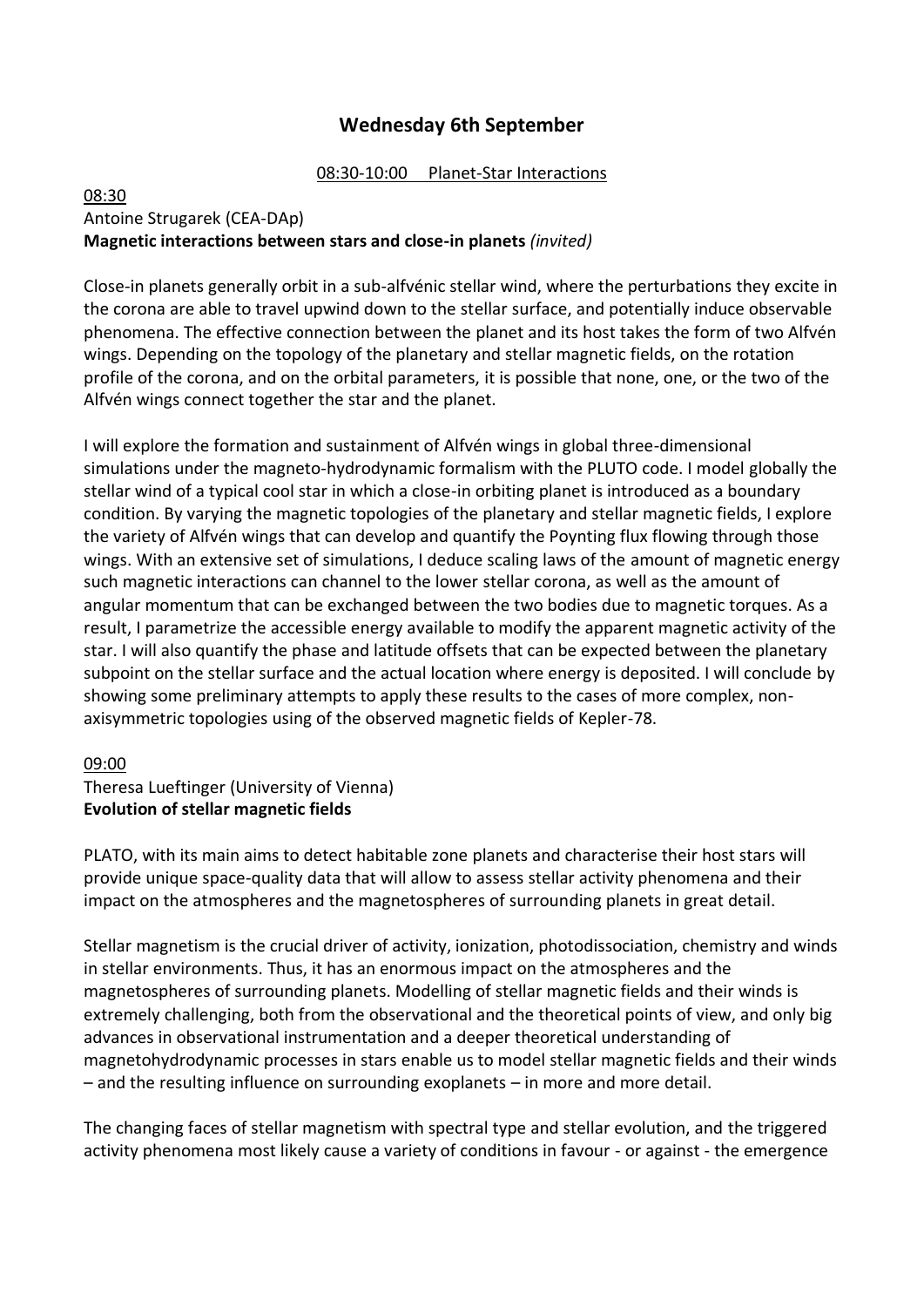of life on the surface of exoplanets – a centerpiece of present-day exoplanet research and key to the upcoming exoplanet mission PLATO.

We have initiated a research network (NFN): 'Pathways to Habitability - From Disks to Active Stars, Planets to Life', to address questions on the formation and habitability of environments in young, active stellar/planetary systems. In this presentation, we will discuss the work we are carrying out within this project and focus on how stellar (rotational) evolutionary aspects in relation to activity, magnetic fields and winds influence the erosion of planetary atmospheres in the habitable zone.

We will present recent results of our theoretical and observational studies based on Zeeman Doppler Imaging (ZDI), field extrapolation methods and wind simulations and will apply these results to non-thermal loss mechanisms in planetary atmospheres.

#### 09:15

Luca Fossati (Space Research Institute, Austrian Academy of Sciences) **Planetary atmospheric escape**

Atmospheric escape is a key component of planetary evolution, effectively shaping the observed exoplanet population. I will review the major observational and theoretical results gathered so far on the topic of exoplanet atmospheric escape, focusing particularly on (sub-)Neptune- and terrestrial-mass planets, which are most relevant for the PLATO mission. I will finally review the telescopes and instrumentation that are expected to be available at the time of PLATO science operations for follow-up observations aiming at the study of the, possibly escaping, upper atmosphere of planets discovered by PLATO.

#### 09:30

## Cilia Damiani (Max Planck Institute for Solar System Research) **Modelling star-planet tidal interactions to constrain migration scenarios**

It is debated whether close-in giant planets can form in-situ and if not, which mechanisms are responsible for their migration. One of the observable tests for migration theories is the value of the obliquity. But after the main migration mechanism has ended, the combined effects of tidal dissipation and the magnetic braking of the star lead to the evolution of both the obliquity and the semi-major axis. I will present an improved model for the tidal evolution of the obliquity that only depends on global stellar parameters and includes the effect of magnetic braking in the framework of the double zone model.

Using known exoplanetary systems, this model is used to constrain the initial obliquity of a population of hot-Jupiters. However, mainly due to the poor constraint on the stellar ages, we cannot obtain constrains strong enough to firmly distinguish different migration theories. Major advances are thus expected with the results of the PLATO 2.0 mission, selected as the next M-class mission of ESA's Cosmic Vision plan, that will allow the complete characterization of host stars using asteroseismology, and an unprecedented precision on stellar ages.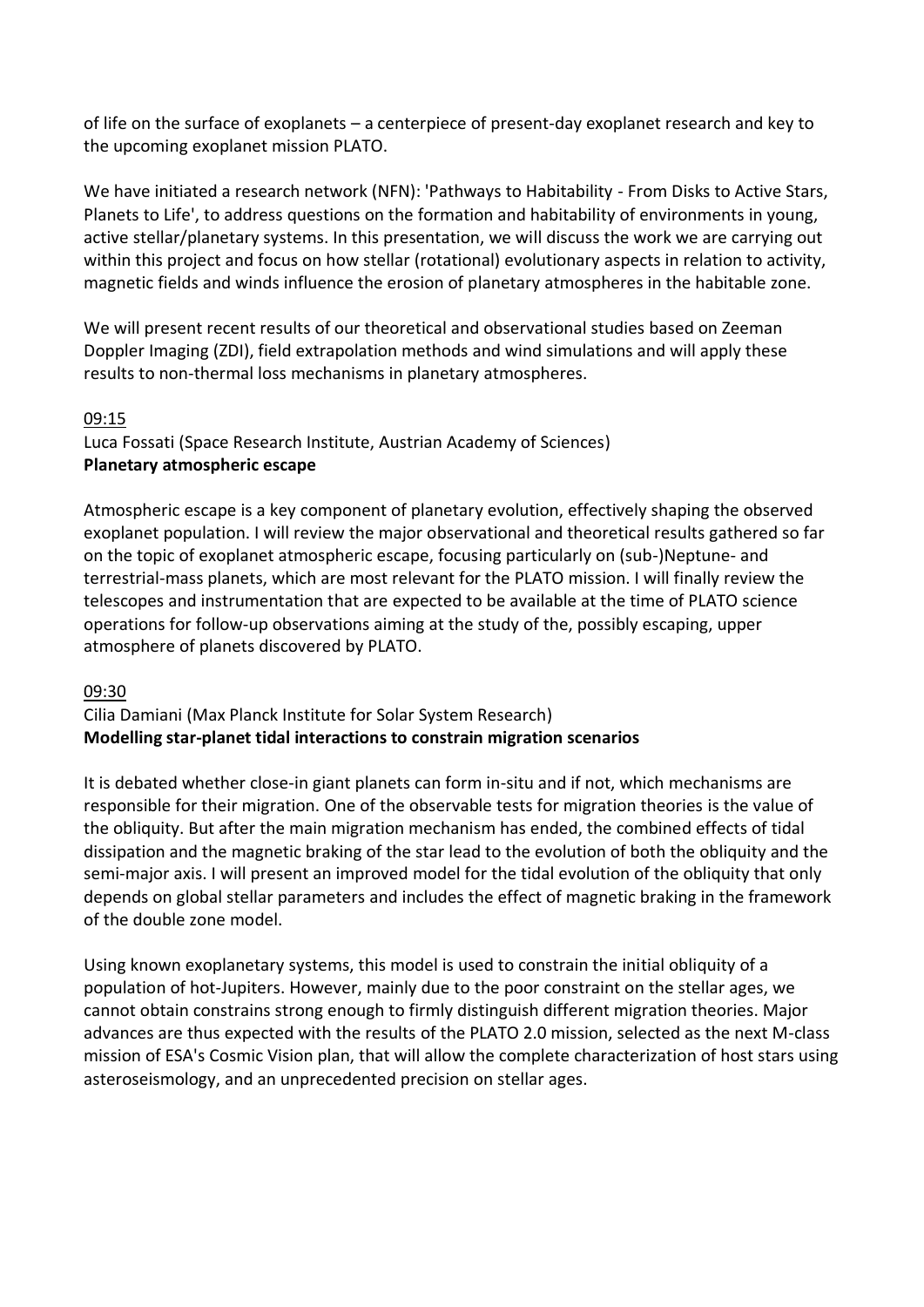#### 09:45 Christiane Helling (University of St Andrews) **Modelling Exo-Clouds: the element abundance challenge**

It is very unlikely that extrasolar planets do not have clouds. Even if we have no direct evidence for clouds on e.g. CoRot 7b or 55 Cnc e yet, basic physical and chemical considerations suggest the formation of clouds in such chemically active atmospheric gases. The clouds will, however, differ from what we might expect. For example, the giant gas planet HD189733b has an extensive cloud cover with a strong chemical inward-gradient, but the hot rocky super-Earth CoRot7b will have its clouds predominantly on the night side. In both cases, clouds effect the atmosphere's thermal structure by their opacity and by element depletion

Understanding cloud formation in exoplanets, Exo-Clouds, is one of the essential tasks in cool atmosphere modelling to harvest PLATO observations in full. Modelling cloud formation requires, beside a set of sensible equations, material data like element abundances. We will present recent studies of cloud and gas properties in metal-rich atmospheres like 55 Cnc e. We will focus on rocky planets to which we apply our kinetic cloud formation model.

## 10:30-12:30 Exoplanets 2

#### 10:30 Antonio García Muñoz (Technische Universität Berlin) **Exoplanet phase curves and their interpretation** *(invited)*

The brightness variations that occur during the out-of-transit phases of an exoplanet orbit provide unique insight into various aspects of an exoplanet, including its atmosphere. This insight is highly complementary to what is obtained during the transit. The increasing availability in recent years of phase curve data of unprecedented quality at optical and infrared wavelengths has prompted a rapid progress of this remote sensing technique. Looking towards the future, it is foreseen that the technique will mature even further as new space missions with enhanced capacities (collecting areas, time baselines, spectral coverage, etc.) become operational. In this talk, I will review the current status in the investigation of exoplanet phase curves, outline future expectations, and summarize what is needed both observationally and theoretically to fully exploit the potential of this technique.

#### 10:50

## Tiago Campante (University of Porto) **Synergy between asteroseismology and exoplanet observations**

Over the past decade, space-based asteroseismology has played an important role in the characterization of exoplanet-host stars and their planetary systems. In this talk, I will review current key synergies between asteroseismology and exoplanetary science such as the precise determination of radii and ages of host stars, the measurement of spin-orbit alignment and its impact on hot-Jupiter formation theories, as well as orbital eccentricity determination via asterodensity profiling. I will conclude with an outlook on future synergies (e.g., the precise characterization of super-Earths/Neptunes orbiting solar-type stars and the prospect of conducting a populational study of giant planets around evolved stars) and further provide an overview of the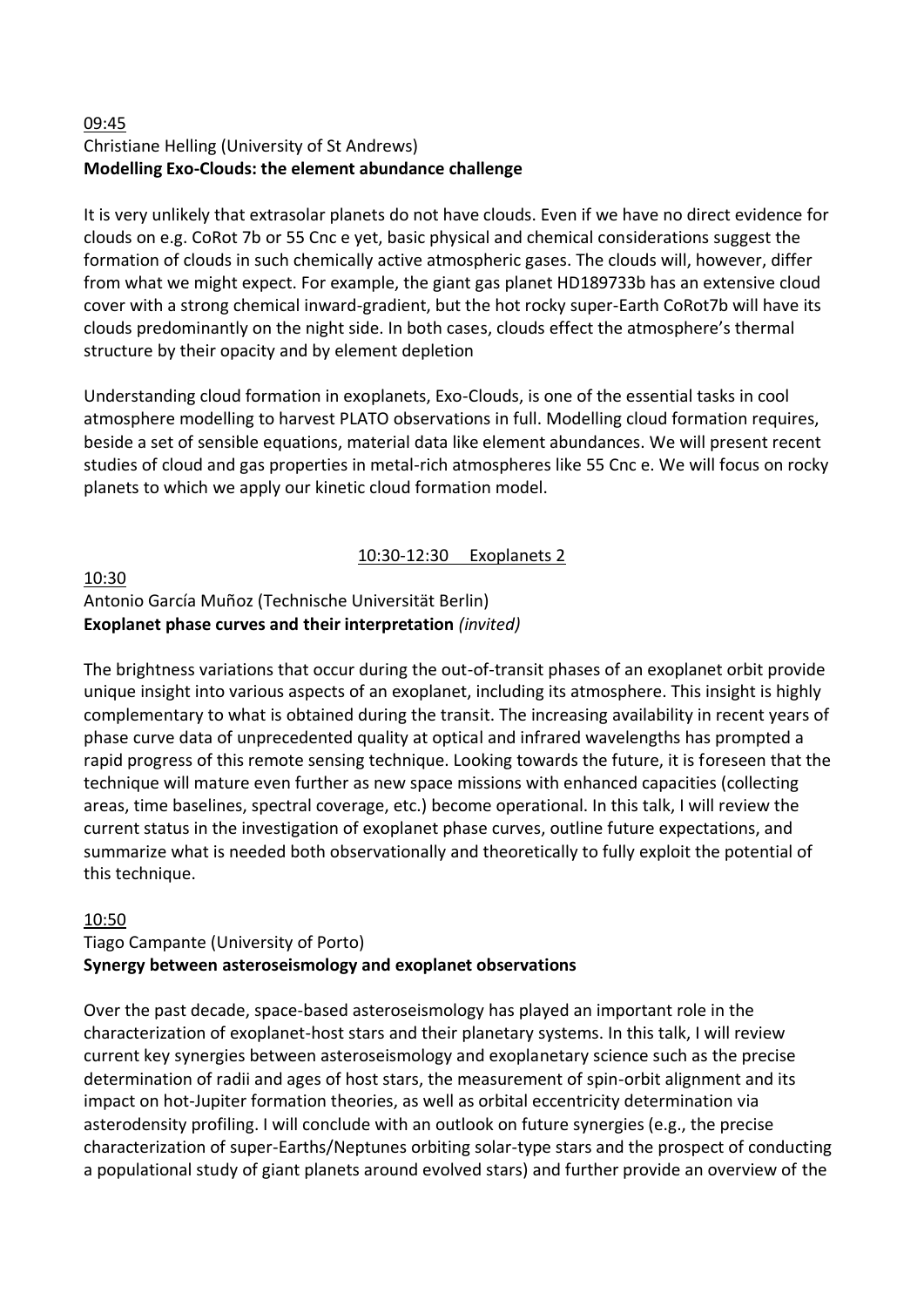asteroseismic yield of exoplanet-host stars expected for the Transiting Exoplanet Survey Satellite (TESS).

#### 11:10 Vincent Van Eylen (Leiden Observatory) **Combining asteroseismology and exoplanet science**

The Kepler and K2 missions have provided a wealth of information about stars, through asteroseismology, and about exoplanets, through their transits. In this talk, I show that 'one and one is three', when asteroseismology and exoplanets are combined. I present several topics where asteroseismology has been crucial to advance our understanding of exoplanet formation and architecture, and place the Kepler and K2 results in the context of the PLATO mission.

Highlights include 1) the inference of detailed planetary parameters through stellar parameters, 2) understanding orbital eccentricities of small planets, without radial velocities, through combining transit durations with mean stellar densities, and 3) determining stellar obliquities through rotational splittings of oscillating planet host stars. Finally, I will also show how 4) determining properties of subgiant and giant stars can help solve outstanding problems in planet formation and evolution.

Combining these four themes, I show the unique contributions asteroseismology has made to our understanding of exoplanet systems, in particular for their formation, evolution and system architecture. Starting from Kepler and K2 breakthroughs, I make predictions about the rich science that PLATO will enable by combining asteroseismology with exoplanets.

#### 11:25

Hans Deeg (Instituto de Astrofísica de Canarias) **Research on Circumbinary Planets with PLATO**

Current research issues on Circumbinary Planets (CBP) and the impact that we expect from PLATO will be described. CBPs are planets orbiting both components of a binary star; they may be detected by several techniques based on precise photometric time series. The first CBP detections arose from the precise timing of binary eclipses, finding several planets with decade-long orbital periods. Later, successful transit-detections were made in data of the Kepler mission. CBPs detected by transits are now the majority of known CBPs, with common features being masses in the Neptune-range and periods of a few months that are (with one exception) close to the innermost limit for a stable orbit around the central binary. A few CBPs have also been detected by direct imaging. Circumbinary planets are an interesting test-bed for planet formation models, as they need to account for the additional perturbation and stability issues arising from the binaries' orbit. The current sample of such planets is however still very small and the true parameter space for their existence is still poorly known, of note being a likely absence of CBPs around very shortperiodic binaries. An open issue is also the true distribution of inclinations between the binary and planet orbital plane, as determining this distribution suffers from strong detection biases. Current CBPs are also mostly on faint stars which impedes good characterisation. The potential of PLATO to contribute to these issues is outlined, which is the subject of its Work Package 112510.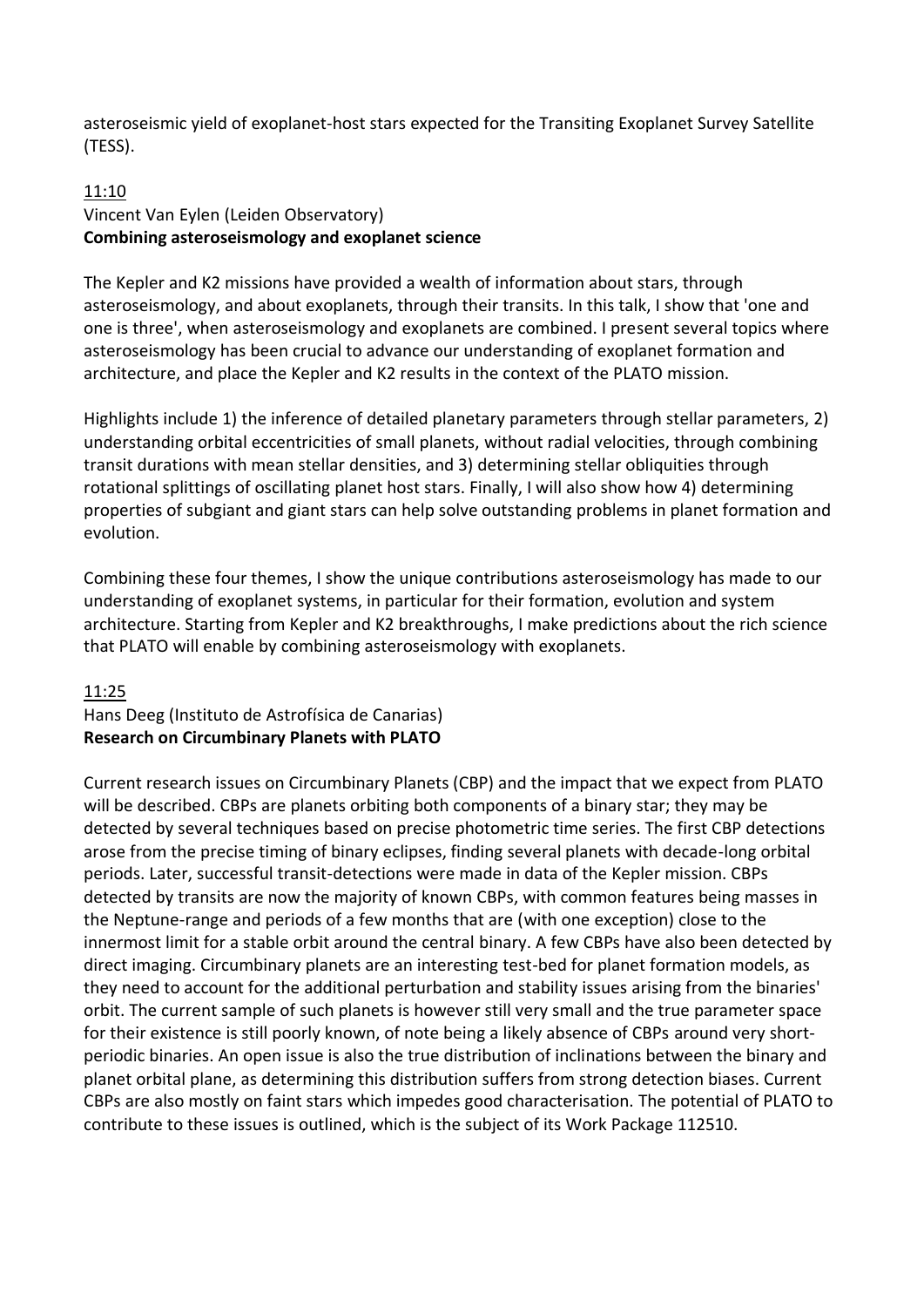#### 11:40 Roberto Silvotti (INAF-Osservatorio Astrofisico di Torino) **Planets transiting hot subdwarfs and white dwarfs: from Kepler/K2 to TESS to PLATO.**

During the red giant expansion close planets are attracted near or inside the star's envelope by the tidal forces while distant planets are pushed away because of the stellar mass loss. For this reason we expect to find a period gap in the final distribution of the planetary orbital periods.

Some of the planets inside the period gap, those who escaped engulfment, are potentially detectable through their transits.

Although Kepler/K2 has not detected any planet transiting hot subdwarf stars or white dwarfs, probably due to the small statistics, however it has found an intriguing white dwarf (WD1145+017) with irregular transits likely due to a disintegrating asteroid or minor planet. Thanks to much larger statistics, in ~1 year from now TESS will probably start finding the first planets transiting hot subdwarfs and white dwarfs or at least several systems similar to WD1145+017.

Together with other 3 colleagues studying this field, I am member of the TESS TSWG (Target Selection Working Group) and we are proposing to include a number of hot subdwarfs and WDs in the TESS CTL (Candidate Target List), to be observed at 2 min cadence. Taking advantage from the TESS discoveries, PLATO has the opportunity to further increase the statistics of these evolved planetary systems and shed light on this poorly studied field, which concerns the final configuration of ~95% of the stars, all those with a MS mass <8-10 solar masses.

## 11:55

#### Vincent Bourrier (Geneva Observatory) **Observing Dusty planets with PLATO**

The exoplanet population is a treasure trove of exciting discoveries, not least among them the existence of ultra-short period (USP) exoplanets. These small rocky planets are so close to their stars that the melting of their surface or intense volcanism can lead to the formation of heavyweight envelopes, rich in dust and highly sensitive to stellar activity. The larger USP planets are expected to be surrounded by a gravitationally-bound envelope, whose evolution in dust content over time would lead to variations in their optical radius. USP planets with lower mass than Mercury can see this envelope escape and form extended dust tails, such as the ones detected with Kepler and K2. Analysis of their asymmetrical transit light curve yield information on the structure and composition of the tails, and hence of the planet. High-precision photometry and a good knowledge of the host star activity will be required to study dust-induced radius variations and the dust tails from disintegrating planets. PLATO will thus allow us to perform a thorough characterization of USP planets and to build statistics on their population, making a major scientific impact in our understanding of these extreme exoplanet systems, their origin and their evolution.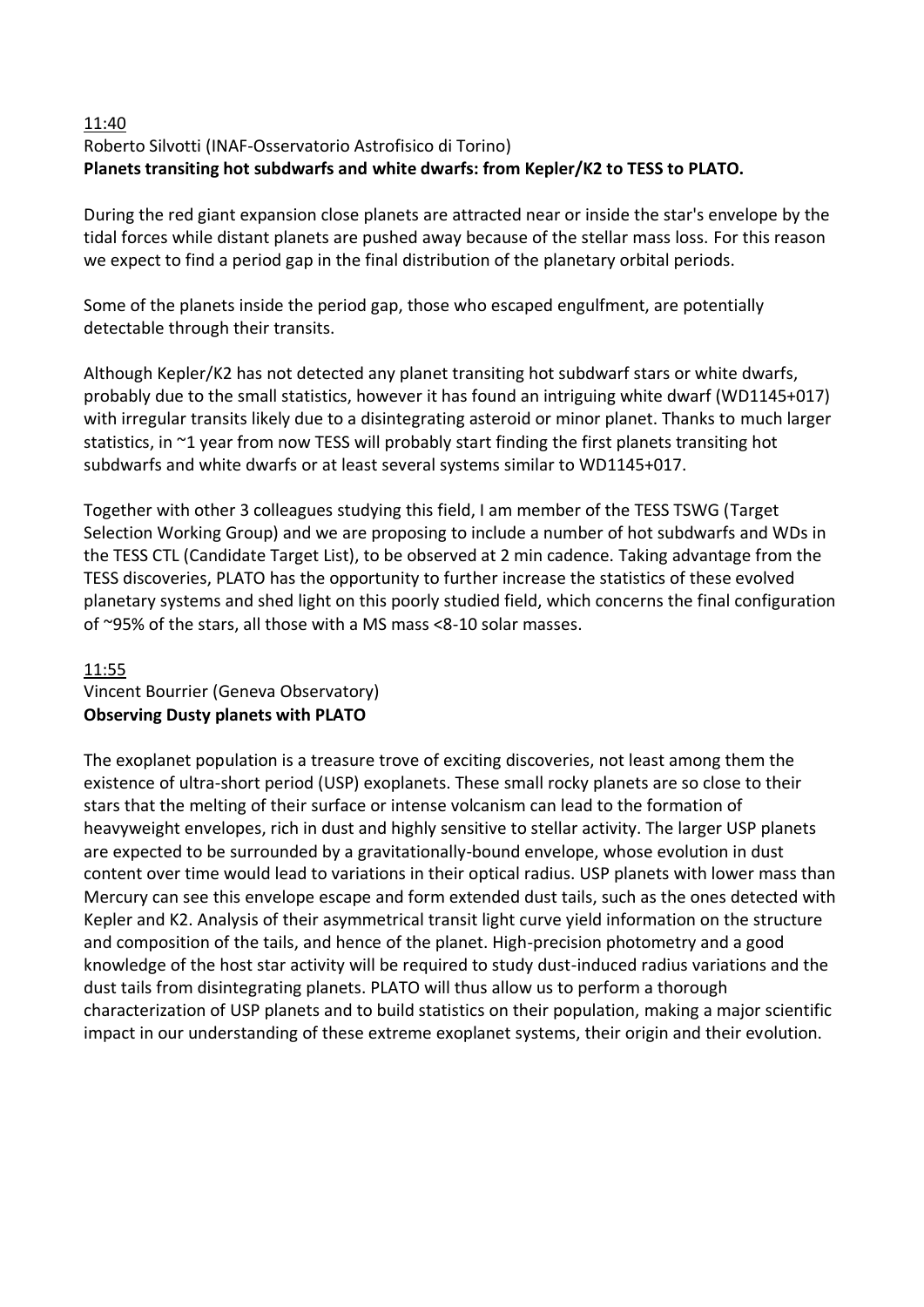## 12:10 Edward Gillen (University of Cambridge) **Young transiting planets in the K2 clusters**

Young open clusters are fruitful targets for exoplanet searches because they represent coeval populations of shared elemental composition, which can be dated to a precision unattainable for field stars. Young transiting planets in these clusters are particularly valuable as they offer a window onto the formation and early evolution of planetary systems. However, very few such systems are known, making them of great interest for exoplanet searches such as Kepler/K2, TESS and PLATO.

K2 has recently targeted five nearby young open clusters, spanning 1-800 Myrs. I will present our program to characterise young planets in the K2 clusters using our innovative Gaussian process regression techniques. I will focus on the Praesepe open cluster and will present: the characterisation of a small planet transiting a young M-dwarf; the first transiting brown dwarf detected in a young cluster; and two young M-dwarf eclipsing binaries. I will then compare the known young K2 planets to the older Kepler sample, probing the evolution of planet size and orbital eccentricity. Finally, I will discuss how PLATO can contribute to detecting young planets in open clusters.

## 12:25 Juan Cabrera (DLR) **Mimics amongst K2 validated planets**

While selecting super-Earths suitable for further characterisation from the ground from a list of confirmed and validated exoplanets detected by K2, we found some suspicious cases that led to us reassess the nature of the detected transiting signal.

We performed a photometric analysis of the K2 light curves and centroid motions of the photometric barycenters. Our study shows that the validated planets K2-78b, K2-82b, and K2-92b are not planets, but background eclipsing binaries. The eclipsing binaries are inside the Kepler photometric aperture, but outside the ground-based high -resolution images that were used for validation.

We advise extreme care in the validation of candidate planets that are discovered by space missions. It is important that all the assumptions in the validation process are carefully checked. An independent confirmation is mandatory in order to avoid wasting valuable resources on further characterisation of non-existent targets.

## 13:40-14:40 Exoplanets 2 (continued)

13:40 René Heller (Max Planck Institute for Solar System Research) **Extrasolar moons**

Moons in our solar system serve as tracers of planet formation and evolution. The densities and water contents of the Galilean moons, for example, put observational constraints on the properties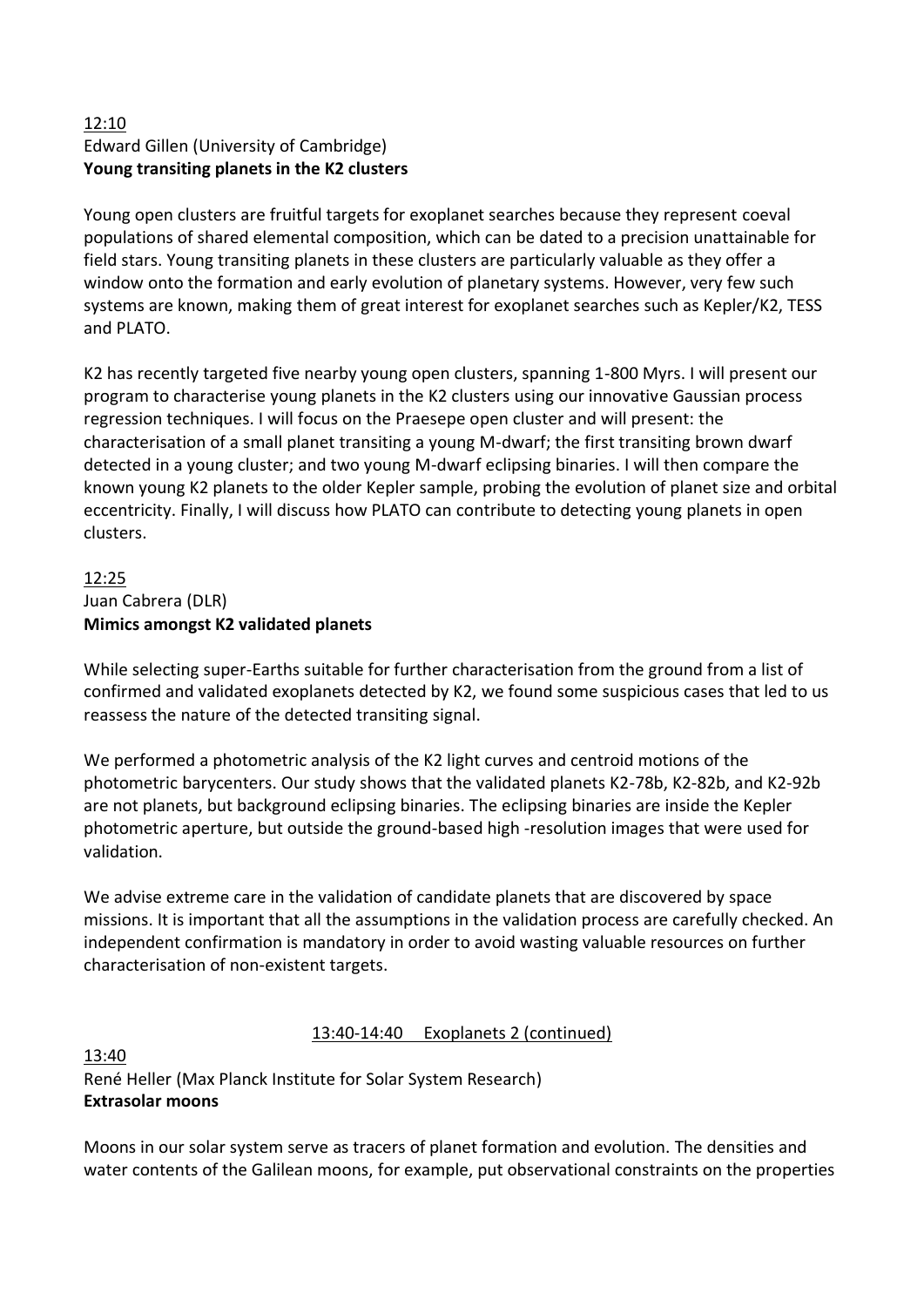of the circum-Jovian accretion disk, in which they formed 4.5 billion years ago; the Uranian satellites store information about the proposed bombardment process that caused the tilt of Uranus' spin axis; and most important for us, the Moon was formed through a giant impact of a Mars-sized object into the proto-Earth, which set the initial conditions for our contemporary astrophysical environment and, hence, for the terrestrial climate and life as we observe it today. We describe the high-accuracy space-based stellar photometry that has recently led to the discovery of the Neptune-sized exomoon candidate around the Jupiter-sized transiting exoplanet Kepler-1625b. This example, irrespective of whether it can be confirmed by follow-up observations with Hubble (scheduled for October 2017) or not, demonstrates that large exomoons are detectable in the wings of the phase-folded planetary transit light curves, an effect known as the orbital sampling effect. If the claim can be validated, it suggests that exomoon detections with PLATO could (i.) offer new constraints on planet formation and migration; (ii.) trigger an innovation push for moon formation theories; (iii.) provide unprecedented tools to measure planetary obliquities; (iv.) offer new means to constrain planetary masses; (v.) deliver novel insights into the wider context of the solar system planets and moons.

#### 13:55

#### Valerio Nascimbeni (Università di Padova) **Review of TTV techniques and application to PLATO**

Transit Time Variation (TTV) is a powerful dynamical technique to measure planetary masses within a multiple planetary system, without need of (or in synergy with) radial velocity measurements. It has also been exploited to infer the presence of additional, previously unknown bodies in the same system, even non-transiting ones. I will review the basic physical principles and the computational challenges behind TTVs, and the most intriguing results achieved so far. I will show how TTVs will help the science case of PLATO, alone and/or in synergy with data from Kepler/K2, TESS and CHEOPS.

#### 14:10

## Rosemary Mardling (Monash University and University of Geneva) **The information-rich properties of resonant chains**

Resonant chains are a beautiful example of Nature's ability to create highly complex structures in a thermodynamically favourable environment. The best-known example of such a celestial molecule held together by gravity is Jupiter's Laplace resonance for which the orbital periods of Io, Europa and Ganymede are such that  $1/P_1-3/P_E+2/P_G< 10^2-9$  deg/day, indicating that the system is highly relaxed, and in particular that the whole system is exquisitely coupled. Nature has revealed several resonant exoplanet chains including the TRAPPIST-1, Kepler-223 and Kepler-444 systems in which 7, 4 and 5 planets orbit an ultra-cool dwarf, a Sun-like star and a K-dwarf respectively. Each is governed by a superposition of pair-wise near-commensurabilities of the orbital frequencies, as well as several Laplace-like relationships which link the whole chain together. As a consequence, measurements of TTVs and Laplace-angle variations give us direct access to the planet masses, without the usual degeneracies involving the eccentricities which plague mass determinations in near-resonant systems. Moreover, it is not necessary to resolve short-period fluctuations in the TTVs, but rather, their long-period large amplitude variations alone encode the planet masses, as well as conditions in the protoplanetary disk when the chain was formed. This talk will outline the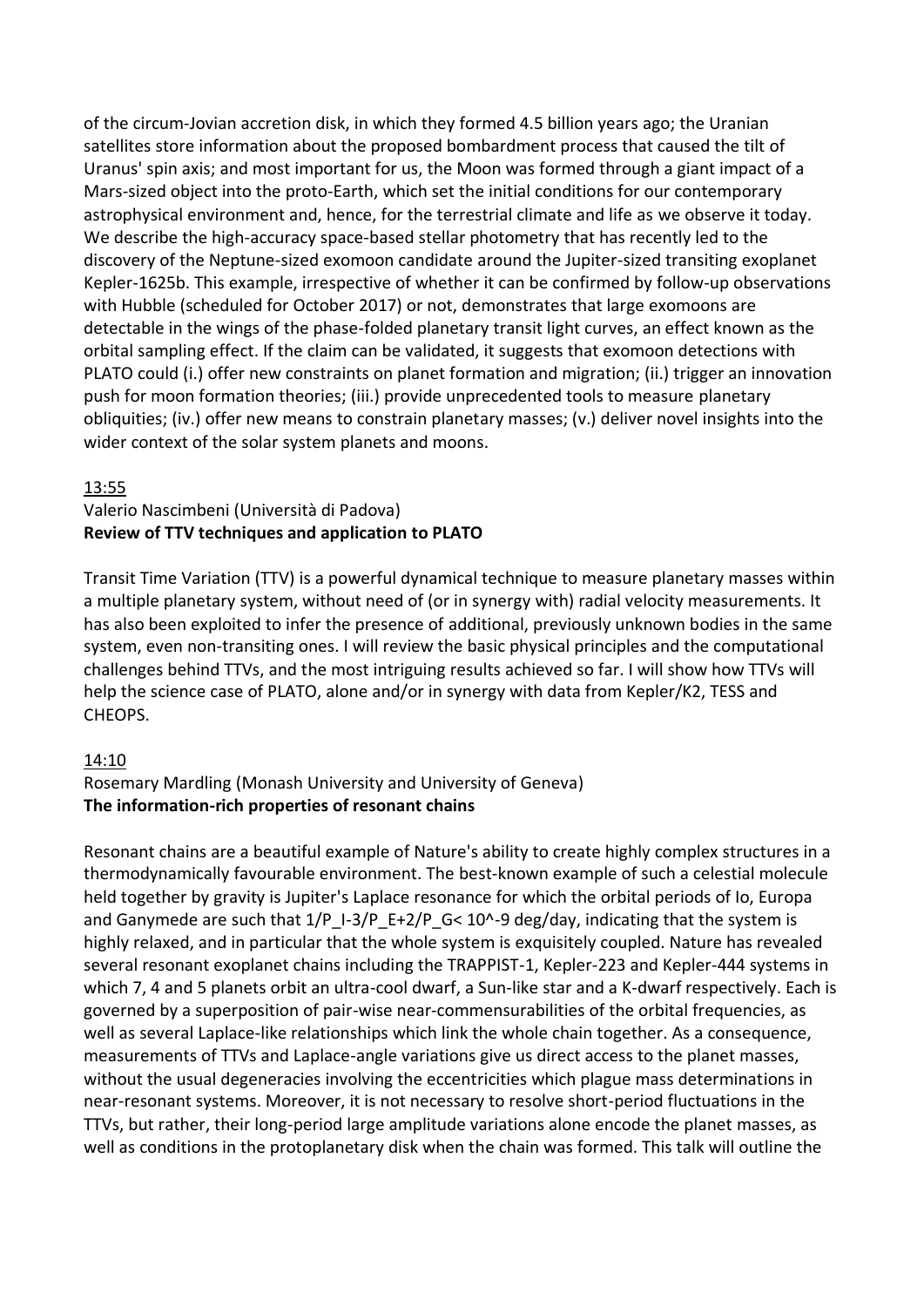physics of resonant chains, and how planet masses can be determined even when the transit data is noisy.

#### 14:25 Aviv Ofir (Weizmann Institute of Science, Israel) **A spectral approach to transit timing variations**

The high planetary multiplicity revealed by Kepler implies that Transit Time Variations (TTVs) are intrinsically common. The usual procedure for detecting these TTVs is biased to long-period, deep transit planets whereas most transiting planets have short periods and shallow transits. Here we introduce the Spectral Approach to TTVs technique that allows expanding the TTVs catalog towards lower TTV amplitude, shorter orbital period, and shallower transit depth. In the Spectral Approach to TTVs we assume that a sinusoidal TTV exists in the data and then calculate the improvement to chi^2 this model allows over that of linear ephemeris. This enables detection of TTVs even in cases where the transits are too shallow so individual transits cannot be timed, and it is more sensitive due to the reduced number of free parameters in its model. We used it to, among other things: (a) detect 131 new periodic TTVs in Kepler data (an increase of ~2/3 over a previous TTV catalog); (b) Identify cases of multi-periodic TTVs, for which absolute mass determination may be possible. Our extended sample of systems with measured TTVs shows no deficit of short period or low amplitude transits, in contrast to previous surveys in which the detection schemes was significantly biased against such systems. The Spectral Approach allows to quickly identify TTVing planets even in shorter-baseline datasets, and is thus ideally suited for future missions such as TESS and PLATO. We further extend our analysis by using perturbation theory assuming small amplitude TTVs at the detection stage. This procedure allows us to linearize much of the search, greatly improving the detection speed (few seconds per star).

#### 14:40 – 15:40 Core Stellar Science 2

#### 14:40

## Patrick Eggenberger (Geneva Observatory, University of Geneva) **Transport of angular momentum within stars**

Thanks to space missions, solar-like oscillations have been characterized for a large number of stars. This has opened the way to the determination of the internal rotation of these stars. In this presentation, we discuss how these measurements can help us progress in our understanding of the transport of angular momentum in stellar interiors.

#### 15:10

## Allan Sacha Brun (AIM & Département d'Astrophysique) **3-D MHD numerical simulation with the ASH code**

We present a series of 3-D MHD numerical simulation with the ASH code of solar-like stars aimed at characterising their differential rotation and magnetic state over a large range of rotation rate and luminosity. We discuss their dynamical properties and derive scaling laws that will be useful during the PLATO mission to identify the various state of rotation (solar-like, anti-solar or Jupiter like) and the resulting dynamo state of the host star.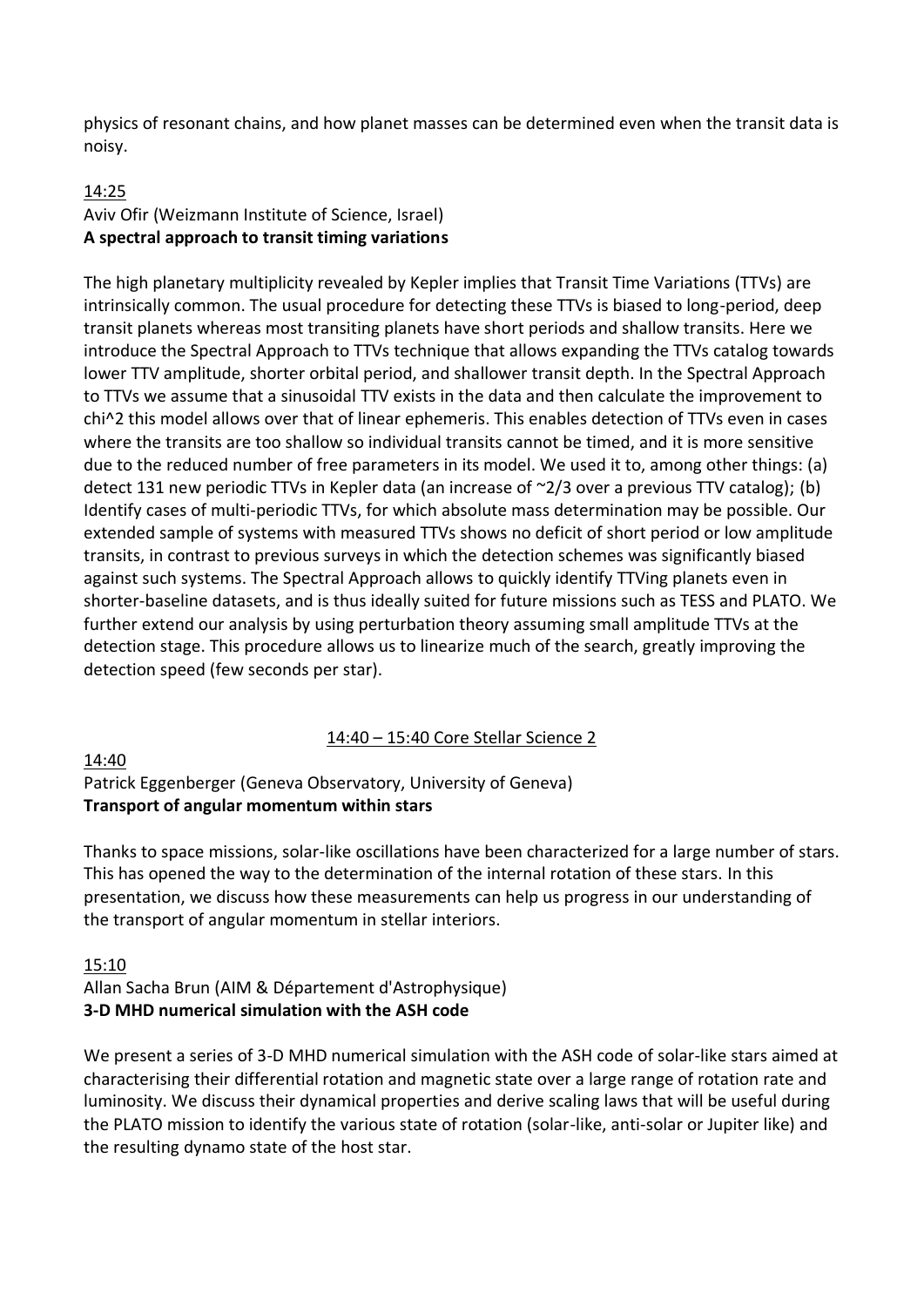#### 15:25 Remo Collet (Aarhus University) **Stellar abundance and parameter determinations with the aid of three-dimensional model atmospheres**

Classical determinations of stellar parameter and compositions of late-type stars often rely on the use of stationary, one-dimensional (1D), hydrostatic model stellar atmospheres for the quantitative interpretation of interferometric and spectroscopic observations. Recent years, however, have seen a rapid development in the field of three-dimensional (3D) hydrodynamic modelling of stellar atmospheres and stellar spectra.

In this contribution, I will present results from realistic, time-dependent, hydrodynamic 3D simulations of stellar atmospheres of solar- and late-type stars, covering a wide range of stellar parameters and compositions, from main sequence to red giant branch and with metallicities from [Fe/H]=+0.5 down to [Fe/H]=-4. These 3D model atmospheres have been generated using a custom version of the radiation-magnetohydrodynamics Stagger-Code which implements state-of-the-art input micro-physics (equation of state and opacity data) and a realistic treatment of non-grey radiative transfer.

I will describe the main properties of the simulations and discuss the application of 3D model atmospheres to spectroscopy and interferometry of late-type stars. I will illustrate the main effects of 3D modelling of stellar atmospheres and stellar spectra on the predicted strengths and shapes of spectral lines, and on the determination of fundamental stellar parameters, highlight systematic differences with respect to calculations based on classical, 1D, hydrostatic models.

Finally, I will also discuss the application of 3D models to the analysis and interpretation of data from space-borne and ground-based stellar surveys for the determination of accurate stellar parameters, elemental abundances, and radial velocities.

## 16:10-18:00 Core Stellar Science 2 (continued)

#### 16:10 Laurène Jouve (IRAP Toulouse) **Latest developments in the physics of solar/stellar dynamos** *(invited)*

In this talk, we will review some aspects of the stellar magnetism and in particular what numerical simulations tell us about the physical processes underlying the observations.

In cool stars, a convective dynamo is thought to be responsible for the presence and evolution of magnetic fields. The question of the impact of the internal stellar structure on the magnetic field topology will be addressed. We will focus in particular on the role of differential rotation and of a tachocline. Another important aspect of stellar dynamos is the possible presence of magnetic cycles and how its period depend on the stellar parameters. Numerical simulations addressing this issue will be presented. Finally, one step of the dynamo process is the emergence of magnetic flux from the interior where it is created and organised to the exterior where it emerges as starspots. We will also show results of global 3D MHD numerical simulations of such a process.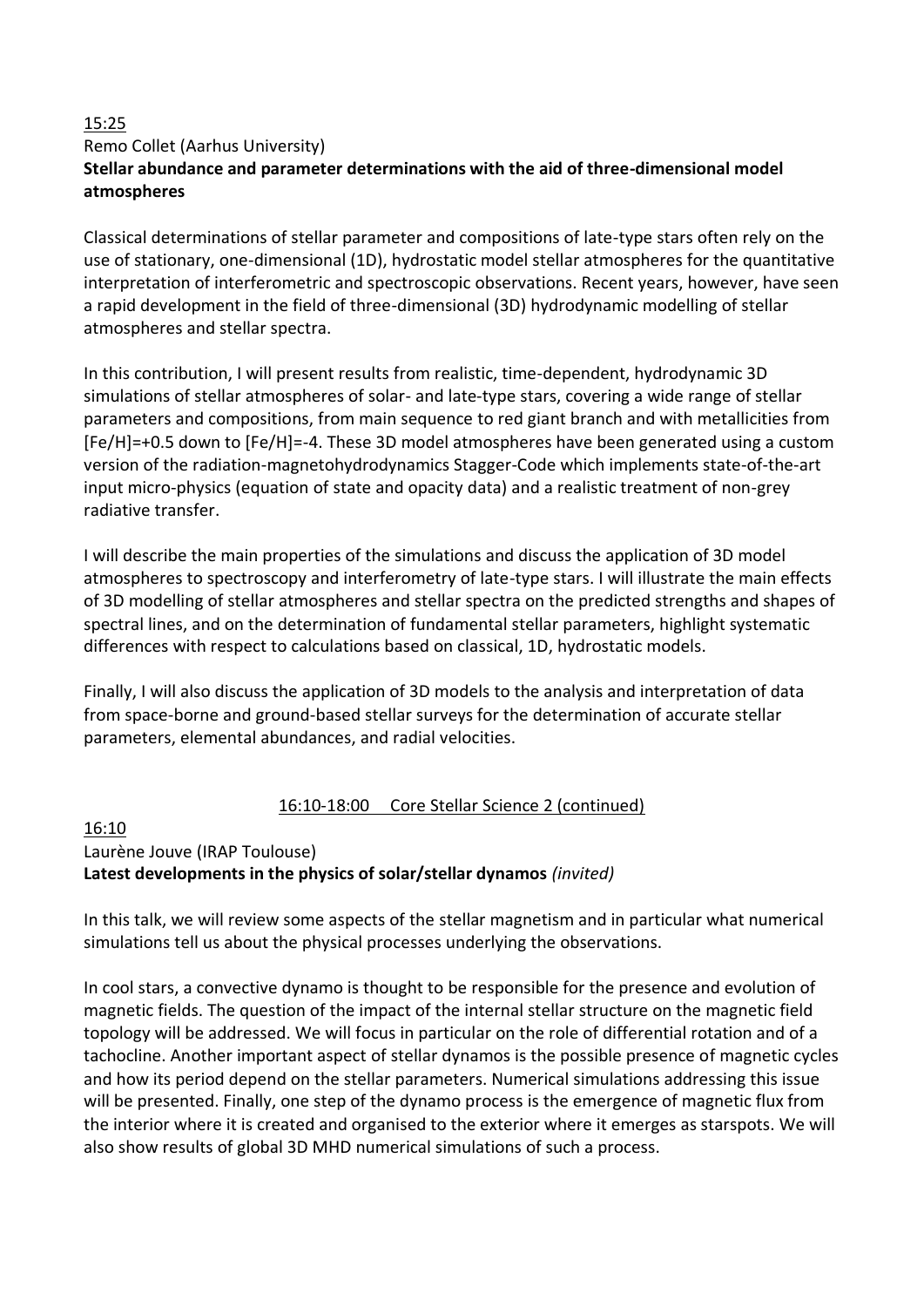## 16:30 Friedrich Kupka (University of Göttingen) **Modelling of convection**

Stellar age determination is one of the main scientific deliverables of the PLATO mission and cannot be accomplished satisfactorily without stellar modelling. The latter in turn requires the modelling of convection. In this presentation I will summarize the advantages and shortcomings of current modelling strategies and also argue why a larger variety of models should be part of PLATO mission preparation related convection modelling instead of the mere optimization of the traditional mixing length parameter.

#### 16:45

## Stefanie Raetz (Institute for Astronomy and Astrophysics Tübingen (IAAT)) **Exploring the Rotation-Activity Relation of late-type main sequence stars with PLATO**

Stellar activity is directly linked to magnetic fields that are believed to be generated and maintained by a dynamo which is driven by differential rotation and convection. Therefore, rotation and stellar activity are intimately connected.

The rotation-activity relation of late-type stars based on the measurements of the X-ray luminosity is empirically divided in two regimes: a "saturated" plateau of constant activity for fast rotators and a "correlated" regime for slow rotators. However, for M dwarfs the long rotation periods (implying long spin down times) and faint X-ray emission make the rotation-activity relation notoriously poorly defined.

Combining periods from the K2 mission with archival X-ray data we have started towards providing a statistical sample of bright and nearby M dwarfs with both known rotation period and X-ray detection. Our studies are based the Superblink proper motion catalogue by Lepine and Gaidos (2011).

We present here the results of this ongoing study and we describe the potential of upcoming missions, PLATO and eROSITA, for a decisive step in nailing down the rotation-activity relation of M dwarfs.

PLATO will observe on the order of ~3500 targets from the Superblink catalogue by Lepine and Gaidos (2011) and will provide light curves with a noise level better than 800 ppm (within the P1 and P4 star samples) with rotation periods up to hundreds of days. eROSITA, the German instrument on the Russian SRG satellite to be launched in 2018, will perform an X-ray All Sky Survey 20 times more sensitive than the ROSAT All Sky Survey, and, hence, will detect faint X-ray sources.

Here, we focus on two aspects. First, the transition between the saturated and correlated regime. The rotation-activity relation constructed with photometric activity indicators from K2 lightcurves show this transition to be much sharper than expected. Secondly, the search for a quantitative change of the rotation-activity relation at the fully convective boundary (SpT M3/M4) which can be expected from dynamo models.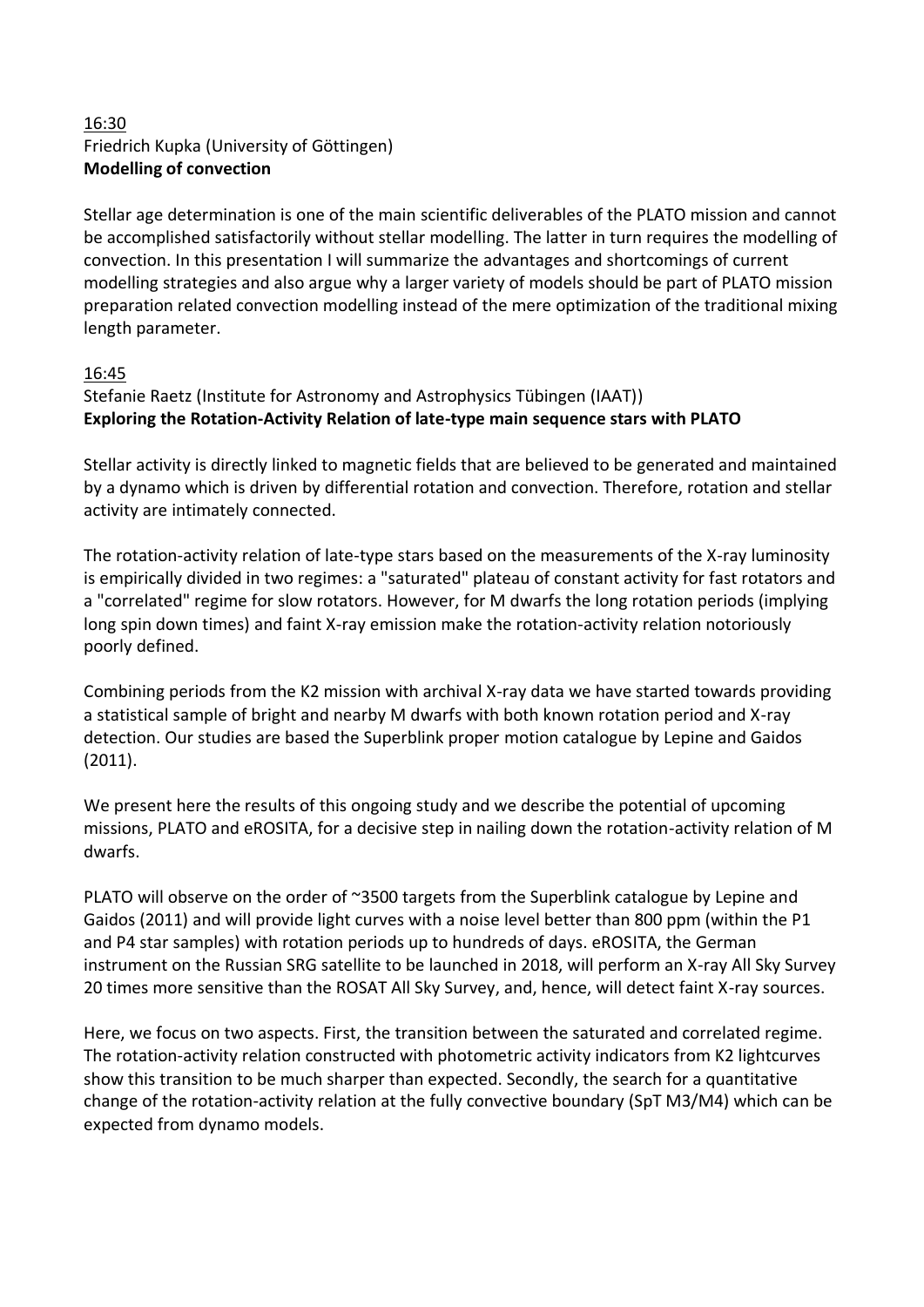## 17:00

## Nadiia Kostogryz (Kiepenheuer-Institut für Sonnenphysik) **Stellar limb darkening and polarization: Prospects for PLATO mission.**

Space telescopes such as Kepler, TESS and PLATO (will) provide high-precision photometry for detection and characterization of exoplanets via transits. To properly interpret exoplanetary transit light curves, accurate calculations of center-to-limb variations of intensity of the host star are needed. This requires solving the radiation transfer equation including scattering and polarization, since neglecting polarization leads up to 8% uncertainties in limb darkening and, therefore, influences planetary parameter estimates. We have solved the polarized radiation transfer equation in the presence of continuum scattering, considering plane-parallel and spherical models of stellar atmospheres and calculated center-to-limb variation of intensity and polarization for different spectral type stars. Using these models, we have computed flux variations within passbands of the PLATO mission during transits of various size planets and examined which accuracy of model computation is needed to match the measurement accuracy.

#### 17:15

#### Emeline Bolmont (CEA, Saclay) **Effect of the history of stars on the tidal evolution of close-in planets**

Since 1995, numerous close-in planets have been discovered around low-mass stars (M to A-type stars). These systems are susceptible to be tidally evolving, in particular the dissipation of the kinetic energy of tidal flows in the host star may modify its rotational evolution and also shapes the orbital architecture of the surrounding planetary system. In this context, observations show that the tidal dissipation in stars strongly depends on their mass, age and rotation.

This sheds a light on the importance of knowing the host star of a planetary system. In this context, the PLATO mission will allow to get the stellar parameters with unprecedented precision, and also very importantly the age of the star and thus of the planetary system itself. To understand the orbital architecture of the observed planetary systems in a statistical point of view, it is thus necessary to understand the evolution of the tidal dissipation in host stars.

In recent theoretical studies, we have demonstrated that the amplitude of the stellar dissipation within the convective region can vary over several orders of magnitude as the star evolves, and that it strongly depends on the stellar mass, age and rotation in agreement with the observations. Within this framework, we used the stellar evolution code STAREVOL to compute grids of the simultaneous evolution of the star's structure, rotation and tidal dissipation in its external convective envelope. We make these grids publicly available. Together with an orbital evolution code, this allows us to provide a more complete and realistic picture of the dynamics of close-in planets orbiting low-mass stars. In particular, we show how the metallicity of the star impacts the tidal evolution of massive close-in planets in a time-dependent manner. Our model also reproduces some observed statistical trends in the population of hot Jupiters with metallicity and rotation of their host stars. In the continuity of these first results, we are now developing new integrated models that couple an orbital evolution model and the stellar evolution code STAREVOL to bring theoretical modelling to the level needed to interpret future PLATO observations on the orbital architecture of exoplanetary systems and their hosts stars. The forthcoming roadmap for this effort along the preparation of PLATO will be discussed.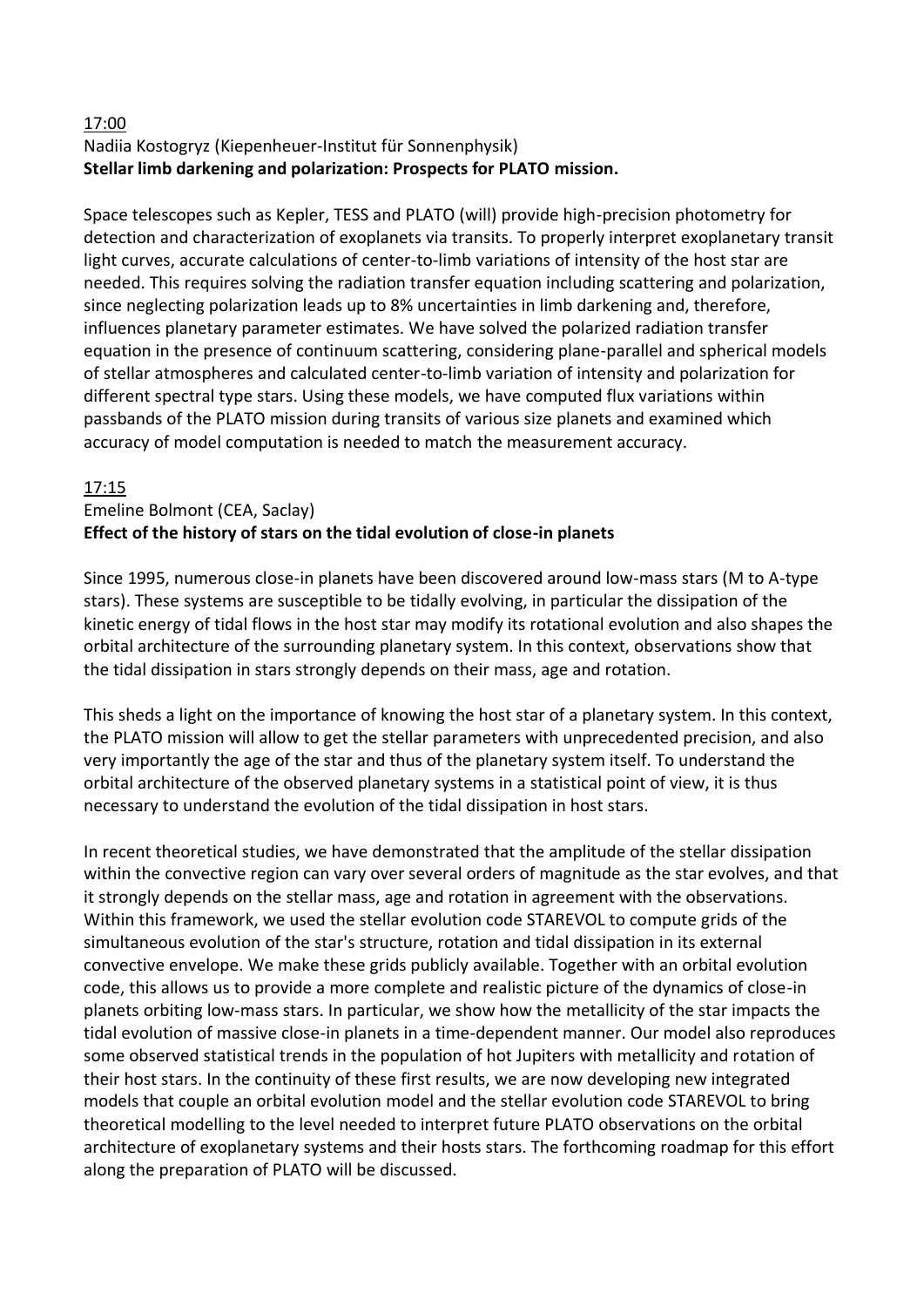## 17:30 Nuno Santos (IA/U. Porto) **Constraining planet structure from stellar chemistry**

The study of the chemical composition of stars that have orbiting planets provides important clues about the frequency, architecture, and composition of exoplanet systems. In particular, recent studies have pointed out that the knowledge about the chemical composition of the star, and specifically the abundances of C, O, Si, Mg, and Fe, may provide important clues about the chemical composition of the rocky orbiting planets. In this talk I will first review the status of this research. I will then use a simple stoichiometric model to predict the chemical composition of planets orbiting stars of different populations in our Galaxy. In particular, I will derive the expected distributions of their mantle-to-core mass ratios and water mass fractions. The results of this study can be used to set important constraints for the modelling of the rocky planet composition once precise masses and radii are known, as expected with PLATO.

## 17:45

#### Manuel Guedel (University of Vienna) **Toward habitable planets: Evolutionary studies of planets around solar-type stars**

One of the major goals of PLATO is to identify Earth-like habitable planets around Sun-like stars. Planetary habitability requires conditions that are to a large extent determined by the stellar and planetary environment. A stable atmosphere and conditions allowing for the long-term presence of liquid water are among the most important prerequisites for habitability.

Atmospheres are processed by a wide range of stellar radiative output; ultraviolet, extreme ultraviolet, and X-ray radiation are produced by various stellar magnetic features and drive chemistry, ionization and heating in upper planetary atmospheres, leading to thermal evaporation. To understand the pathways of a planet toward habitability, a full understanding of the coevolution of the planetary atmosphere and stellar radiative output is required. The latter in turn depends on the stellar rotation rate and its long-term evolution, all determined by the initial rotation rate after the protoplanetary disk phase.

We present results from a large project devoted to the study of the long-term evolution of starplanet systems with a focus on the radiative interactions driving atmospheric evolution. We discuss the stellar spin-down behaviour and the resulting - non-unique - stellar radiative history in the premain sequence and the main-sequence phase; we present a novel reconstruction of the entire ultraviolet-to-X-ray spectral energy distribution as a function of the rotation rate for solar-type stars; and we show results underlining the importance of the stellar rotational evolution for the thermal loss of primordial and secondary atmospheres of planets. We also discuss applications to selected exoplanets and discuss the mechanisms with respect to the possible early evolution of solar-system planets.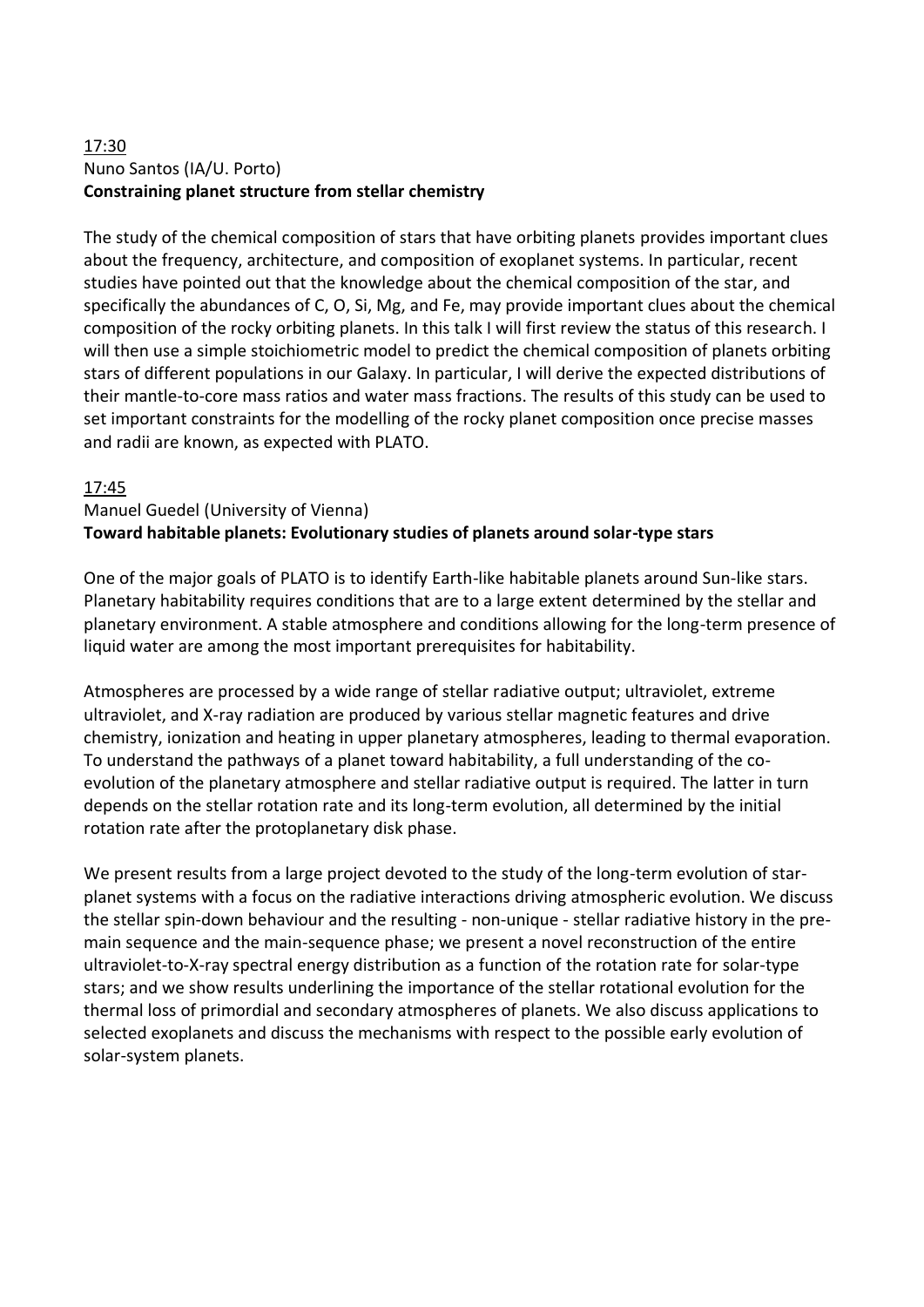## **Thursday 7th September**

#### 08:30-10:00 Complementary Science 2

#### 08:30 Jérôme Ballot (IRAP Toulouse) **How to deal with rapid rotation?**

Rotation, through the centrifugal distortion and the Coriolis force, has an important impact on stellar oscillations. Excepted for slowly rotating stars, these effects cannot be considered as perturbations.

Substantial progress has recently been achieved both in theory and observations. The space missions CoRoT and Kepler have provided seismic data with unprecedented quality allowing the community to accurately determine the frequencies of hundreds of oscillation modes in these stars. Moreover, in the last years, new theoretical approaches as well as new 2D codes have been developed to model the internal structure of rotating stars and to compute their oscillation spectra. I'll thus present the recent progresses we did.

I'll also introduce our international ISSI team aiming at building a joint effort between modellers and observers, based on existing seismic data for fast rotators, in order to address major difficulties in understanding and studying stars with rapid rotation.

#### 08:45

## Vincent Prat (CEA Saclay) **Seismology of rapidly differentially rotating stars with gravity waves**

Differential rotation plays a key role in stellar evolution. First, it triggers instabilities, turbulence and large-scale flows that induce transport of chemicals and angular momentum in stars. This deeply modifies their structural, rotational, chemical and magnetic evolution. Second, it impacts drastically the propagation and the frequency spectrum of gravity waves in the cases of strong gradients of angular velocity and fast rotation, for which perturbative methods fail. This is of great importance for stars that will be probed by the PLATO mission since gravity waves allow for probing stellar interiors and their rotation thanks to seismic diagnoses based on their asymptotic properties. Moreover, these waves are able to transport angular momentum and are one of the mechanisms proposed to explain the weak differential rotation revealed in a broad diversity of stars by the CoRoT and Kepler space missions.

Generalising our previous work done in the case of uniform rotation, we derived a new asymptotic theory for gravity waves propagating in a differentially rotating star, taking the full effects of rotation (both Coriolis and centrifugal accelerations) into account for general differential rotation profiles that vary both with radius and latitude. Using the theory of rays to model the propagation of gravito-inertial waves, we probe their properties for different kinds of differential rotation profiles. Consequences on observables such as their frequency spectrum and visibility are then discussed in the framework of the preparation of the PLATO mission and of the development of the needed new generation of 2D rotating stellar models.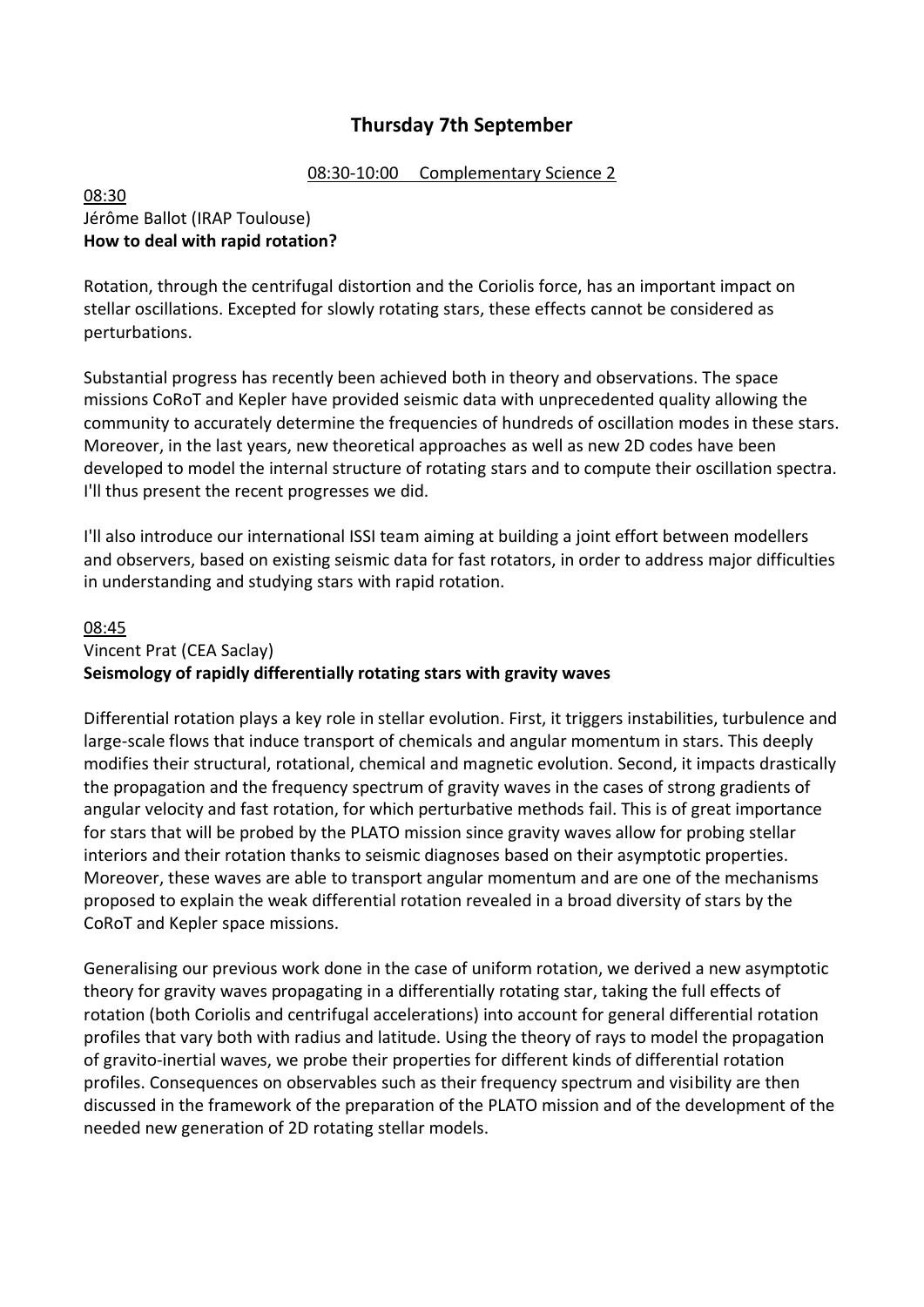### 09:00 Samaya Nissanke (Radboud University) **PLATO and the extragalactic universe** (invited)

#### 09:30

## Bartlomiej Debski (Astronomical Observatory of the Jagiellonian University) **A new classification scheme for intrinsic variability of close binary stars**

In this work we present a new classification scheme for the intrinsic variability of the close binary stars' light curves. We show how to use long-timebase photometry to quickly find binaries with the signatures of a starspot migration and clues to the determination of which component of the binary star is the more massive one. The study concentrates on contact binaries and can be extrapolated to the detached, near-contact binaries. Our findings can be easily applied during the production of the Plato Binary Star Catalogue or case study of objects with intrinsically variable light curves.

## 09:45

#### Juan Carlos Suárez (Universidad de Granada) **On the frequency pattern estimates from an entropy based method.**

I will present a simple yet powerful method based on Shannon's entropy to detect frequency patterns in the oscillation spectra. This method relies only on the observed frequency spectra. We will present how large separation of the Sun, solar-like stars and even delta Scuti stars are accurately detected with this method. Due to its simplicity, it can easily be implemented in PLATO pipelines.

## 10:00 – 13:00 Exoplanets 3

#### 10:30 Christoph Mordasini (University of Bern) **Evolution of planetary systems** (invited)

Planet formation is a complex process that spans growth over many orders of magnitude from dust grains to giant planets. It also includes many different physical processes, feed-back mechanisms, and non-linearities. Besides first principles, observational constrains are therefore needed to develop the theory of planet formation and evolution. In my talk, I will first review the most important lessons learned mainly from transit and follow-up radial velocity observations. I will address the planetary radius distribution, the mass-radius and mass-mean density relations, and the evaporation valley. They all carry crucial information about the accretion of gas and solids during formation, orbital migration, as well as mass loss during evolution. I will then address recent topics that are of special interest for PLATO, like for example the evolution of the planetary population as a function of time.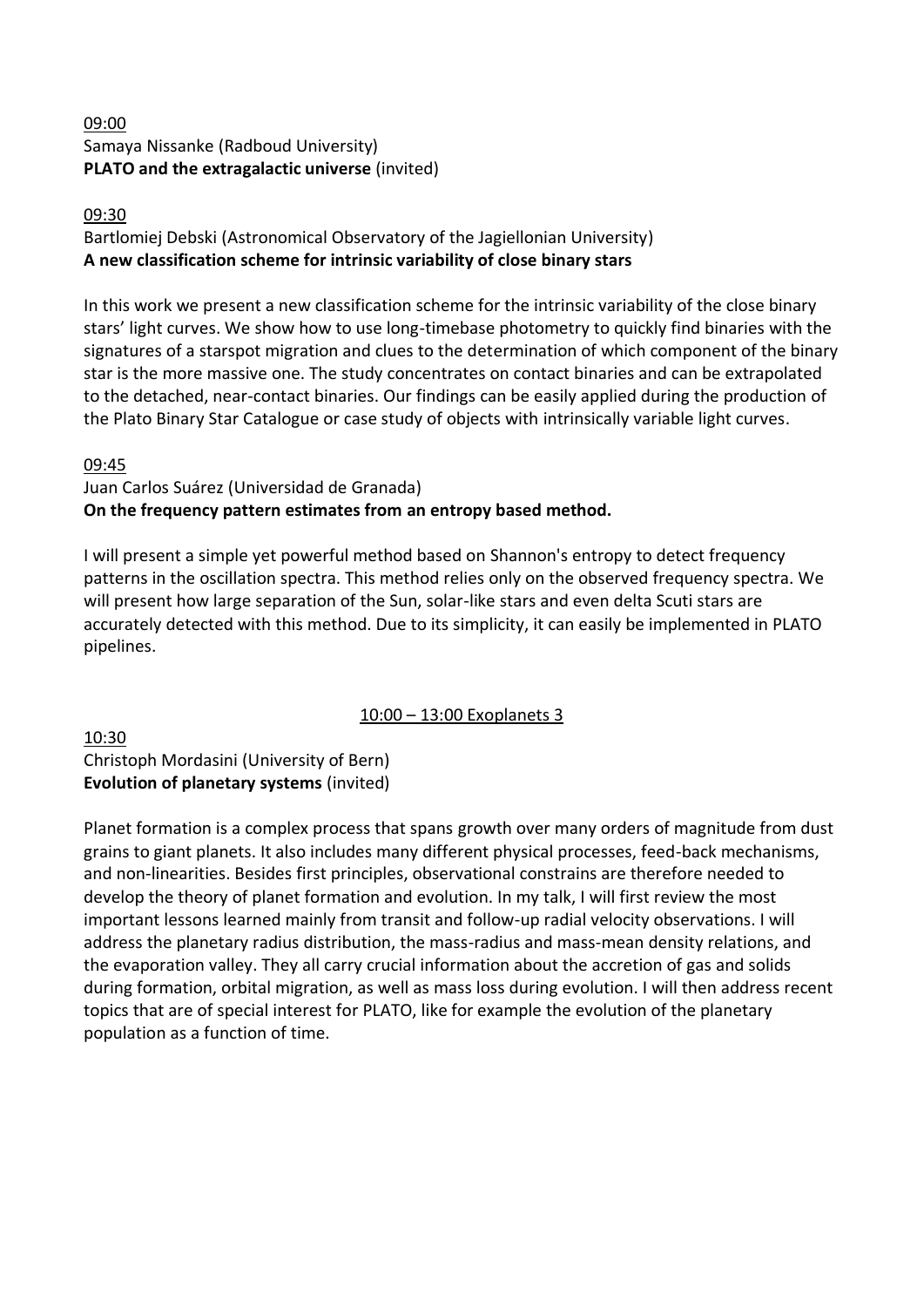#### 11:00 Doris Breuer (DLR, Institute of Planetary Research) **Comparative planetary interiors and the effects on habitability** *(invited)*

The planetary interiors of rocky exoplanets play a substantial role in influencing the habitability of these planets. First of all they provide volatiles for the atmosphere, which influences the surface temperature and is therefore crucial for the possible existence of liquid water on the surface. The efficiency of volatile outgassing (and volatile recycling) on the other hand depends on various factors such as the heat transport mechanism, e.g. plate tectonics with its surface recycling or stagnant lid convection, the interior structure (relative size of the core) as well as the planetary composition and mass. Second, the interior with its dynamics is responsible for a magnetic field that protects the atmosphere against erosion by the solar wind. In this talk, I will review our current knowledge on these interactions between interior and atmosphere and the problems we are facing to better understand the influence of the interior on the habitability of a planet

## 11:30

## Tristan Guillot (Observatoire de la Cote d'Azur) **From Juno to Plato: the link between solar giant planets and giant exoplanets**

Juno is in orbit around Jupiter since July 2016 and is progressively changing the way we see the planet. The gravity field measured during just the first two orbits is an order of magnitude more accurate than previous measurements (Bolton et al. 2017, Folkner et al. 2017), allowing discrimination between contradictory measurements prior to Juno and to further constrain interior differential rotation and structure. Interior models consistent with the data favour solutions in which Jupiter's core is diluted in the envelope (Wahl et al. 2017), in line with recent models of the formation of the planet. The increased accuracy seen in Juno's gravity measurements in the next orbits also gives hope that the mystery of whether Jupiter's observed zonal flows penetrate deep into the interior or not (Kaspi et al. 2017) may be solved.

This has consequences for giant exoplanets as well: Some of the important questions that arise are whether giant planets are partially mixed or not, whether they retain a central core and how to link their interior and atmospheric composition. Plato's high precision photometry will inform us directly on the composition of a large variety of gaseous planets, from "mini-Neptunes" to "super-Jupiters" and brown dwarfs. Identifying in parallel their atmospheric compositions will be key to a much better knowledge of the composition and interior structure of these planets. In addition, the understanding of atmospheric dynamics obtained thanks to Juno can be directly applied to the planets to be characterized by Plato.

#### 11:45

## Dimitri Veras (University of Warwick) **How PLATO's asteroseismic stellar age constraints could track planetary evolution**

The space mission PLATO will usher in a new era of exoplanetary science by expanding our current inventory of transiting systems and constraining host star ages, which are currently highly uncertain. This capability might allow PLATO to detect changes in planetary system architecture with time, particularly because planetary scattering due to Lagrange instability may be triggered long after the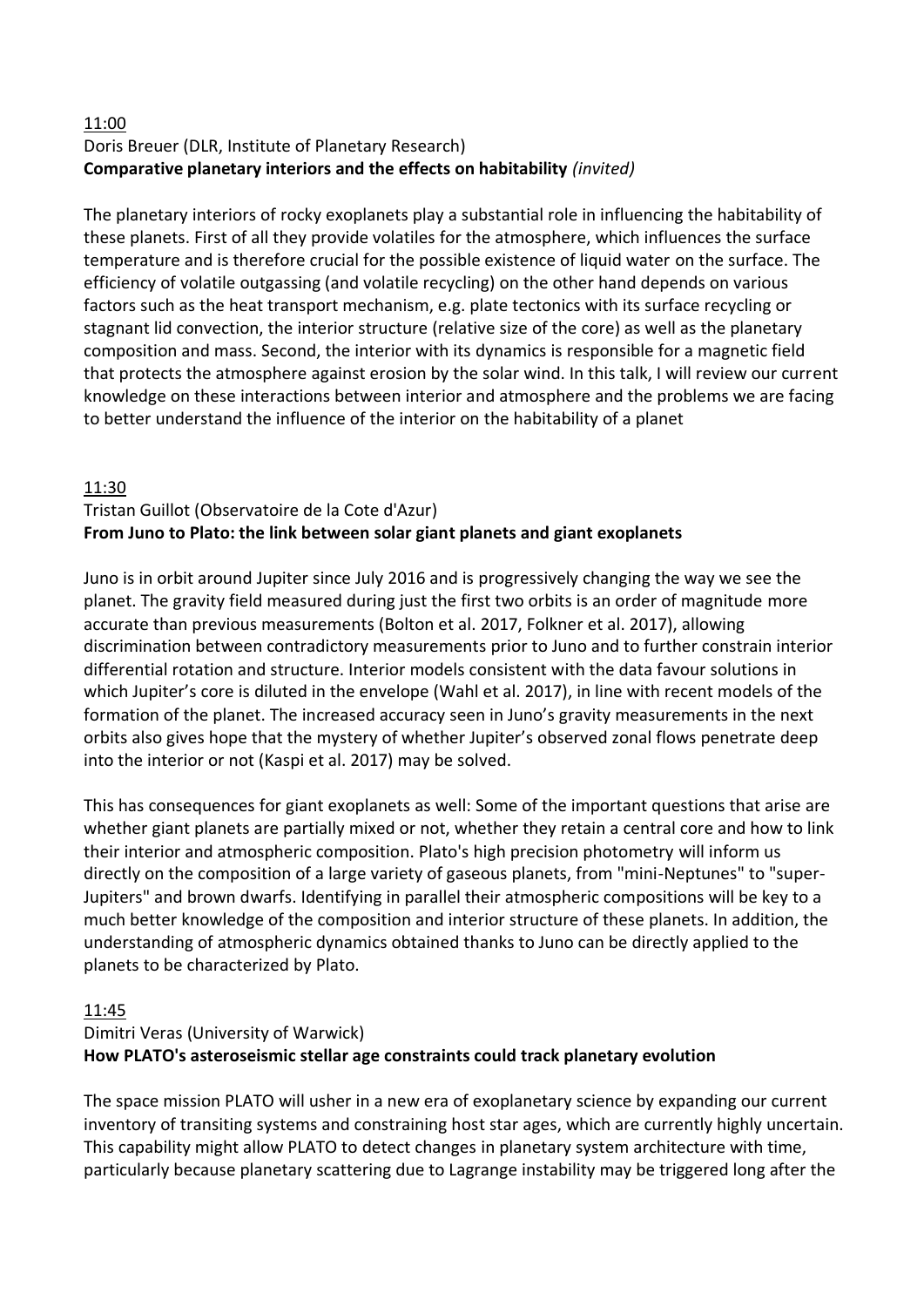system was formed. Here, we utilize previously published instability time-scale prescriptions to determine PLATO's capability to detect a trend of decreasing planet frequency with age for systems with equal-mass planets. For two-planet systems, our results demonstrate that PLATO may detect a trend for planet masses which are at least as massive as super-Earths. For systems with three or more planets, we link their initial compactness to potentially detectable frequency trends in order to aid future investigations when these populations will be better characterized.

#### 12:00

## Francesco Marzari (University of Padova) **Planets and debris disks**

The presence of a debris disk around a star is a clear indication that planetesimals formed from the primordial circumstellar disk. It is then conceivable that planets emerged from that planetesimal population establishing a strong bond between debris disks and planets. However, the subsequent dynamical evolution of the planet system may disperse the planetesimal population via gravitational interactions preventing the formation of long lasting debris disks. This is likely to occur when the planets are massive and undergo a phase of planet-planets scattering (Marzari, 2014). On the other hand, small planets, like super-Earths of Neptune-size planets, might peacefully coexist with planetesimal belts and possibly sculpt them with their gravitational perturbations. It would then be interesting to select targets for PLATO showing infrared excess in order to derive some significant statistics concerning the coexistence of planets and planetesimal belts. In particular, it will be interesting to link the presence of one or more debris disks with the value of the planet(s) mass. We intend to present some recent exploration of the interaction between planets and planetesimal belts.

#### 12:15

#### Richard Nelson (Queen Mary University of London) **Low mass planet migration in magnetised protoplanetary discs**

In this talk I will describe the results of recent work that examines the migration of low mass planets in magnetised discs where the non-ideal processes Ohmic resistivity, ambipolar diffusion and the Hall effect operate. In such disc models a horizontal magnetic field can develop that creates a laminar disc with a radial flow near the mid plane due to magnetic torquing. This flow can strongly influence the behaviour of planets by allowing both inwards and outwards migration, depending on the direction and speed of the gas flow in the disc. I will place the new work in the context of existing work on planet formation and describe the unified picture that emerges.

#### 12:30

## Alexander Mustill (Lund University)

#### **The dynamical evolution of transiting planetary systems including a realistic collision prescription**

Planet--planet collisions are a common outcome of instability in systems of transiting planets close to the star, as well as occurring during in-situ formation of such planets from embryos. Previous Nbody studies of instability amongst transiting planets have assumed that collisions result in perfect merging between the two planets. Here, we explore the effects of implementing a more realistic collision prescription on the outcomes of instability and in-situ formation at orbital radii of a few tenths of an au. There is a strong effect on the outcome of the growth of planetary embryos, so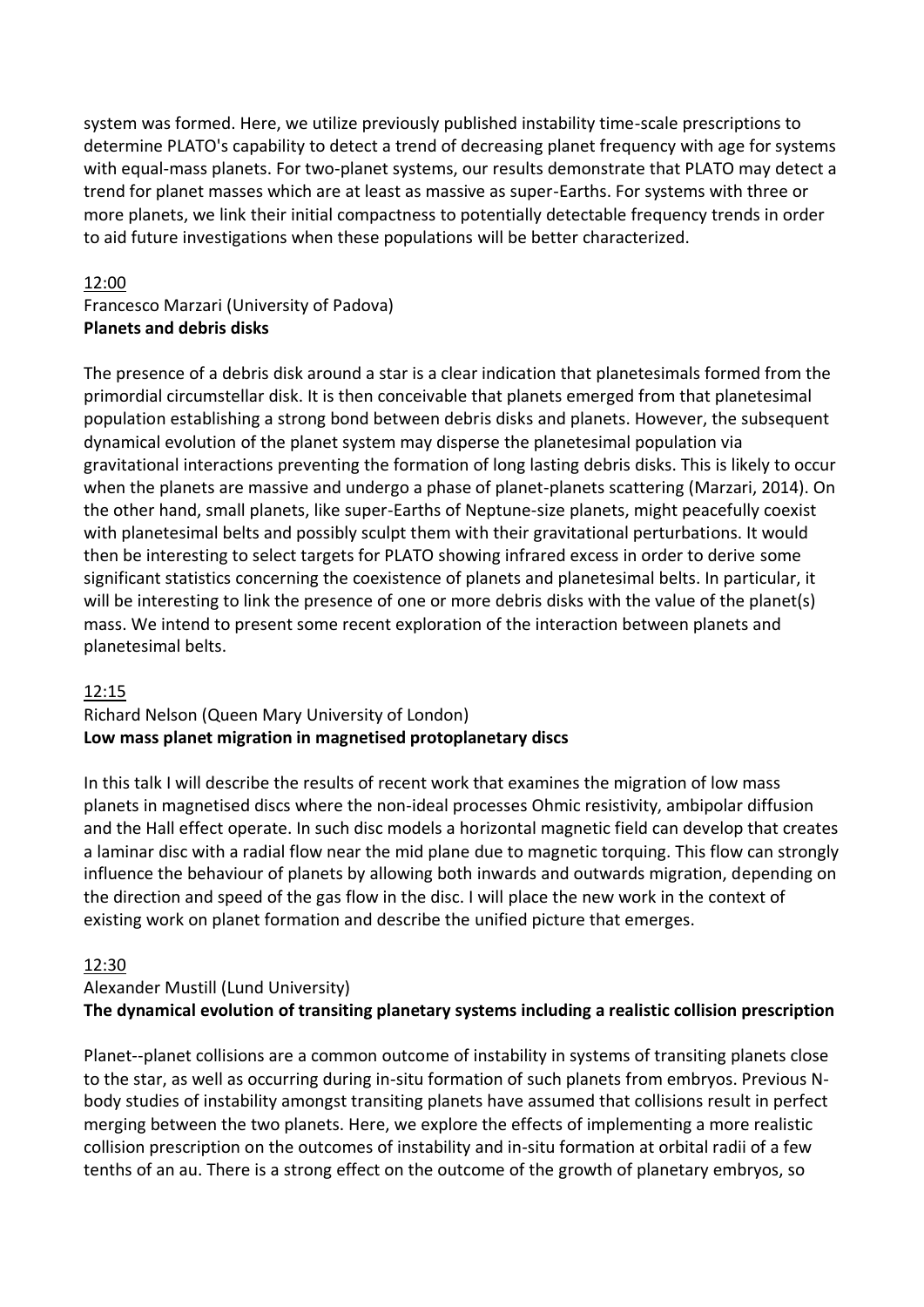long as the debris thrown off in collisions is rapidly removed from the system (by collisional processing to dust, and then removal by radiation forces). If this is the case, then systems form fewer detectable planets than systems evolved under the assumption of perfect merging in collisions. This provides some contribution to the ``Kepler Dichotomy'': the observed overabundance of single-planet systems.

The effects of changing the collision prescription on unstable mature systems of super-Earths are less pronounced. In unstable systems of super-Earths, perfect mergers only account for a minority (~40%) of collision outcomes, a fraction which falls further (to 20-30%) if the system is destabilised by massive planets undergoing scattering or Kozai perturbations further from the star (scenarios described in Mustill et al., 2017, MNRAS, 468, 3000). However, most collisions resulting in mass loss are grazing impacts in which only a few per cent. of mass is lost. As a result, there is little impact on the final masses and multiplicities of the systems after instability when compared to systems evolved under the assumption that collisions always result in perfect merging. We do however find an effect on planetary spacing (in mutual Hill radii), with the realistic collision prescription resulting in slightly more widely-separated systems than when assuming that all collisions result in perfect mergers.

#### 12:45

#### Bastien Brugger (LAM, Aix-Marseille University) **Breaking the mass radius internal composition degeneracy for rocky planets**

Models of planetary interiors are necessary to probe the composition of planets using only their mass and radius. However, such models are limited by a degeneracy existing on the composition of studied bodies. We present a model that handles various compositions of solid terrestrial planets, from Mercury-like to ocean planets. We show that the aforementioned degeneracy can be broken by incorporating the planet's bulk Fe/Si and Mg/Si ratios, assuming they are similar to the host star's. Applying our model to several exoplanets shows that the uncertainties on their fundamental parameters remain too important to constrain their compositional parameters, like the core and water mass fractions, with a precision better than ~10%. This value will however be greatly reduced with the results from the PLATO mission, which will provide fundamental parameters of small exoplanets with a precision never reached yet. We will continue to develop our interior model into a tool adapted to the investigation of exoplanets in the low-mass regime, to improve our understanding of the transition from terrestrial to gaseous planets.

#### 14:00-15:30 Ground-based support for Space Missions

#### 14:00

David Ciardi (Caltech/IPAC-NExScI)

#### **Lessons Learned from the Kepler and K2 Follow-Up Programs: Leading to TESS ... now PLATO**

From 2009 to 2015, the Kepler Follow-Up Observation Program aimed to confirm the planetary candidates discovered by Kepler. As a small team with more than 3000 nights at the telescope in those 7 years, the Kepler FOP obtained high-resolution imaging, stellar spectroscopy, and radial velocity observations. In addition the world-wide community contributed to the follow-up effort bringing the observational completeness of the planetary candidates to nearly 100%. With the transition from Kepler to K2, the community learned to work in a new paradigm where all of the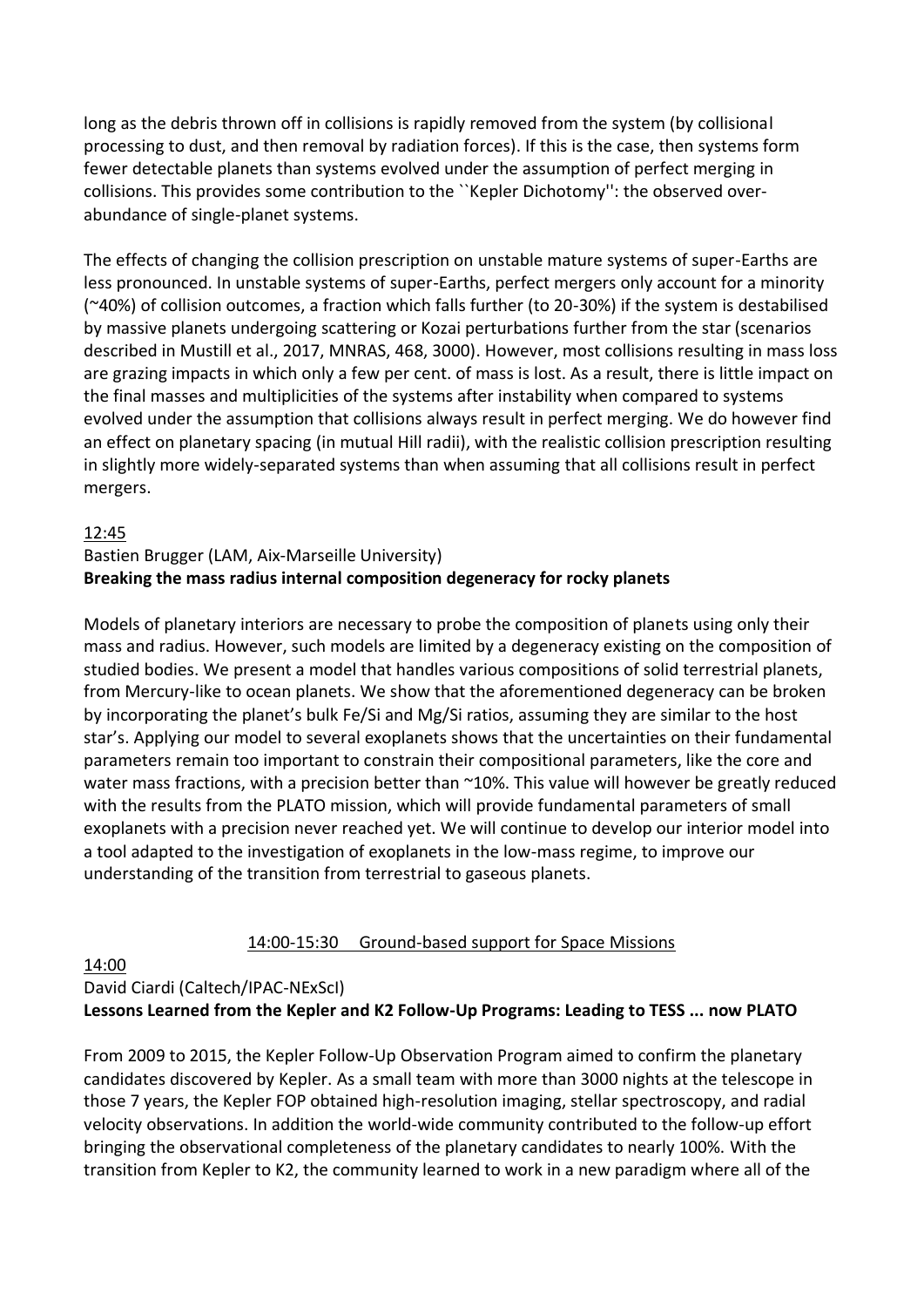mission data (from which candidates were discovered) were public and the yet the telescope follow-up resources remained competitive. After an initial set of papers, the community began to work more collaboratively in an effort to be more effective in the use of limited ground resources. With the imminent launch of TESS, the TESS Follow-Up Observation Program is engaging the community to work together in an effort to utilize the follow-up resources more efficiently and effectively. And now with the adoption of PLATO, lessons from Kepler and K2 and soon-to-belearned from TESS are applicable to the plethora of planetary candidates that will be discovered by PLATO and characterized by detailed follow-up observations. I will present an overview of these programs, the lessons we have learned from years at the telescope and trying to coordinate the community and how these lessons are being applied to TESS and may be applied to PLATO.

#### 14:30

#### Alexandre Santerne (Laboratoire d'Astrophysique de Marseille) **The HARPS-K2 ESO Large Program**

The ESO-K2 Large Program uses the HARPS spectrograph with the aim at precisely characterising up to 20 new low-mass transiting planets from the K2 mission. Our objective is to measure masses of the selected planets to a precision better than 20% to determine their internal structure (e.g. rocky or gaseous). We are focusing on relatively bright F - K dwarfs hosts, with transiting planets in the radii between the Earth and Neptune. The program runs for 70 nights spread over 2 years, and began in October 2016. In this talk, I will present the objectives and the first results of this program and I will draw important perspectives for the characterisation of small planets with PLATO.

## 14:50

## Szilard Csizmadia (DLR, Institut für Planetenforschung) **High-precision mass and radius determination of K2 planets**

Ground-based radial velocity measurements of transiting exoplanets yield reliable masses. In combination with the measured transit radii, these observations yield the planet densities, as well as confirming the planetary nature of the systems. Densities are vital to understand planetary composition and formation, and the nature of the transition between gaseous and rocky planets.

Our KESPRINT consortium has characterised a significant fraction of the detected K2 planets with an RV mass measurement. The success of KESPRINT stems from the close collaboration between the detection and follow-up teams and from organized allocation of follow-up resources; an approach which can be applied to future survey missions such as TESS and PLATO. We pay attention to the difficulties of characterization of exoplanets caused by the available telescope time distributed among many independent teams.

In this talk the contribution of K2 to the field will be reviewed, with particular focus on those planets for which the mass has been measured by the KESPRINT team using RV. Recent highlights include an inhabitant of the so-called 'sub-Jovian desert', one of the oldest planetary systems yet discovered, and also an ultrashort planet around an M-dwarf.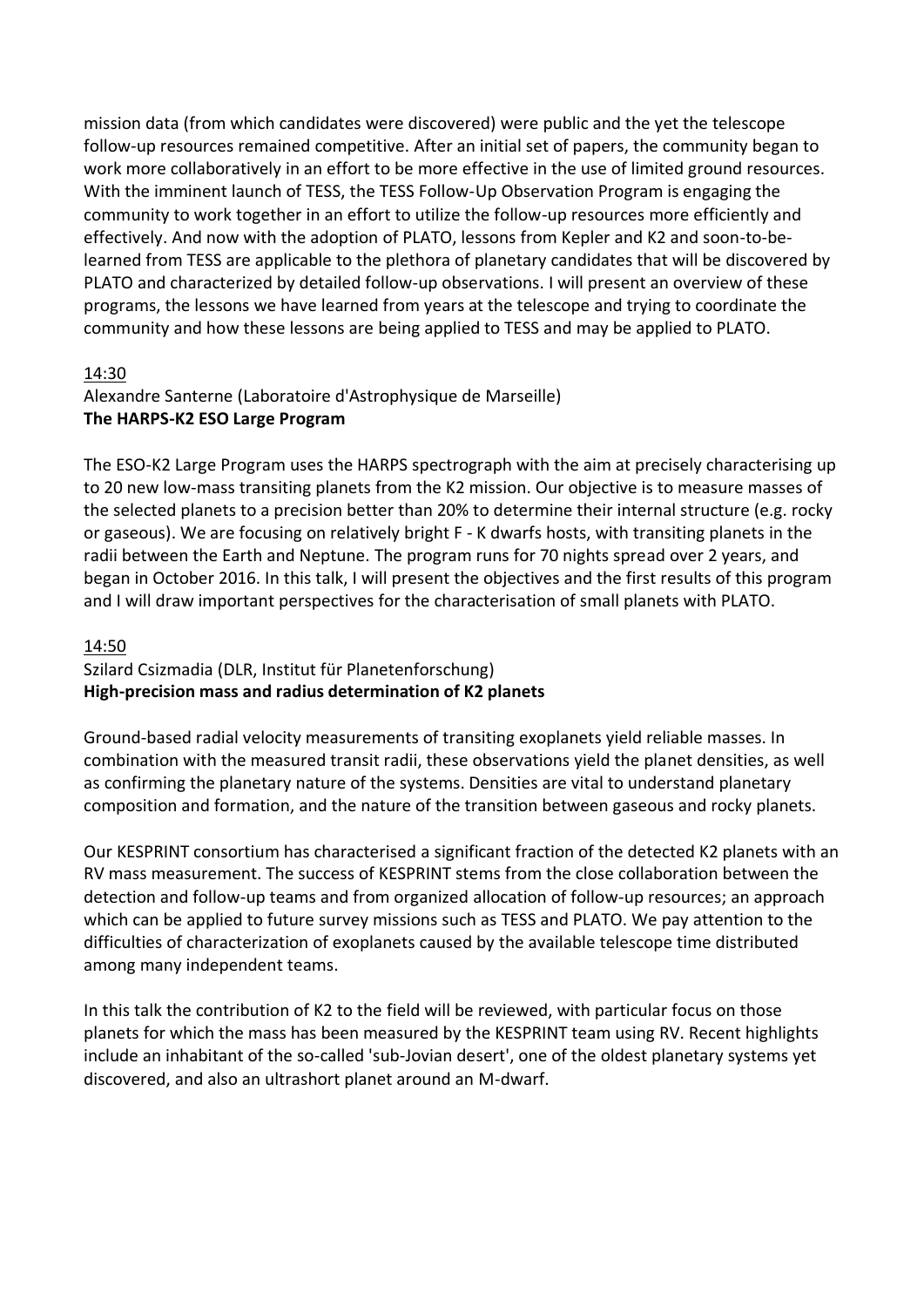#### 15:10 Enric Pallé (Instituto de Astrofisica de Canarias) **HiRES/ELT follow-up of PLATO candidates for atmosphere characterisation**

HIRES is the proposed high-dispersion (R 100,000+) spectrograph for the European Extremely Large Telescope, currently under Phase A study. Here I will discuss the unique capabilities of HIRES for the follow-up and characterization of exoplanet atmospheres, with particular emphasis on the detection of the atmospheric composition of rocky planet atmospheres. I will also discuss the role of HIRES as a key follow-up facility for the PLATO mission.

## 15:55-18:00 Ground-based support for Space Missions (continued)

15:55

## David Latham (Harvard-Smithsonian Center for Astrophysics) **TESS Follow-up Observing Program**

I will review the plans for the TESS Follow-up Observing Program Working Group (TFOP WG) and will describe the various opportunities for experts from the community to get involved. The TFOP WG is organized into Sub Groups for Seeing-Limited Photometry, Recon Spectroscopy, Highresolution Imaging, Precise Radial Velocity Work, and Space-based Photometry. I will summarize the TFOP WG Charter and Publication Policy, which are designed to encourage coordination, cooperation, and collaboration, while protecting the intellectual property of members.

16:20

## François Bouchy (Geneva Observatory) **Existing and new RV facilities for the follow-up of transit candidates for TESS and PLATO**

## 16:40

Andreas Quirrenbach / Pedro Amado (Landessternwarte Heidelberg / INTA-CSIC) **CARMENES: Instrument, Survey, and Perspectives**

CARMENES is a new radial-velocity instrument that has been constructed for the 3.5m telescope at the Calar Alto Observatory by a consortium of eleven Spanish and German institutions. It consists of two separate echelle spectrographs covering the wavelength range from 0.55 to 1.7  $\mu$ m at a spectral resolution of  $R = 82,000$ , fed by fibers from the Cassegrain focus of the telescope. CARMENES saw "First Light" on Nov 9, 2015. We report on the instrument characterization and performance verification. We present selected results from the first year of operation, discuss further plans for the large M dwarf survey that is the core science program of CARMENES, and describe the potential of CARMENES for complementing PLATO.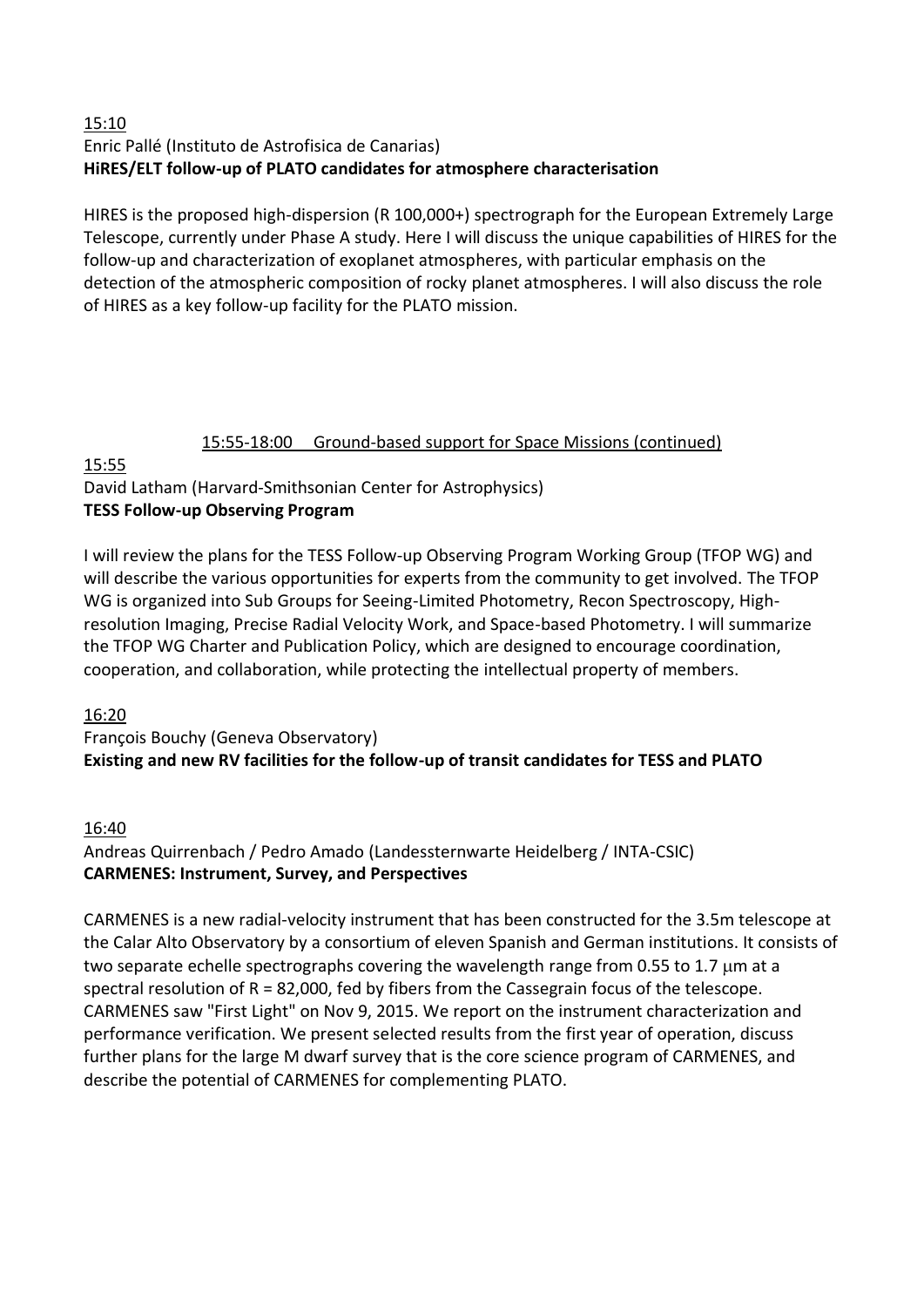## 17:00 Nathan Hara (Observatoire de Paris) **Compressed Sensing tools for RV data analysis**

To detect exoplanets via radial velocity measurements, it is key to have efficient algorithms to detect possible periodic variations. The well-known problem of aliasing makes the task difficult, the contributions of several signals might add up and artificially enhance spurious periods. We present a tool based on Compressed Sensing theory that allows to avoid the problems of aliasing in most cases and simplifies the analysis of radial velocity data sets. We apply the method to real and simulated data sets (55 Cnc, GJ 876, Radial Velocity Fitting Challenge) and show that it can retrieve small signals in complex situations.

## 17:15

Nicholas Walton (IoA, University of Cambridge)

#### **Gaia synergies with PLATO**

This presentation will describe the powerful linkages between the Gaia and PLATO missions coupled with the future potential of the WHT's WEAVE multi-object spectrograph for the study of exoplanet populations.

ESA's Gaia mission commenced nominal operations phase in July 2014. Over the course of its (at least) five year mission, Gaia will discover, via their astrometric signatures, more than 20,000 massive Jupiter sized long period planets at distances out to several hundred parsecs around all star types. In addition Gaia will discover a significant number of short period hot Jupiters around M stars. Gaia's first data release was in Sept 2016, with the second data release (Gaia DR2) being April 2018. This will contain ~1 Billion sources with full five parameter astrometry, with expected systematic parallax errors below 100 microarcsecs. Gaia DR2 will also contain integrated colours for most sources, and mean radial velocities for brighter sources.

The ESA PLATO mission, planned to launch in 2026, will photometrically observe a million host stars, and will detect, via the transit technique, planets down to Earth masses. PLATO will observe two fields of over 2,000 square degrees for 1 to 3 years each. At least one of these will be in the northern hemisphere. where WEAVE (a new multi object high resolution spectrograph currently under construction for the 4.2m William Herschel Telescope, surveys commencing late 2018) will have the potential to provide detailed chemical characterisation of the host stars of the Gaia and PLATO exoplanet systems. This will enable insights into, for instance, metallicity of the host star correlations against both massive exoplanets (perhaps confirming current relationships), and lower mass exoplanets (e.g. low metallicity stars hosting long period planets, host stars depleted or enhanced in refractory elements tracing alternative rocky/giant planet formation pathways).

## 17:30 Peter Wheatley (University of Warwick) **NGTS support to PLATO**

I will outline how the Next Generation Transit Survey (NGTS) could support the PLATO mission by characterising the variability of target stars, monitoring their stellar activity, and identifying false positive transit signals from background eclipsing binaries. NGTS is a ground-based transit survey based at the ESO Paranal Observatory employing an array of twelve small telescopes optimised for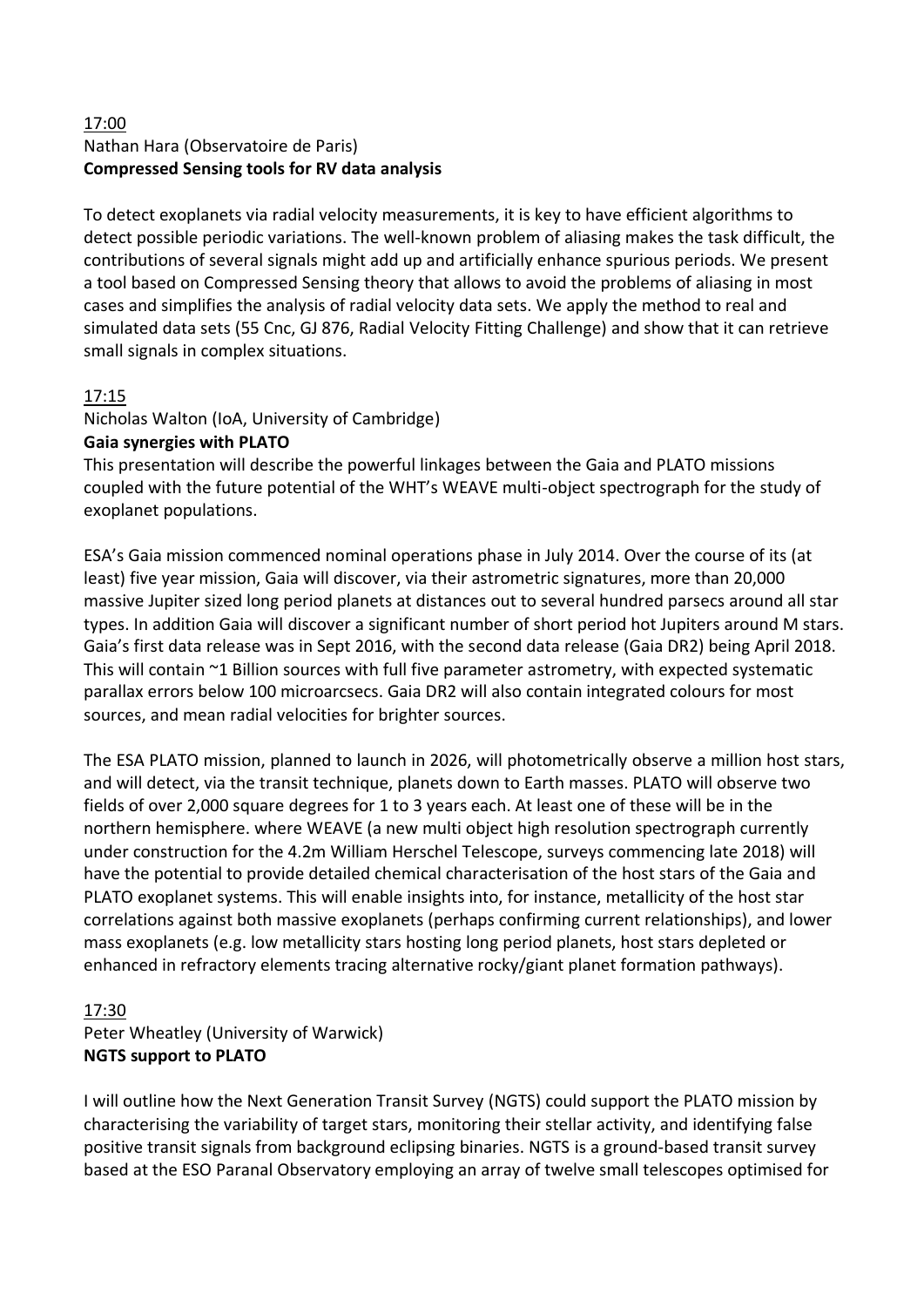high precision measurements of bright stars. The facility has been operational since 2016 and routinely produces sub-mmag photometry on bright stars. The twelve telescopes are independently pointable, enabling efficient support for PLATO.

## 17:45

## Thibaut Roger (Bern University/NCCR PlanetS) **Star by Star : Estimating the Yield of PLATO with YETI FUR (Yield Estimator for Transiting Instrumentation and Follow-Up in Radial velocities)**

With 4 years of observations and a field of view 24 times bigger than Kepler, PLATO will with no doubt find thousands of exoplanets of all varieties.

More than detection, its sensitivity and target selection will enable the mission to characterise exoplanets with unprecedented precision.

In order to get an idea of what to expect from the mission, we perform simulations of photometric transit and radial velocity follow-up observations for each star of the PLATO Input Catalog (PIC). We opted for a modular approach which allows us to explore and understand the influence of various parameters, including observing strategies, stellar parameters, or several mass-radius relationships for planets. This approach will also enable us to apply our yield estimator to other missions in the future.

We present here estimations of the yield of characterised planets (3% precision on radii and 10% on the mass), not only by the PLATO satellite itself, but also by its follow-up in radial velocity measurements. YETI FUR also calculates the follow-up time that will be necessary to reach the required precision on the mass which will enable exoplanet classification (gaseous, rocky, etc. ).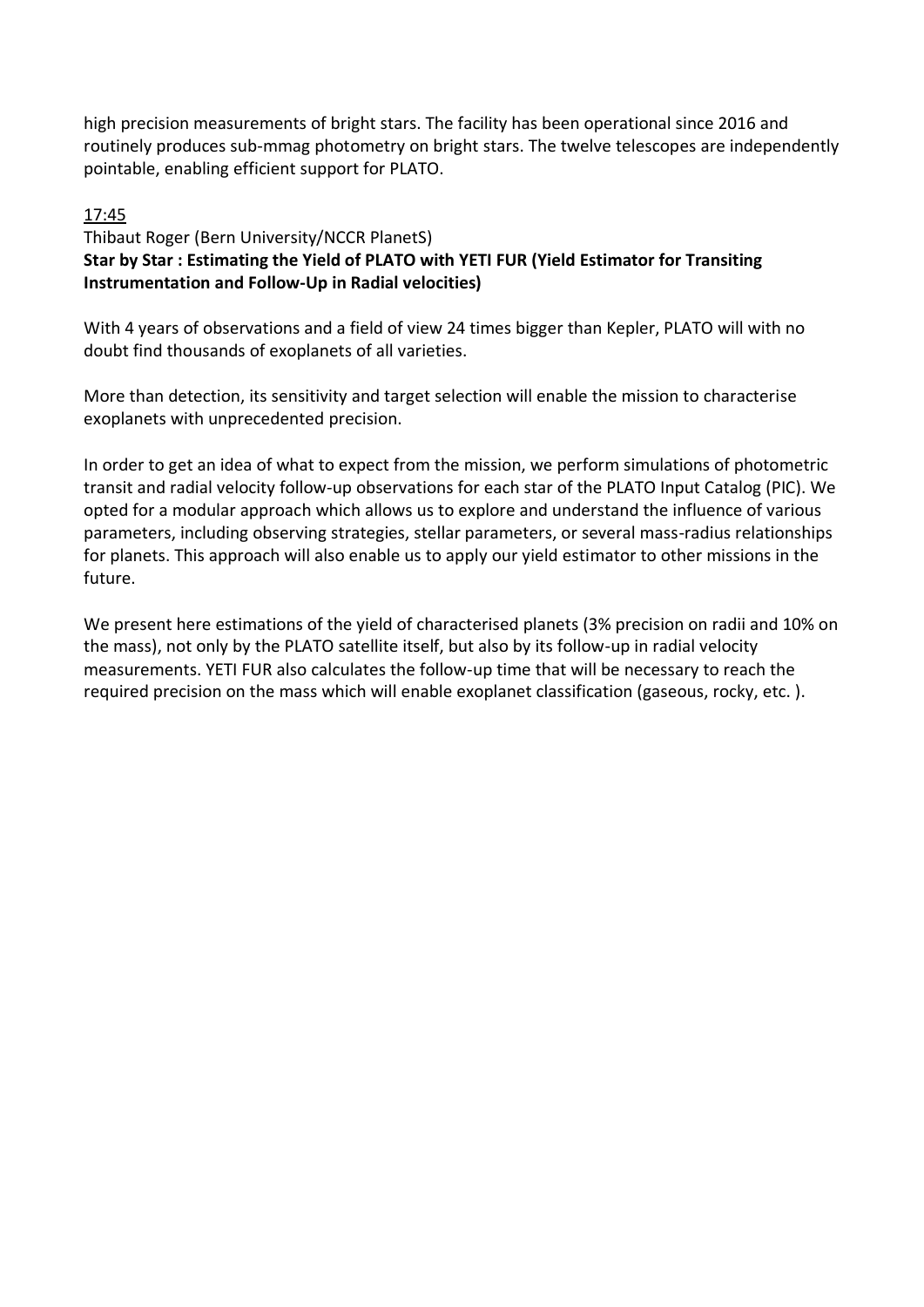## **Posters**

#### 1 - Heike Rauer (DLR) **PLATO Mission Consortium**

We will provide a broad overview of the structure of the PLATO Mission Consortium, the people involved, and contact details for those wishing to join.

#### 2 - Heike Rauer (DLR) **PLATO Mission Consortium**

We will provide a broad overview of the structure of the PLATO Mission Consortium, the people involved, and contact details for those wishing to join.

## 3 - Ray Burston (Max Planck Institute for Solar System Research) **PLATO Data Centre**

The PLATO Science Ground Segment (SGS) will provide ground support for the validation, calibration, and analysis of the PLATO observations. The SGS comprises the PLATO Science Operations Centre (SOC), the PLATO Data Centre (PDC), PLATO Science Management (PSM), the PMC Calibration/Operation Team (PCOT), and the Ground-based Observation Programme (GOP) Team. The SOC is under ESA responsibility whereas the PDC, PSM, and PCOT are provided by the PLATO Mission Consortium (PMC). The PDC will define and develop software tools to be run at the SOC for the preparation of the observation runs, monitoring of the observations, validation and optimization of the on-board processing, and production of Level-0 and Level-1 data. The PDC will also provide the PLATO Input Catalogue (PIC) to the SOC for scientific mission planning, based on specifications by PSM. The PDC is also responsible for computing the scientific Level-2/Level-3 Data Products, using the scientific specifications and algorithms that will be provided by PSM. The PDC also provides support tools to assist PMC scientists to inspect and scientifically validate the PLATO products, as well as to rank planetary candidates.

## 4 - David Brown (University of Warwick) **PLATO Science Management**

The PLATO Science Ground Segment (SGS) will provide ground support for the validation, calibration, and analysis of the PLATO observations. The SGS comprises the PLATO Science Operations Centre (SOC), the PLATO Data Centre (PDC), PLATO Science Management (PSM), the PMC Calibration/Operation Team (PCOT), and the Ground-based Observation Programme (GOP) Team. The SOC is under ESA responsibility whereas the PDC, PSM, and PCOT are provided by the PLATO Mission Consortium (PMC).

The PSM is split into five major branches. Two of these (Exoplanet Science and Stellar Science) will provide scientific specifications for analysis routines and algorithms to the PDC. These specifications will help to define the approach used to analyse PLATO data, and produce the final scientific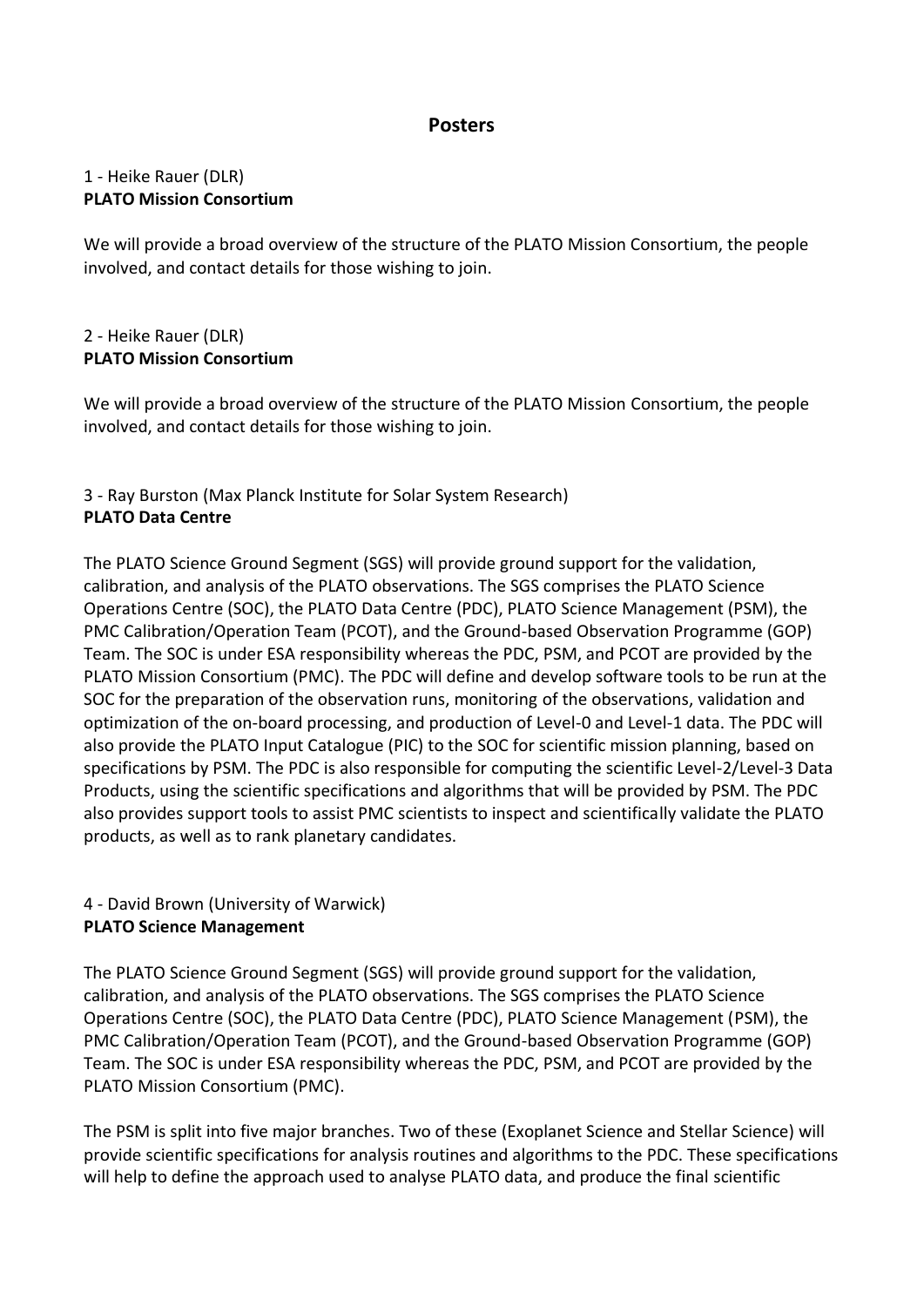products of the mission. These branches are also responsible for scientifically validating these products, checking that they are suitable for meeting the mission's scientific objectives. A third branch (PLATO Target / Field Characterisation) is responsible to specifying the information that is to be provided in the PLATO Input Catalogue, while a fourth branch (Follow-Up) plays a role in organising the ground-based follow-up of PLATO targets and candidates. Finally, there is a branch dedicated to Complementary Science.

#### 5 - Victor Atilio Marchiori (LESIA, Observatoire de Paris) **Optimized photometric masks for deriving PLATO on-board lightcurves**

This work presents the preliminary results of the development carried out to design optimized photometric masks to derive on-board lightcurves for an ample set of target stars of the ESA's space mission PLAnetary Transits and Oscillations of stars (PLATO). PLATO possess a unique and unprecedented multi-telescope approach. Each telescope (24+2=26 in total) build is such that 90% of its point spread function (psf) energy is concentrated within only four pixels of the detector. While this configuration is key to attain the ultra-high precision photometry requirements of the mission, it has though an inconvenient. The size of the pixels is significantly large with respect the size of the psf, leading to considerably higher photometric sensibility to spacecraft jitter, contaminant neighbouring stars and long-term star position drift. Hence, to reduce the sensibility to jitter and the flux pollution induced by the presence of a contaminant star, rather than using classical aperture binary masks to derive on-board photometry, it is proposed the use of weighted Gaussian masks. It allows us to simultaneously retrieve most of the star flux located at the centre of the star image and – in comparison with the classical (binary) aperture masks – smoothly minimize the flux contribution of neighbouring contaminants as well as the noise induced by the satellite. To prevent the target stars from going out of the mask due to the long-term star position drift, the mask positions will be updated on-board on a regular-basis. Compared to the classical aperture masks, the use of weighted Gaussian mask tends to minimize the discontinuities introduced by each mask update. In this context, this work presents the methodology behind the development of the masks, with a highlight on the preliminary results obtained with a study of impact of contaminant stars on their performance. The photometric parameters evaluated in this analysis are the signal-tonoise ratio (SNR), the flux stability and the contamination rate. The sources of noise introduced in the simulations include at this stage photon noise, readout noise, and background noise.

#### 6 - Valerian Chifu (MPSSR) **On-board outlier detection algorithms for PLATO**

Due to the large number of observed stars and limitations in the downlink bandwidth of the PLATO spacecraft, for a large fraction of the targets (P5 sample) the flux values will be computed and timeaveraged on-board. For these cases it is important to detect the outliers that affect the flux measurements before they are time-averaged.

To develop an algorithm that is capable of detecting the outliers we used the LESIA Plato Image Simulator to simulate light curves of stars with magnitudes between  $mv = 8$  and  $mv = 16$ , as will be observed with PLATO. Outliers were included assuming various cosmic particle rates, where C = 10/s/cm2 served as a benchmark value based on experience from the Kepler space mission. The purpose of these simulations was to ensure the algorithm flags measurements with cosmic particle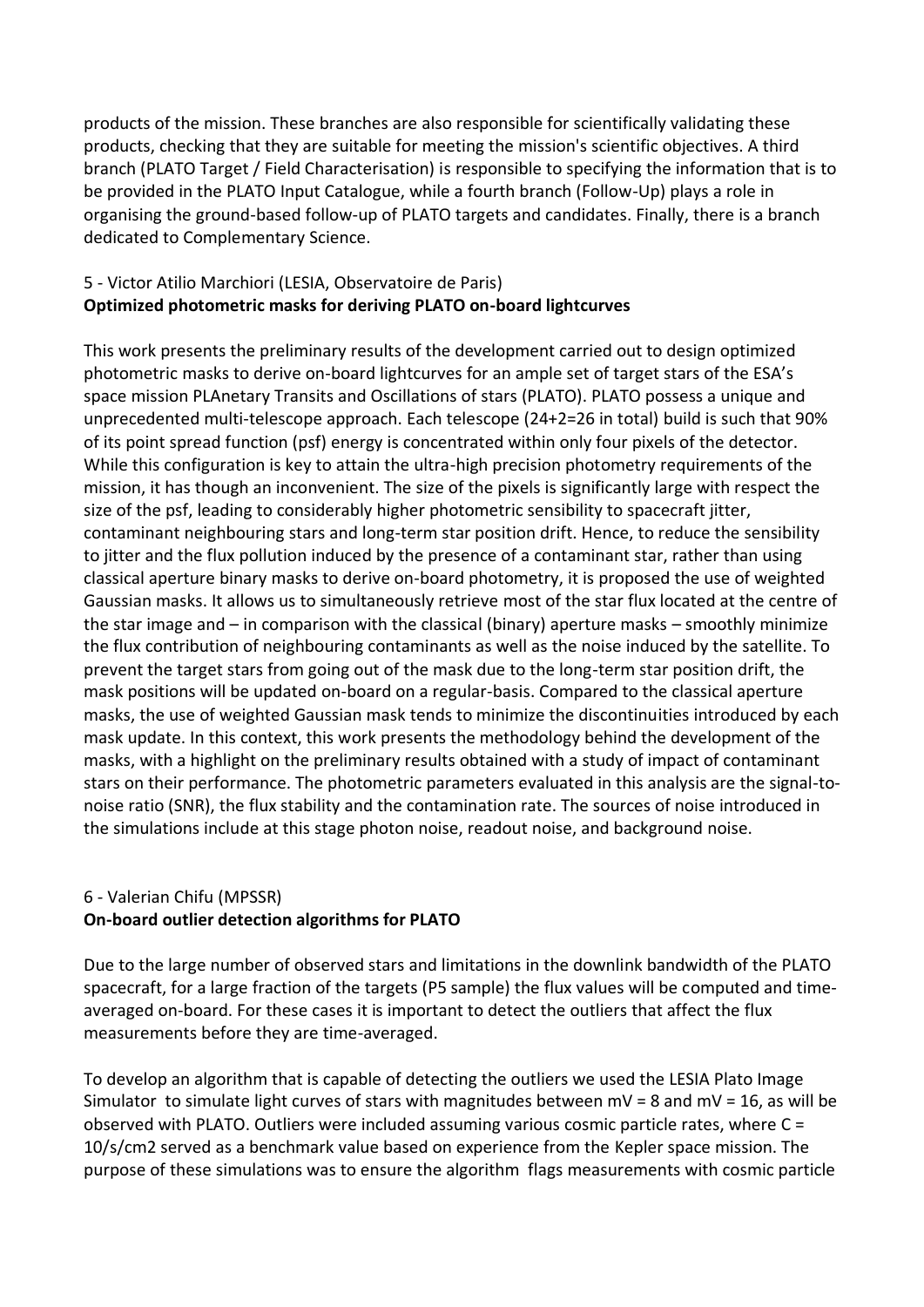hits effectively but still preserves short-term variability in the light curve that is due to astrophysical effects, such as flares, transit ingress/egress, and star spot crossings during planetary transits.

We developed an algorithm that is based on the calculation of the median and the mean absolute deviation (MAD) in a running window. This algorithm is parameterized by two input parameters,  $α$ and b. The former defines the number of MADs from the median that is used as a threshold to identify an outlier; the latter define the number of data points around the measurement under investigation.

## 7 - Pablo Gutiérrez-Marqués (MPSSR) **Phaedrus, a rapid prototype of the PLATO processing pipeline**

The PLATO mission will implement a data acquisition capability that exceeds the available downlink transmission budget by more than two orders of magnitude. Furthermore the photometric precision goals defined by the mission require an important amount of processing on ground as well. The result is that the data generated by the mission will undergo several levels of processing (both on board and on ground) before it reaches a scientifically usable state.

At this point in the mission, the selection of the processing algorithms (particularly the ones on board) might have an impact on the implementation of the data processing systems. All the proposed algorithms have been tested independently in the previous phases of the study, but there has not been a joint implementation that demonstrates that all the algorithms can work together correctly.

Phaedrus (taking its name from one of the Plato dialogs) is a rapid prototype for all the processing systems involved in the data handling of PLATO. Starting with the simulated output of the sensors, Phaedrus will simulate the different steps of on-board and on-ground processing to generate scientifically usable products (Level 1).

The focus of Phaedrus is on functional interfaces, ensuring that all the information required for each processing step is available on time and in the right location. The goal is to identify inconsistencies in the specification of the algorithms, where the expected outputs of one step are (slightly) different from the assumed inputs of the next.

## 8 - Pamela Rowden (The Open University) **Estimating PLATO's false positive rate using Kepler as a calibrator**

With a large pixel size, there is concern that PLATO's false positive rate due to background eclipsing binaries may be unacceptably high. Using the Kepler main mission as a calibrator, our population synthesis studies show that, for terrestrial planets, the detectable exoplanet population is likely to exceed the detectable blended and unblended eclipsing binary population: thereby indicating that any signal indicating a terrestrial planet detected by PLATO is more likely to be a genuine exoplanet than a false positive.

We utilised observations from the Kepler main mission recorded in the Kepler Eclipsing Binary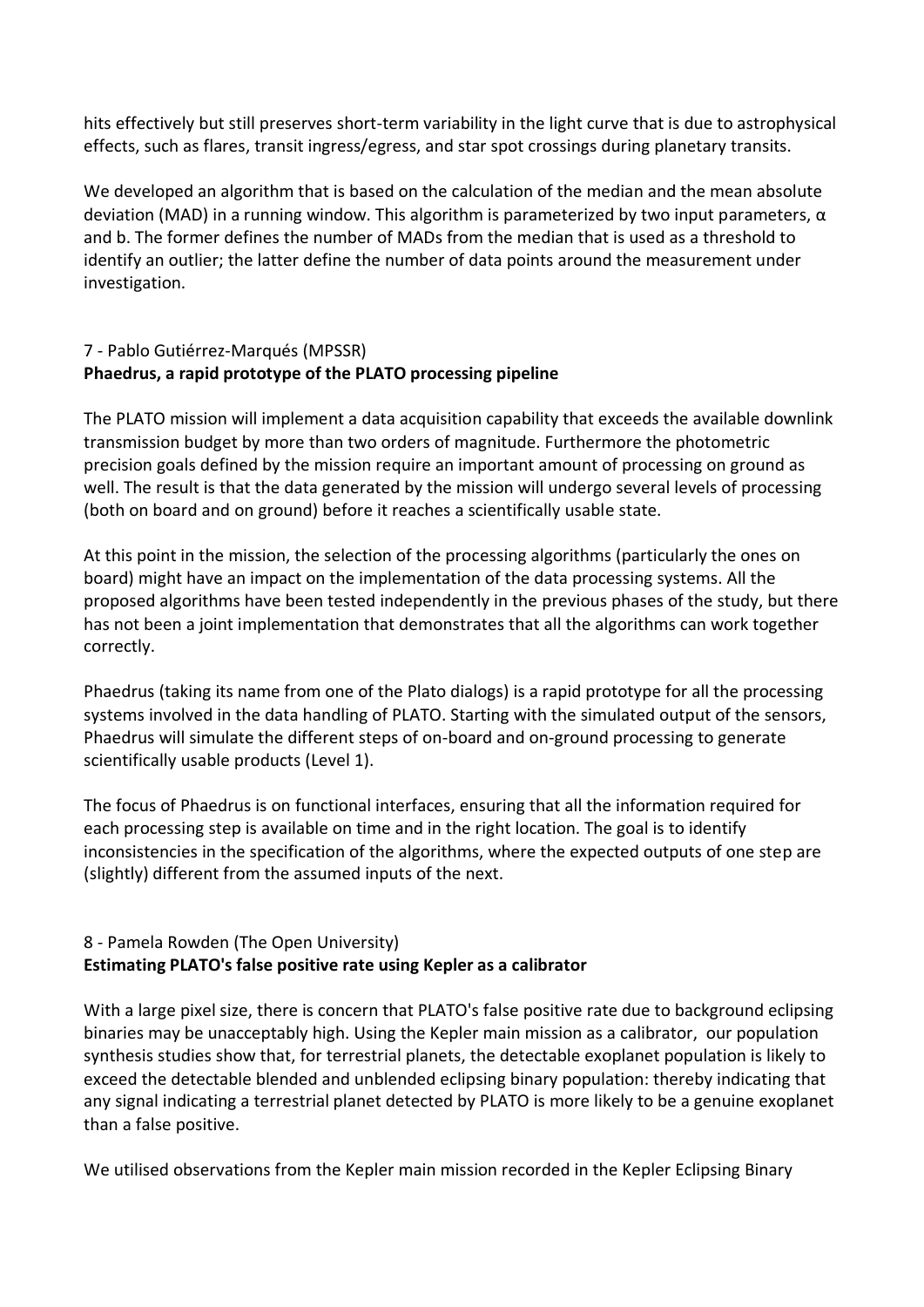Catalogue (Prsa et al, 2011; Slawson et al, 2011; Kirk et al, 2016) and a synthetic field we generated using the BiSEPS (Binary Stellar Evolution Population Synthesis) code to match the on sky area observed by Kepler during the main mission (Farmer, Kolb & Norton, 2013) to calibrate our study.

By matching primary and secondary eclipse depths, the effective temperature and the orbital period of systems in the Kepler Eclipsing Binary Catalogue with corresponding systems in the synthetic Kepler field, the calibration was obtained. We used this calibration to generate a synthetic eclipsing binary population in a PLATO field centred on  $I = 65^\circ$ , b = 30°, considering both blended and unblended eclipsing binaries.

At the same time, the synthetic Kepler field was used to generate an intrinsic exoplanet distribution calibrated to the observed distribution of confirmed planets from the NASA Exoplanet Archive (NExSci). By switching from Kepler precision to PLATO precision we can now generate a synthetic exoplanet population as seen by PLATO in the synthetic PLATO field.

The eclipsing binary and exoplanet simulations can then be combined to estimate the ratio of planets to binaries. Both exoplanet and eclipsing binary simulations take account of blended and unblended transits, and the effects of blending can be quantified.

While the rate of false positives due to blended and unblended eclipsing binaries is likely to exceed the rate of genuine planets for larger planets, for the terrestrial planets which are PLATO's main focus, in particular the Earth twins, planets are likely to outnumber eclipsing binaries.

## 9 - Josep Manel Carrasco (University of Barcelona) **Gaia simulations for PLATO**

Our team at the University of Barcelona (UB) has been participating to Gaia Mission since its very early phases. Among the different tasks developed for Gaia, UB team has contributed to the Data Simulations, Initial Data Treatment, Data compression, Photometric instrument design and calibration, Catalogue releases, among others. All this expertise should now be applied to PLATO 2.0 mission to allow its optimal results. In particular, our involvement in Gaia data releases can be used to adapt our simulation tools to PLATO 2.0 requirements in order to simulate the different stellar fields proposed and also determine the background contribution of faint stars observed by Gaia but not detectable with PLATO 2.0. Photometric transformations from Gaia passbands to PLATO and also synthetic photometry derived from Gaia low resolution spectra will be put in place. All these tasks will be developed under PSPM WP-131-150 (PLATO-Gaia simulations).

#### 10 - David Ciardi (Caltech/IPAC-NExScI)

## **Assessing the Impact of Stellar Companions on the Determination of Planet Properties for Transiting Planets**

The radii of planets discovered with the transit method are derived from knowledge of the true transit depth and the stellar radius. Unknown stellar companions to transit hosts cause a systematic underestimation of the planetary radii by diluting the transit depths and by possibly being the true stellar host. For the Kepler candidate systems, we have quantified the effects of the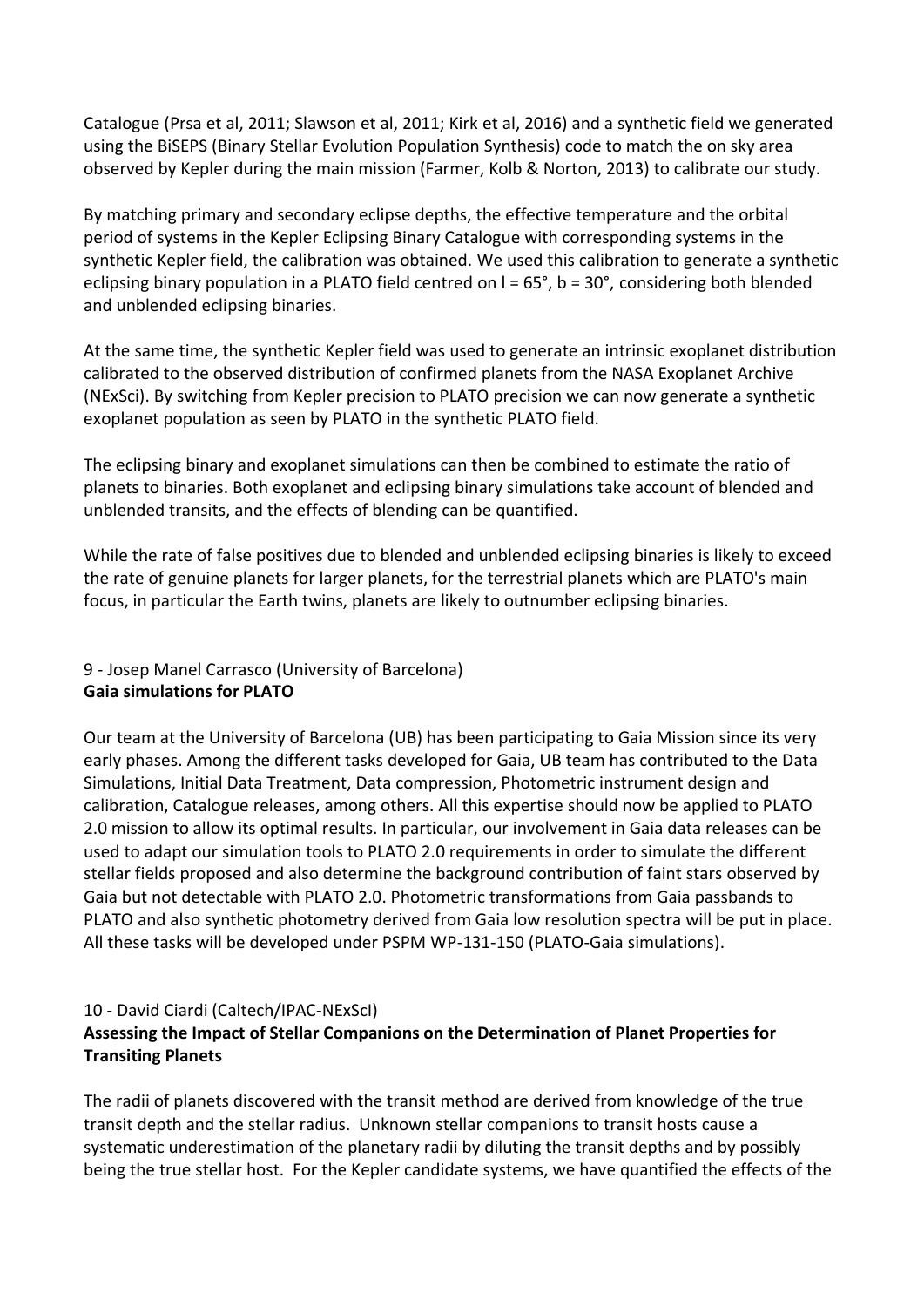assuming that stars are single and have no stellar companions - and have extended this analysis to the closer target stars of TESS which is appropriate for PLATO as well. Additionally, for those Kepler stars with detected stellar companions, we have assessed whether the stellar companions are bound or unbound, and we have reassessed the planetary transits depths based upon the flux dilution from the companions and modeled whether or not the planets can orbit the secondary stars. Taking into account the stellar companions, we have revised the planetary radii upward and the corresponding planetary densities downward. High resolution imaging is a powerful technique, especially for TESS and PLATO, for determining true and accurate planetary radii and densities necessary for us to understand the frequency and properties of planetary bodies.

## 11 - Šarūnas Mikolaitis (Institute of Theoretical Physics and Astronomy, Vilnius University) **Spectroscopic and Photometric Survey of Northern Sky for the ESA PLATO space mission**

We conduct spectroscopic and photometric observations using instruments of the Molėtai Astronomical Observatory of Institute of Theoretical Physics and Astronomy, Vilnius University: the high-resolution (R=60000) VUES spectrograph on 1.65 m. telescope and the CCD photometer installed on the 35/51 cm wide field Maksutov-type telescope. We aim to provide the full spectroscopic characterization of bright FGK-type dwarfs with V<8 mag in preliminary PLATO NPF and STEP02 fields as well as in TESS Northern Continuous viewing zone. We also aim to deliver the photometric variability information for stars with V<11 mag across various PLATO fields. The first data release will be presented in this contribution.

## 12 - Jörg Weingrill (Leibniz-Institut für Astrophysik (AIP)) **Preparatory observations of the PLATO Southern Field using the BMK10k robotic telescope**

The BMK10k is a robotic telescope dedicated to observe the Southern Plato Field (SPF) from Chile starting in first quarter 2018. The length of the observation run is currently planned for three years with a possible extension. The BMK10k is a combination of a 30cm lens telescope with a 100Megapixel CCD camera resulting in a field of view of 7.25°×7.25° and a plate scale of 2.54 arcsecs per pixel in comparison with PLATO having 15 arcsecs per pixel.

The SPF will require ~50 pointings rasterized 7×7 with a 10sec and 120sec exposure in Johnson V or Johnson R (TBD) plus 60sec overhead for readout and positioning. Each sky position will be sampled two to three times per night. The expected photometric precision is 0.01mag for a 16mag star and 1.0mmag for a 12mag star.

The BMK10k project will provide magnitudes and rms values for each star in the SPF along with a classification flag for inactive, rotational active and close binary stars. The survey will also reveal constant stars at the mmag level to be used as calibration targets.

Due to the smaller pixel scale of the the BMK (2.54") in comparison with PLATO (15"), background contaminants will be easily identified.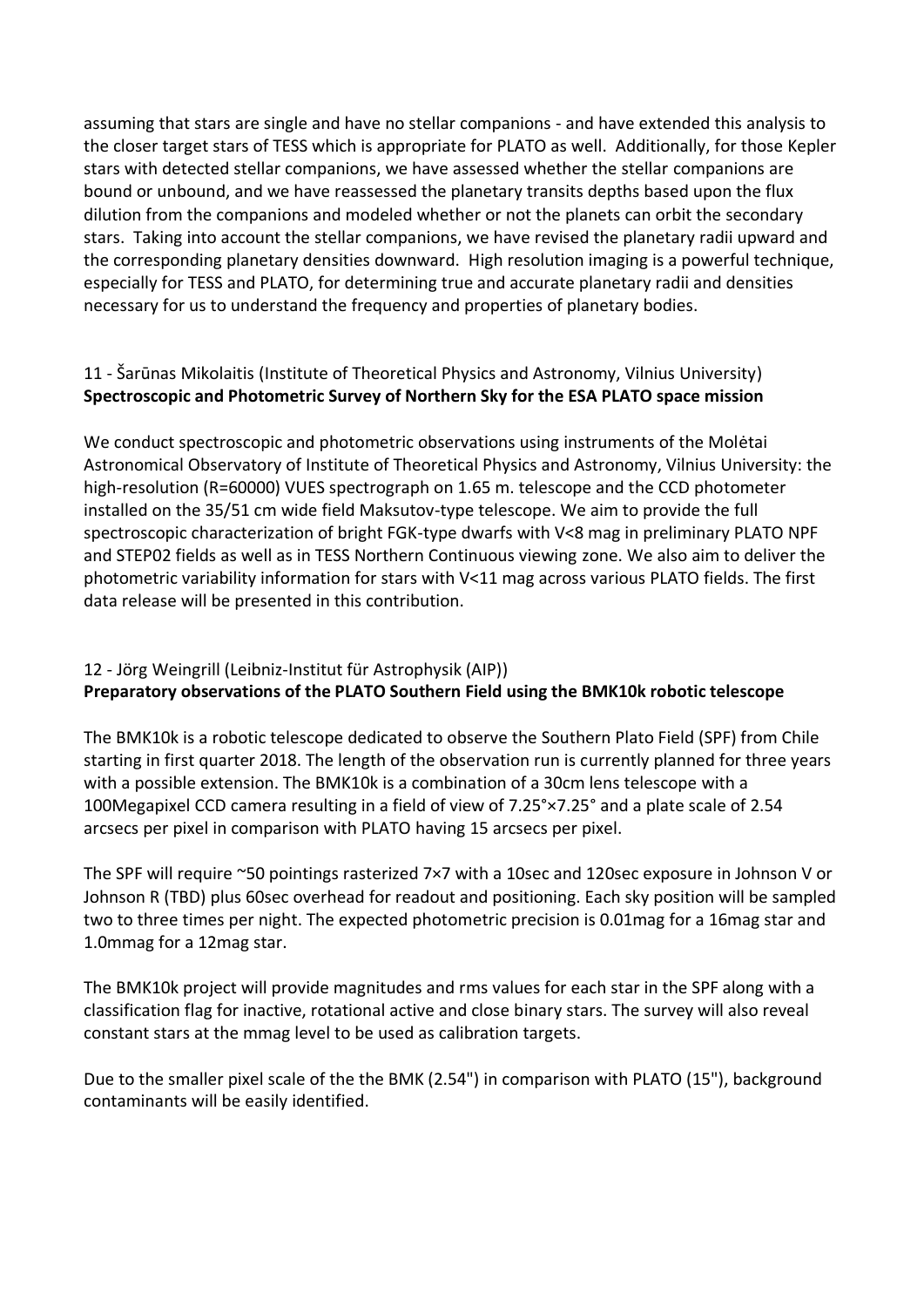#### 13 - Sascha Grziwa (RIU-PF at the University of Cologne)

## **Wavelet based filter methods for the detection and characterization of transiting planets in light curves of space based telescopes.**

Over the last year's stellar variability in light curves was successfully used to characterize stars. Nevertheless, stellar variability is one of the main constraining factors when detecting transits of small planets in high resolution stellar light curves. The Rheinisches Institut für Umweltforschung (RIU-PF) has developed the software EXOTRANS to detect transits of exoplanets in stellar light curves since the CoRoT space mission (2006-2013). During the following years EXOTRANS was improved with different wavelet based filter methods (VARLET and PHALET) to separate stellar variation, orbital disturbances and instrumental effects from light curves. PHALET was also integrated into our "Advanced BLS" algorithm to remove detected transits in light curves to search for additional transits of planets. We use EXOTRANS to detect transit candidates in light curves of the Kepler successor K2 as one of the three detection teams of the KESPRINT collaboration. Many new candidates were detected in K2 light curves which were successfully confirmed by groundbased follow-up observations of the KESPRINT collaboration.

We present examples of confirmed planets of the KESPRINT collaboration focusing on the detection and selection process of promising candidates for follow-up. The experience from CoRoT, Kepler and K2 will help to improve the detection and characterization of transiting planets in future missions like TESS and PLATO.

#### 14 - Hannu Parviainen (Instituto de Astrofísica de Canarias) **Ground-based multicolour photometry in planet candidate validation**

PLATO is expected to find a vast number of new planet candidates. However, as with the previous CoRoT and Kepler missions, only a fraction of these candidates will be legitimate planets, and the candidate follow-up and validation will require a significant amount of resources.

Radial velocity follow-up can be carried out only for the most promising candidates around bright, slowly rotating, stars. Thus, before devoting RV resources to candidates, they need to be vetted using cheaper methods, and, in the cases for which an RV confirmation is not feasible, the candidate's true nature needs to be assessed using these alternative methods alone.

Ground-based transit photometry is a standard follow-up tool for planet candidate vetting. However, the colour information is not yet used fully to the extent it could be. Especially, the transit shape has a wavelength-varying component that depends on the relative size of the transiting object, which can be used to estimate the true radius ratio even for strongly blended candidates.

We study the use of multicolour transit photometry in planet candidate validation in a Bayesian parameter estimation setting that uses Gaussian processes to model the correlated noise. In theory, the method can be highly valuable as a part of the candidate validation process (especially since the observations can be carried out using small automated ground-based telescopes), but work needs to be done to define its practical limitations.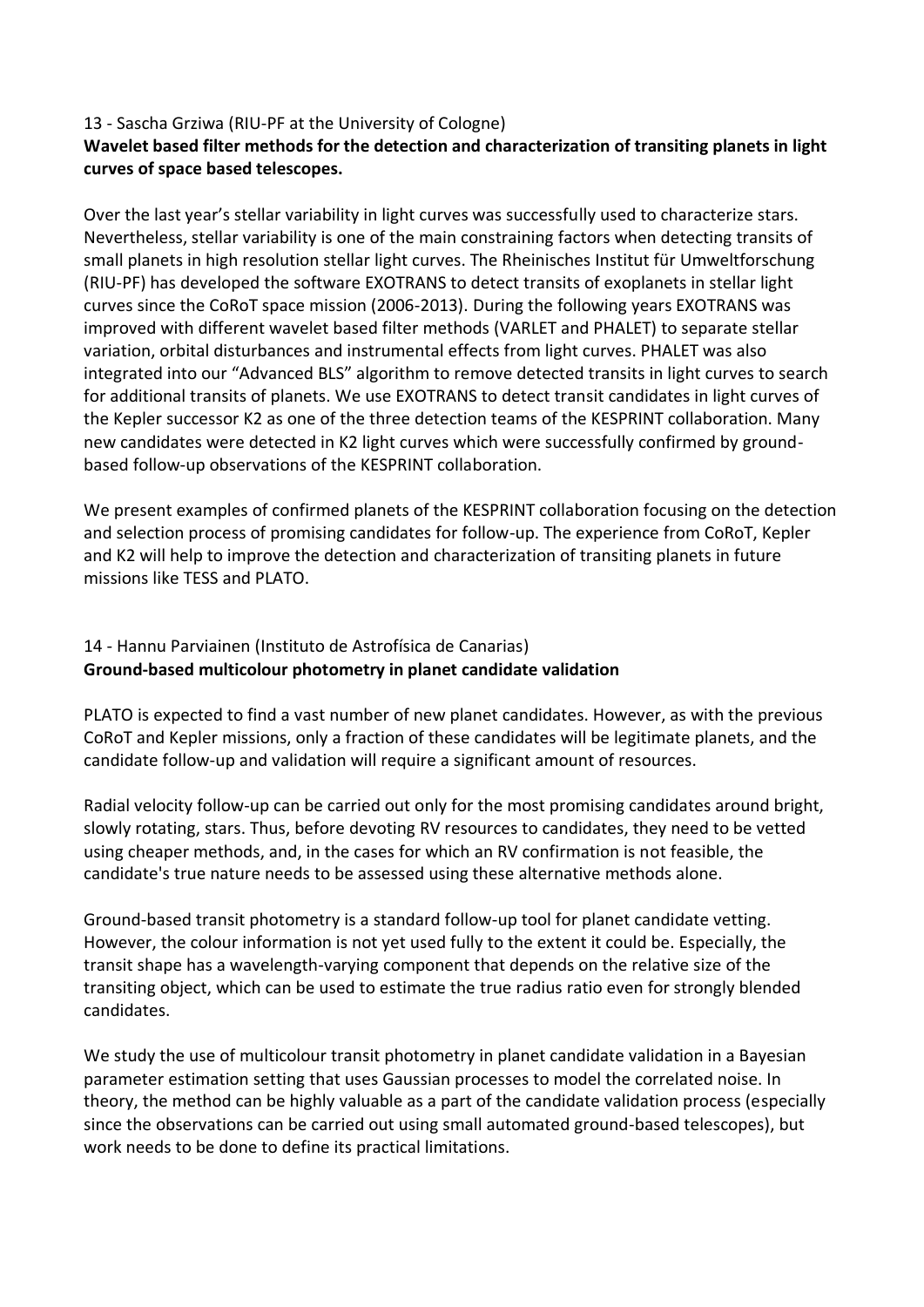#### 15 - Petr Kabath (AI Czech Academy of Sciences) **Joint Taunteburg-Ondrejov spectroscopic follow-up facility**

Two meter class telescopes will play a crucial role for the ground-based follow-up for TESS and PLATO space missions. Thueringer Ladnessternwarte Tautenburg and Astronomical Institute Ondrejov are operating 2-m twin Zeiss telescopes which are equipped with Echelle spectrographs. TLS spectrograph is capable of 3 m/s accuracy in radial velocities and Ondrejov spectrograph can currently achieve about 40 m/s accuracy in radial velocities but this will be improved. The spectral resolution of both spectrographs is about 45000 and the limiting magnitude is about 12. Currently, we work on a joint project, which monitors K2/KEPLER candidates and aims for characterization of bright stars and their potential planets. We can also identify suitable candidates for further followup and thus effectively sort out false positives. Currently we work on the design study of refurbishment of 1.52-m telescope at La Silla which could be fully integrated into PLATO follow-up. Both observatories and their capabilities will be introduced in the poster presentation.

## 16 - Felix Mackebrandt (Max Planck Institute for Solar System Research) **The stellar pulsation timing detection method for substellar companions**

The rapid pulsations of subdwarf B stars (sdBs) can be used to detect substellar companions from periodic variations in the expected arrival times of the pulsation maxima. This timing method is particularly sensitive to planets at large distances and complementary to other exoplanet detection methods because they are not efficient for stars with small radii and high gravities. Thus, the timing method opens up a new parameter range in terms of the host stars and helps to understand the formation process of single sdBs. To date planetary candidates in sdB-systems are for example V391 Peg b, HW Vir b, c, HS 0705+67003 b and Kepler-429 b, c, d.

In consideration of the PLATO space mission this allows us to enhance the diversity of potential exoplanet host stars. Therefore, we are currently developing and testing an automated pipeline to validate this method and to apply it to many different sets of observations. This allows us not only to probe evolved stars but also main-sequence A stars (delta Scuti) as exoplanet host stars.

## 17 - Steve Boudreault (Max-Planck-Institut für Sonnensystemforschung) **PDC WP 334 600 Science Flux Alerts: detection of transient astronomical events of scientific interest with PLATO**

The ESA mission PLAnetary Transits and Oscillations of stars (PLATO) is aiming at obtaining light curve of a few hundred thousand stars for detection of planetary transits and characterisation of their host-star with asteroseismology analysis. It cannot be excluded that, during PLATO lifetime, non-planet-transiting and non-asteroseismology events will be detected including supernovae, classical novae, gamma-ray-burst, gravitational microlensing, stellar Superflares, and other unexpected and/or unclassified events. The goal of the Science Flux Alert is to detect and give an alert about a possible detection of one of these rare events of scientific interest for additional observations, considering their brevity and non-repeatability, while they are in progress.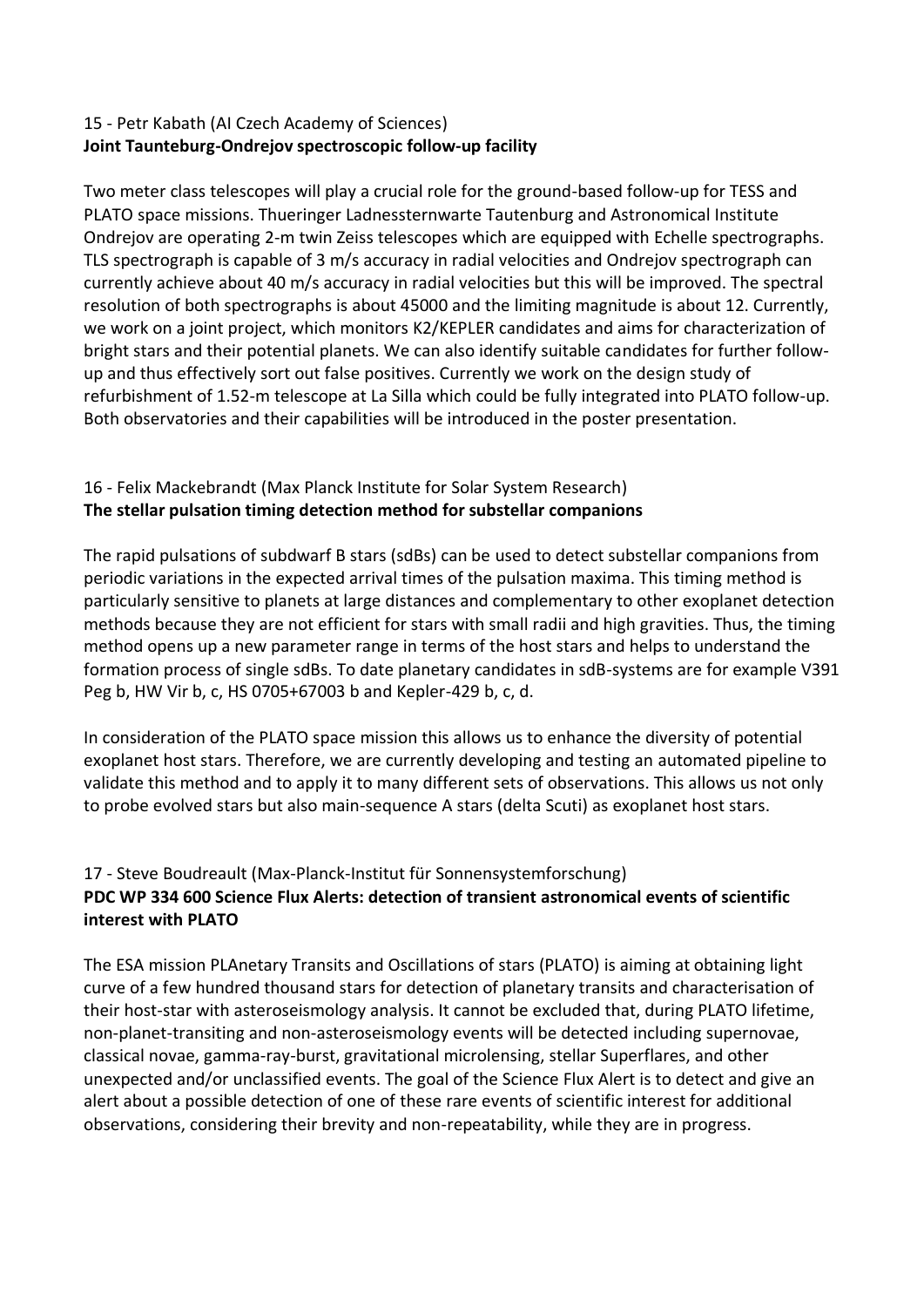## 18 - Gaetano Scandariato (INAF-OACT) **Comparing planetary radii from TESS and CHEOPS**

The Transiting Exoplanet Survey Satellite (TESS) will certainly provide a collection of exoplanets around nearby bright stars, and the CHaracterizing ExOPlanet Satellite (CHEOPS) will be useful for follow-up studies. Due to their operations in different pass-bands, the apparent planetary radius measured with the two instruments may differ if the planet has an atmosphere and/or the host star is active. In this respect, we study the fractional difference in the transit depth in the two passbands of CHEOPS and TESS as function of the atmospheric properties of exoplanets and stellar activity of the host stars.

#### 19 & 20 - Kate Isaak (ESA/ESTEC) **CHEOPS: an overview of the mission CHEOPS: the Guest Observers Programme**

CHEOPS (CHaracterising ExOPlanet Satellite) is the first exoplanet mission dedicated to the search for transits of exoplanets by means of ultrahigh precision photometry of bright stars already known to host planets, with launch readiness foreseen by the end of 2018. It is also the first S-class mission in ESA's Cosmic Vision 2015-2025. The mission is a partnership between Switzerland and ESA's science programme, with important contributions from 10 other member states. It will provide the unique capability of determining accurate radii for a subset of those planets in the super- Earth to Neptune mass range, for which the mass has already been estimated from ground- based spectroscopic surveys. CHEOPS will also provide precision radii for new planets discovered by the next generation of ground-based transits surveys (Neptune-size and smaller). The high photometric precision of CHEOPS will be achieved using a photometer covering the 0.35 - 1.1um waveband, designed around a single frame-transfer CCD which is mounted in the focal plane of a 30 cm equivalent aperture diameter, f/5 on-axis Ritchey-Chretien telescope.

20% of the observing time in the 3.5 year nominal mission will be available to Guest Observers from the Community. Proposals will be requested through open calls from ESA that are foreseen to be every year, with the first 6 months before launch.

In poster #1 I present an overview of the mission on behalf of the ESA Project Team and the CHEOPS Mission Consortium; the focus of poster #2 will be observing with CHEOPS, with an emphasis on the ESA-run CHEOPS Guest Observers Programme through which members of the Community will be able to apply for observing time on CHEOPS.

## 21 - John Lee Grenfell (DLR) **Observations of exoplanet atmospheres using the PLATO fast cameras**

We assess broadband color filters for the two fast cameras on the PLATO 2.0 space mission with respect to characterization of atmospheric composition, haze and geometric albedo. Literature values are taken for the differences in transit depth between the broadband lower wavelength interval and the upper broadband wavelength interval. We consider (i) Hot Jupiters (having solar bulk compositions with varying metallicities and the same radius and incoming stellar insolation as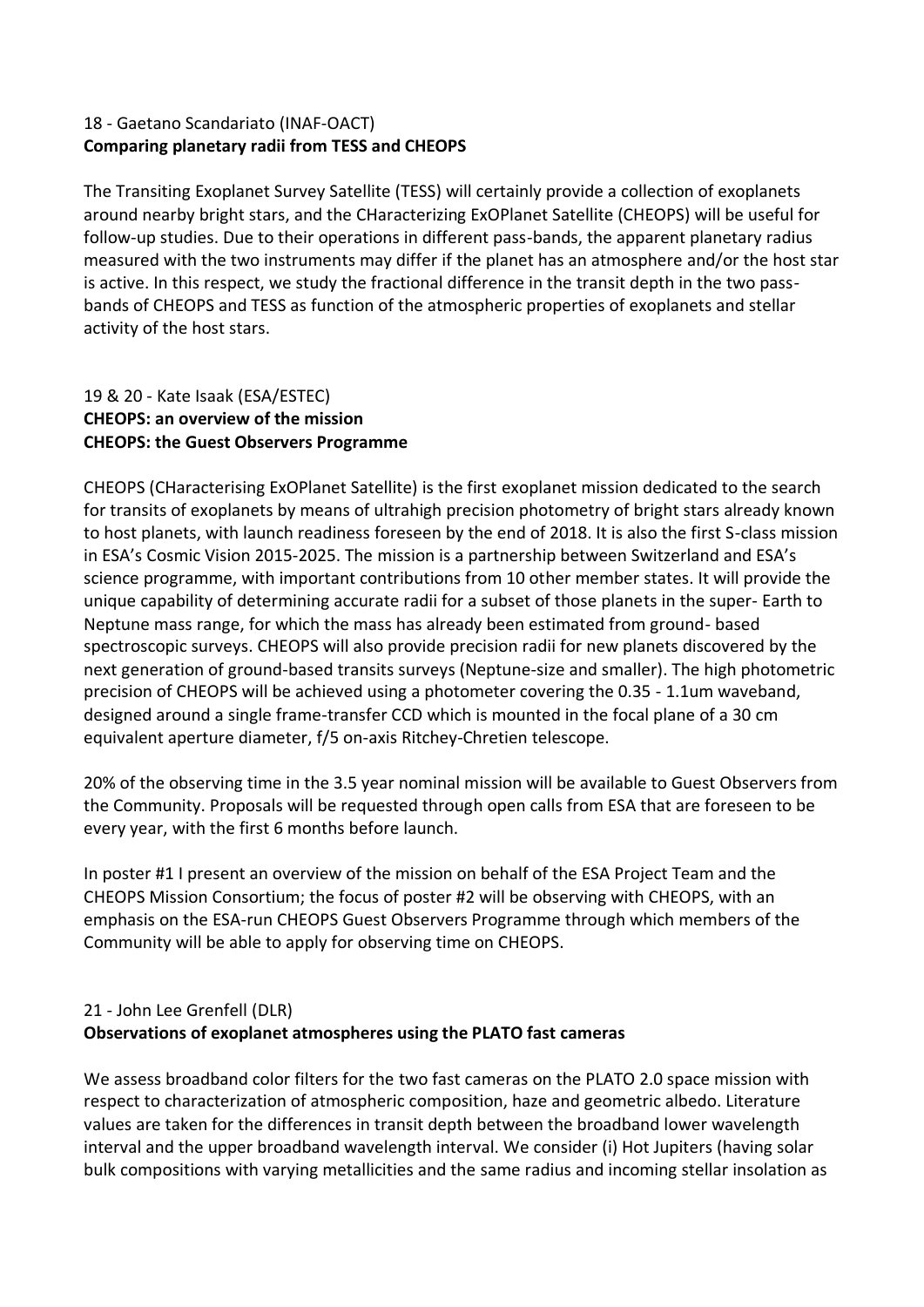HD209458b) placed at 25pc and 100pc away from the Earth and (ii) Low Mass Low Density planets (for different atmospheric compositions and clouds) with the same radius and incoming stellar insolation as GJ1214b) placed 10pc and 25pc away from the Earth. Planets orbiting main sequence central stars with stellar classes F, G, K and M are investigated. We assess the S/N ratio with respect to photon noise. Results suggest that the broadband filter could resolve atmospheric Rayleigh absorption for light, low metallicity planetary atmospheres both with and without sub-micron hazes for planets up to ~25pc away from the Earth. It could determine wavelength-dependent geometric albedos for hot Jupiters up to ~100pc away from the Earth for planets orbiting cooler (K- and Mdwarf) main sequence stars and at least up to 25pc away for planets orbiting G-and F-stars.

## 22 - David Armstrong (University of Warwick) **PLATO Optical Phase Curves: Variability in Exoplanet Atmospheres**

The study of exoplanets is moving from a phase of discovery to one of detailed characterisation. Here I will demonstrate one aspect of this: the study of exoplanet phase curves, and in particular their variability over time. Weather is common on all planets in the Solar System; but is this also true in the unusual exoplanets now known? PLATO can answer this question through the study of planetary phase curves, and is indeed the only upcoming instrument with the necessary precision at optical wavelengths. I will look at the first detection of variability in a giant exoplanet, HAT-P-7b. HAT-P-7b has a strong superrotating equatorial jet. I will show how changes in the speed of this jet, driven by either instabilities or directly by a magnetic dynamo, can cause observable shifts in the planetary phase curve and allow us to place limits on the planet's magnetic field. PLATO has the capability to discover a sample of such planets, directly investigating planetary atmospheres, and potentially even magnetic fields.

## 23 - Judith Korth (RIU-PF, Cologne) **Orbital parameter estimation of extrasolar multi-planet systems by Transit Time Variation**

Transit Time Variation (TTV) is the earlier or later occurrence of a planetary transit across the stellar disk relative to the time of a reference transit. TTV is dominantly caused by third body orbit perturbations by attracting forces acting on the transiting planet by at least one another planet inside or outside of the orbit of the known transiting planet. Gravitational interactions perturb the velocity of the transiting planet in its orbit which manifests in a periodical perturbation of the revolution period. Measurements of the transit times and the identification of differences from a mean transit period may prove the existence of further planets. The TTV is therefore a tool to confirm planetary candidates in multi-planet systems. Even non-transiting planets can be detected by the analysis of the TTV of a transiting planet. Their orbital elements can be estimated if the TTV is sufficiently resolved.

The shape of the TTV curve, the sequence of the individual transit time differences as a function of observing time, depends on the orbital elements of the planet(s) in the system and may show very complex structures.

PLATO will observe various stars for which the usual planetary mass determination by ground-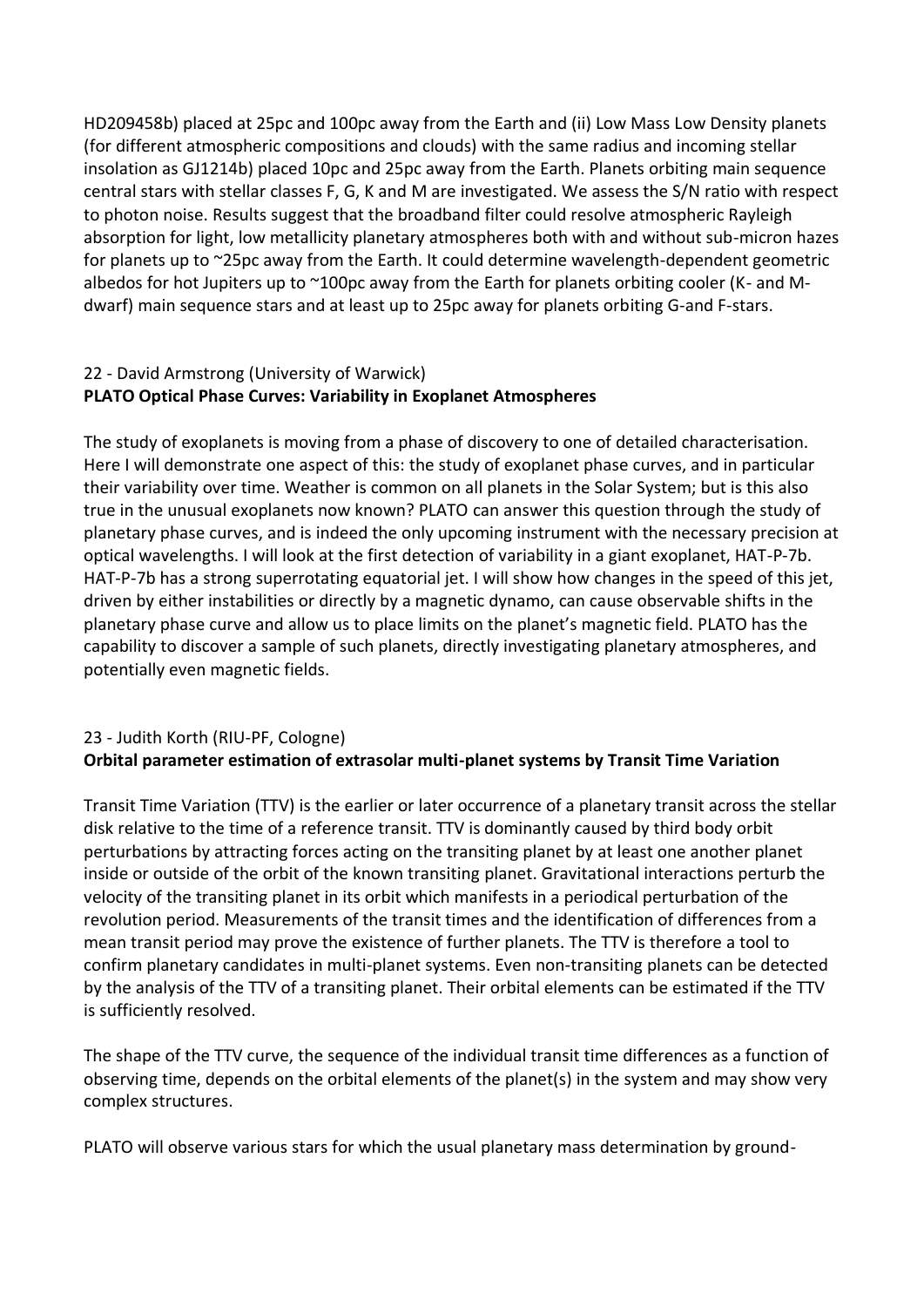based radial velocity observation is not always possible. TTV is an alternative method for orbit determination which uses only the information from the light curve.

#### 24 - Prabal Saxena (NASA Goddard)

## **Connecting Physical Mechanisms to Observations of the Rocky Exoplanets Most Amenable to Characterization**

Close-in solid exoplanets such as 55 Cnc e and Corot 7b promise to be the class of solid exoplanets most amenable to characterization by transit photometry and spectroscopy in the near future. However, these planets promise to also possess some of the most extreme surface and atmospheric environments. Such extreme characteristics and potential surface and atmospheric variability may already have been observed on 55 Cnc e. Connecting viable physical mechanisms to such observations and determining a strategy to rule out specific mechanisms is critical to interpreting current and future data. This presentation will discuss some of the different physical mechanisms most often hypothesized to exist on these planets and describe research efforts and observing strategies to distinguish between them.

#### 25 - Megan Worters (Centre for Exoplanet Science, University of St Andrews) **Comparison Catalogue for Gas-Phase Equilibrium Constants**

Observations, like those from PLATO or JWST, require atmosphere models as the theoretical backbone of data interpretation. One of the core tasks in modelling an atmosphere is the prediction of the chemical composition of the atmospheric gas for given local thermodynamic conditions (Tgas, pgas). The accuracy with which the chemical composition can be calculated affects the accuracy of the opacity calculation, and hence the accuracy of a synthetic spectrum derived from a model atmosphere. If the atmospheres of brown dwarfs and planets are considered, the gas-phase abundances are furthermore a key input for cloud formation modelling.

In order to support the atmosphere modelling communities, we present a comparison study of the material input data for gas-phase equilibrium calculation for 6 different data sets of gas-phase equilibrium constants, Kp. We present a 'Comparison Catalogue' for 1155 molecules and molecular ions. Our 'Comparison Catalogue' will be made available online.

We note that the chemical equilibrium assumption holds in collisional dominated atmospheres, like for cool stars, brown dwarfs and planets, but fails for chromospheric or exospheric gases.

## 26 - Diana Rodica Constantin (Astronomical Institute of the Romanian Academy) **Modelling of the RGs KIC 003758458 and KIC 009882316 by means of asteroseismology with Kepler**

We have analysed oscillations of the RGs KIC 003758458 and KIC 009882316 observed by Kepler. The data consists of the first seven quarters (except Q6 for KIC 003758458) of science operations of Kepler. A Lomb-Scargale algorithm is used to generate the power spectrum. We have estimated directly from the power spectrum the mean large frequency separation and the frequency of the maximum oscillation power. We use the scaling relations to estimate the preliminary asteroseismic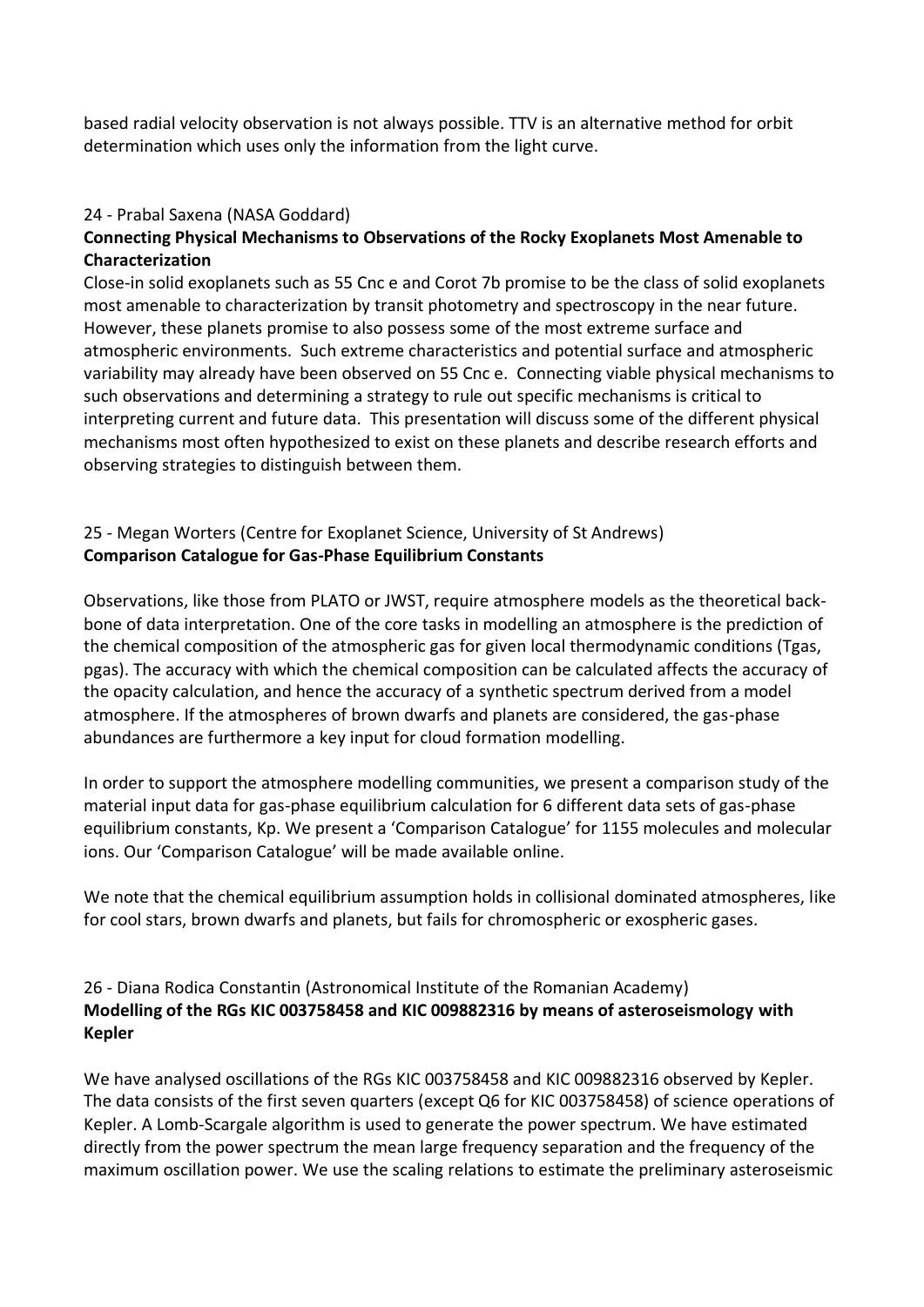mass, which will be confirmed with grid of stellar models calculation. Stellar models are calculated with CESAM2k evolution code. We calculate the oscillation frequencies of p mode of degree I=0, 1, 2 and 3 and the frequency differences of a large number of models along the evolutionary tracks using LNAWENR linear, non-radial, non-adiabatic oscillation code. For the effective temperature we have chosen the KIC value. The best fitting stellar models for the two RGs are provided.

## 27 - Dumitru Pricopi (Astronomical Institute of the Romanian Academy) **Looking inside the rotating red giant star KIC 614777 by means of asteroseismology with Kepler**

We have analysed oscillations of the red giants star KIC 6144777 observed by NASA Kepler satellite. The data consists of the first eleven quarters of science operations of Kepler which cover about 27 months. The high signal-to-noise ratio (S/N) and continuous data sets allow us to accurately extract the oscillation parameters from the power spectrum. We have found that the mean large frequency separation, Δν, and the frequency of the maximum oscillation power, νmax, are around 10.9 and 128  $\mu$ Hz, respectively. We use the scaling relations of and to estimate the preliminary asteroseismic mass, which will be compared with results of detailed stellar modeling. Stellar models are calculated with CESAM2k stellar evolution code. We have calculated the oscillation frequencies of p mode of degree l up to 3 and the frequencies of a large number of models along the evolutionary tracks using LNAWENR linear, non-radial, non-adiabatic oscillation code. We have chosen the KIC values to constrain the effective temperature, metallicity and surface gravity of the best fitting model of KIC 6144777. We have measured the observed rotational splittings in the nonradial dipole mixed modes and we have found the maximum value of the rotational splitting in the g-m mixed modes as 0.237 μHz. The link between observed rotational splittings and the rotating core is investigated. By fitting a model of internal rotation profile to observed splittings we have estimated the size of rigid rotating core as about 0.004 of stellar radius. Also, we have found differential rotation in the convective envelope as a signature of angular momentum transport from core to envelope. The mean observational period spacing for the l=1 mixed modes of about 61 s suggests that this red giant branch star is in the shell hydrogen-burning phase.

#### 28 - Steven Christophe (LESIA, Observatoire de Paris)

## **A model-independent method for analysing oscillation spectra of rapidly-rotating gamma Doradus and SPB stars**

Mixing processes at the interface between convective and radiative regions and angular momentum transport mechanisms remain major uncertainties in the physical description of stars. Gamma Doradus and Slowly pulsating B-type (SPB) stars pulsate in high radial order gravity modes that probe the structure of the radiative deep layers near their convective core, hence giving a chance to obtain observational constraints on these processes. Nonetheless, these pulsators are typically moderate to fast rotators for which it is challenging to disentangle the oscillation spectrum.

On the basis of the traditional approximation of rotation (TAR), we have developed a stellar-modelindependent method to decipher the oscillation spectrum of rapidly-rotating gamma Doradus and SPB stars. Using this method, we are able to simultaneously estimate the near-core rotation frequency, the buoyancy radius, and the geometry of gravity modes. Extensive tests on synthetic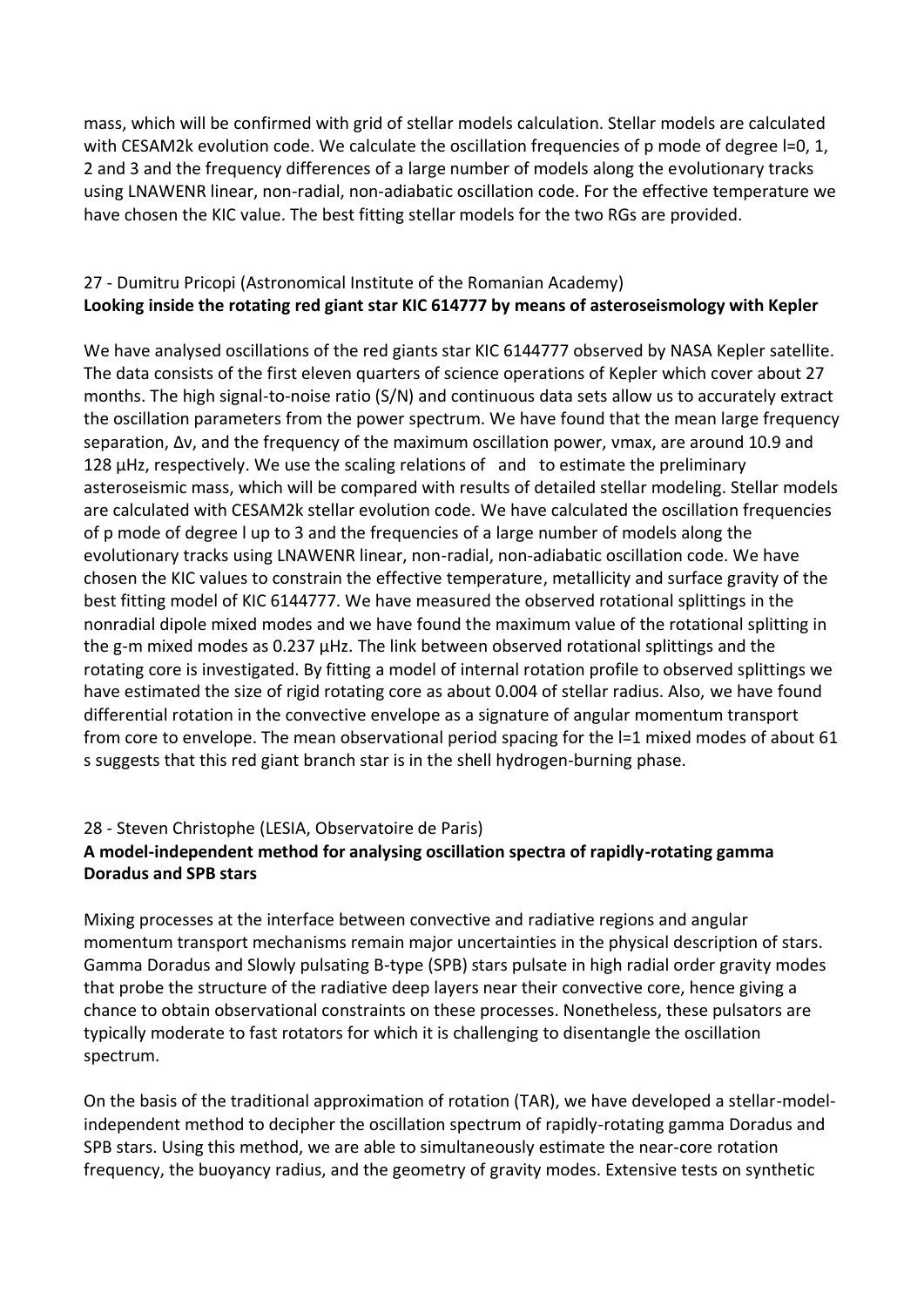spectra were carried out to characterise the method and evaluate its performance as a tool to interpret observed oscillation spectra. In this poster, we will present the main steps of the method and the possibilities it has to offer, which we illustrate by two applications on Kepler targets. We will also discuss the limitations in its current implementation.

## 29 - Takafumi Sonoi (Observatoire de Paris) **Inclusion of turbulent pressure perturbation in computation of adiabatic oscillation frequencies**

The space-borne missions CoRoT and Kepler have provided a wealth of highly accurate data. However, poor modeling of the upper-most region of solar-like stars spoils the accuracy of theoretical oscillation frequencies, and prevents us from making the best of these observations. This problem is called "surface effect" and a key ingredient to solve it is turbulent pressure for the computation of both the equilibrium models and the oscillations. While 3D hydrodynamic simulations help us include properly the turbulent pressure in the equilibrium models, the way this surface effect is included in the computation of stellar oscillations is still subject to uncertanties. We aim at determining how to properly include the effect of turbulent pressure in computation of adiabatic oscillations. This work analyses adiabatic oscillation frequencies of a patched model of the Sun with an inner part constructed by a 1D stellar evolution code (CESTAM) and an outer part by the 3D hydrodynamical code (CO5BOLD). For computing adiabatic oscillations of equilibrium models including turbulent pressure, two approximations have been proposed previously. One is the reduced gamma (RGM) approximation, which sets the Lagrangian perturbation of turbulent pressure to zero, and the other one is the gas-gamma model (GGM) approximation, which assumes that the relative Lagrangian perturbation of turbulent pressure equals that of thermal pressure. In spite of such crude assumption, a previous work showed that GGM gives certainly better agreement with the solar observed frequencies than RGM. In this work, we compute frequencies with a time-dependent convection (TDC) formalism in the adiabatic limit as well as with GGM and RGM. We figure out that the TDC provides better agreement with the observation than GGM and RGM. In the TDC formalism, a term corresponding to GGM gives substantial contribution to the frequency shift due to the perturbation of turbulent pressure, which implies GGM is more suitable to compute adiabatic oscillation frequencies of equilibrium models including turbulent pressure than RGM.

#### 30 - Javier Pascual Granado (Institute of Astrophysics of Andalusia - CSIC) **Coarse Graining Spectral Analysis (CGSA - an application to classification of stellar variability**

Many systems in nature present scale invariance in their spatio-temporal dynamics. In particular fractal structure has been observed in solar granulation patterns and light curves of some pulsating stars. The main interest in the study of fractal properties in such physical phenomena lies in the close relationships they have with different underlying dynamic, e.g. chaos, turbulence, stochastic reaction-diffusion processes.

Unlike the most common fractal analysis techniques such as the Rescaled Range Analysis and Multifractal Spectra Analysis, other techniques that can provide a deeper insight into the dynamics of the system, as the Coarse Graining Spectral Analysis (CGSA), are less known in asteroseismology. CGSA is a Fourier based algorithm exploiting the peculiar phase distribution in self-similar time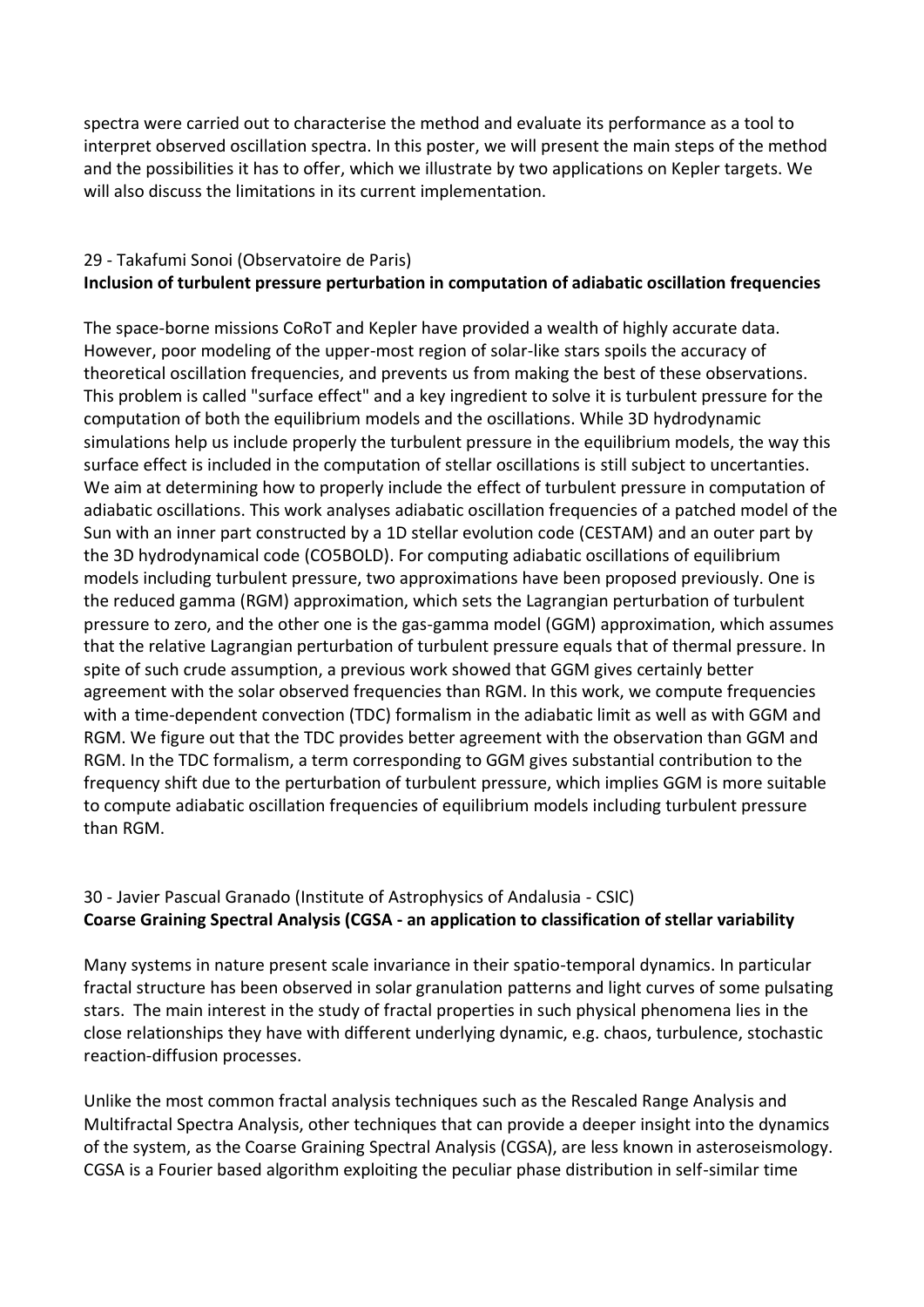series in order to discriminate in a general time series the stochastic fractal power spectra from the harmonic one.

This technique is a potentially enriching tool for PLATO data analysis. Here we present an interesting application of CGSA to develop classification criteria for delta Scuti, gamma Doradus and solar-like pulsating stars. In addition, fractal and multifractal fingerprints in light curves might be used to infer the mechanism of mode excitation and/or magnetic activity in the outer convective region.

## 31 - Gaetano Scandariato (INAF-OACT) **Tomography of Spotted transit Chords (TOSC)**

TOSC (Tomography Of Spotted transit Chords) is a tomographic inverse-approach tool which reconstructs the flux distribution along the transit belt. It provides robust results for light curves with photometric accuracies better than 1 mmag, returning the spot-photosphere temperature contrast with an accuracy better than 100K. The analysis of real data with TOSC returns results consistent with previous studies.

## 32 - Laurent Gizon (Max Planck Institute for Solar System Research) **Detection of activity cycles in Kepler stars**

We observe activity cycles in the photometric variability of 3203 Kepler stars, with cycle periods below 6 years and rotation periods below 40 days. Each cycle detection has a false alarm probability less than 5% (calculated by randomly shuffling the measured 90-day variability measurements). We show that the shape of the variability deviates from a pure sine curve, consistent with observations of the solar cycle. Reference: Reinhold, Cameron, Gizon, A&A 603, A52 (2016).

## 33 - Kristine Lam (University of Warwick) **Time variability in the evaporation of WASP-12b**

Close-in exoplanets are susceptible to increased stellar irradiation. This energy heats up the planetary atmosphere, causing the material to evaporate and escape into the planet orbit and form a comet-like tail. Under suitable conditions, stellar light is absorbed passing through the tail and can be manifested by hiding the emission feature in the Ca II H & K profiles. WASP-12 hosts an evaporating close-in planet and an enhanced absorption is seen in the Ca II H & K. We present a detailed study of WASP-12 spectra observed around the planet orbit to understand the orbital variation of the system and how the system evolves.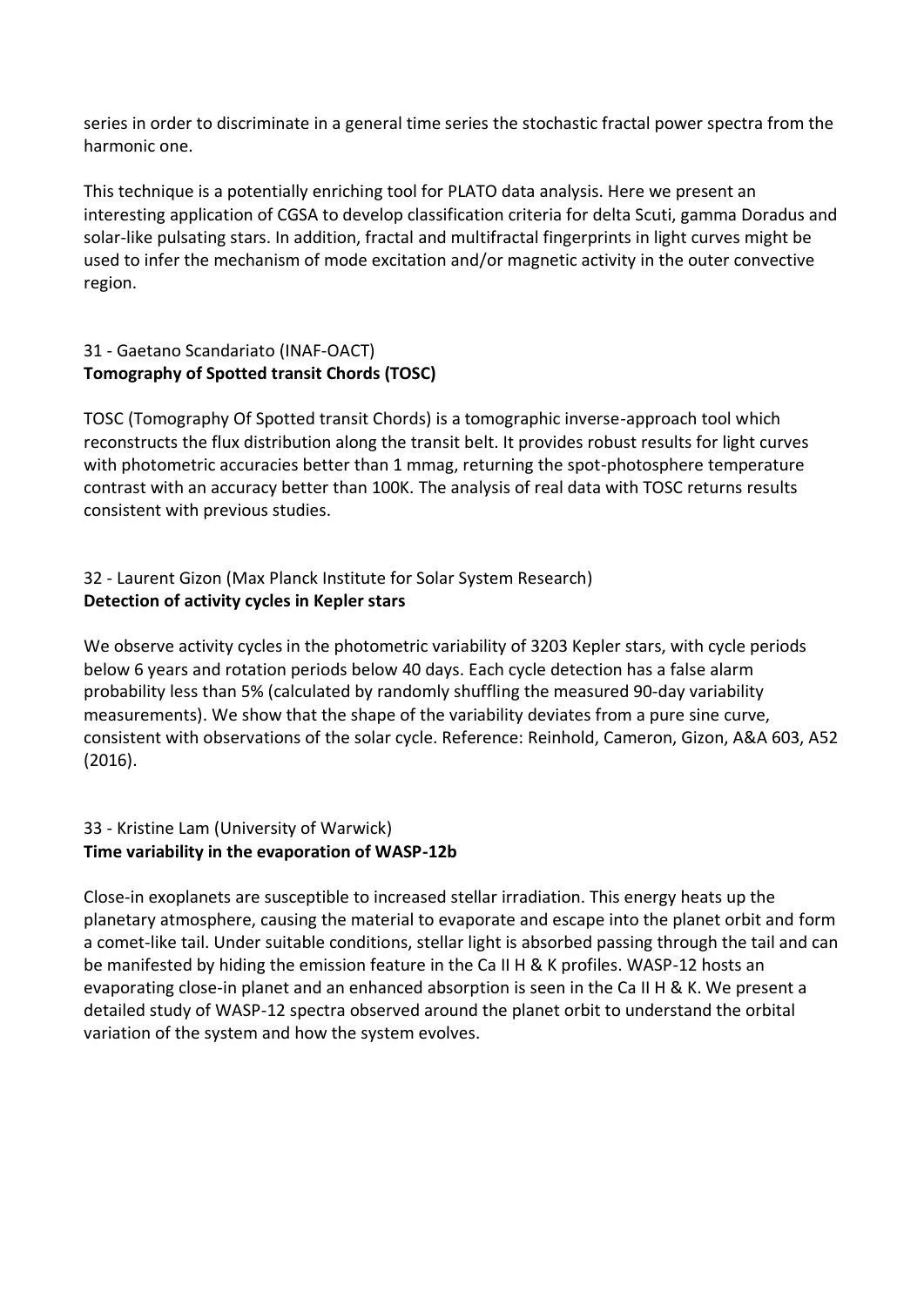## 34 - Samuel Gill (Keele University) **Measuring the masses and radii of EBLMs found by the WASP survey**

We have an ongoing project to measure the mass and radii of M dwarfs eclipsing FGK stars (EBLMs) found by the WASP survey. Measurements of eclipsing M-dwarfs have shown an enlarged radius compared to evolutionary models, which has been attributed to magnetic inhibition of convection. This is also seen in interferometric observations making it unclear whether spin-orbital synchronisation is to blame. We have high-quality transit light curves and spectroscopic orbits for numerous EBLMs allowing us to measure the mass and radius to a precision of a few percent. This, along with GAIA parallaxes, provides an excellent opportunity to calibrate the mass-radiuscomposition relation for the bottom end of the main sequence. We also discuss model ambiguities and third-light contributions which introduce additional uncertainties on the mass, radius and age of both components.

## 35 - Samuel Gill (Keele University) **Determining accurate atmospheric parameters of FGK stars**

Atmospheric properties of FGK stars can be determined by spectral fitting or from the analysis of equivalent width measurements. This is particularly challenging for echelle spectra with low signalto-noise which are plagued with unusual noise profiles and systematic trends. To address this, we have developed an automated spectral fitting routine using wavelet convolutions to determine the atmospheric parameters of FGK stars from low-quality spectra. We prove our method to be selfconsistent and accurate with respect to other spectral analysis techniques. Determining accurate atmospheric parameters of FGK stars are needed obtain the mass of transiting exoplanet host stars and sets the scales of the systems. The method has already been used to determine the atmospheric properties of EBLM J0555-57, and will be used to measure similar binary and exoplanet systems.

## 36 - Farzana Meru (Institute of Astronomy, Cambridge) **The spiralling signatures of planet formation**

The young star Elias 2-27 has recently been observed with ALMA to possess a massive circumstellar disc with two prominent large-scale spiral arms out to 250au. These are the first observations of extended spirals in the disc midplane. We perform three-dimensional Smoothed Particle Hydrodynamics simulations, radiative transfer modelling, synthetic ALMA imaging and an unsharped masking technique to explore three possibilities for the origin of the observed structures – an undetected companion either internal or external to the spirals, and a self-gravitating disc. We find that a gravitationally unstable disc and a disc with an external companion can produce morphology that is consistent with the observations. In addition, for the latter, we find that the companion could be a relatively massive planetary mass companion (< 10 - 13MJup) and located at large radial distances (between ~ 300 - 700 au). Such a companion could not have formed by core accretion so quickly at such large distances. We therefore suggest that Elias 2-27 may be one of the first detections of a disc undergoing gravitational instabilities, or a disc that has recently undergone fragmentation to produce a massive companion.